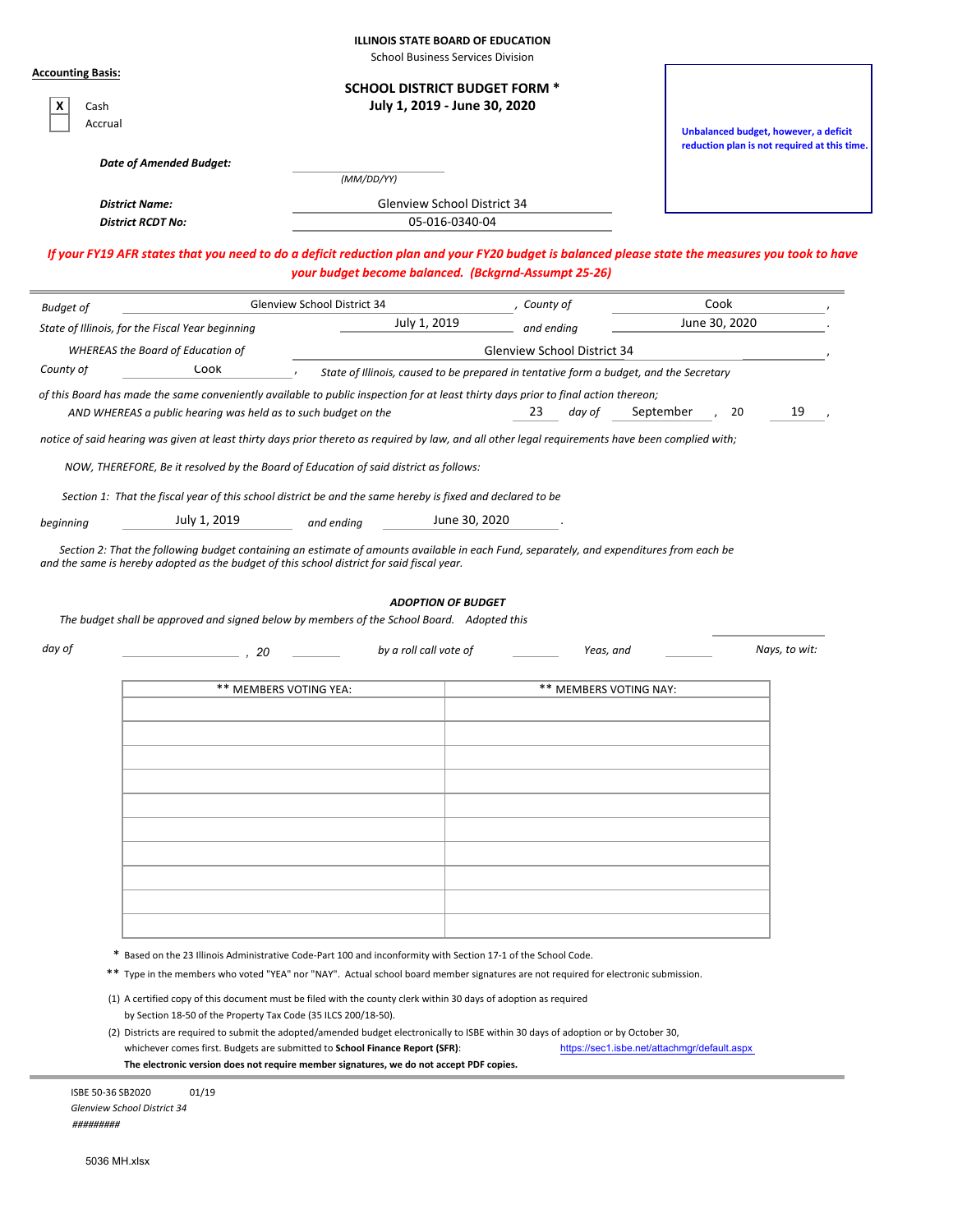#### Page 2 **BUDGET SUMMARY** Page 2

|                       | $\overline{A}$                                                                                            | B            | $\mathsf{C}$       | D                                      | Ε                   | F              | G                                     | H                       |                     | J              | Κ                                      | L |
|-----------------------|-----------------------------------------------------------------------------------------------------------|--------------|--------------------|----------------------------------------|---------------------|----------------|---------------------------------------|-------------------------|---------------------|----------------|----------------------------------------|---|
| $\mathbf{1}$          |                                                                                                           |              | (10)               | (20)                                   | (30)                | (40)           | (50)                                  | (60)                    | (70)                |                | (90)                                   |   |
|                       | Begin entering data on EstRev 5-10 and EstExp 11-17 tabs.<br><b>Description: Enter Whole Numbers Only</b> | Acct#        | <b>Educational</b> | <b>Operations &amp;</b><br>Maintenance | <b>Debt Service</b> | Transportation | Municipal<br><b>Retirement/Social</b> | <b>Capital Projects</b> | <b>Working Cash</b> | (80)<br>Tort   | <b>Fire Prevention &amp;</b><br>Safety |   |
| $\overline{2}$        |                                                                                                           |              |                    |                                        |                     |                | Security                              |                         |                     |                |                                        |   |
| $\mathbf{3}$          | ESTIMATED BEGINNING FUND BALANCE July 1, 2019 <sup>1</sup>                                                |              | 41,635,736         | 3,385,901                              | 1,660,603           | 3,470,919      | 1,841,432                             | 9,332,121               | 1,975,326           | 737,338        | 129,434                                |   |
| 4                     | <b>RECEIPTS/REVENUES</b>                                                                                  |              |                    |                                        |                     |                |                                       |                         |                     |                |                                        |   |
| 5                     | <b>LOCAL SOURCES</b>                                                                                      | 1000         | 51,064,875         | 4,872,619                              | 3,853,000           | 2,989,414      | 2,075,047                             | 252,000                 | 30,000              | 574,748        | 2,000                                  |   |
|                       | FLOW-THROUGH RECEIPTS/REVENUES FROM ONE<br>DISTRICT   2000                                                |              |                    |                                        |                     |                |                                       |                         |                     |                |                                        |   |
| 6                     | TO ANOTHER DISTRICT                                                                                       |              | $\Omega$           | $\mathbf 0$                            |                     | $\mathbf{0}$   | $\mathbf{0}$                          |                         |                     |                |                                        |   |
| $\overline{7}$        | <b>STATE SOURCES</b>                                                                                      | 3000         | 4,607,690          | $\mathbf{0}$                           | $\mathbf{0}$        | 1,970,000      | $\Omega$                              | $\mathbf{0}$            | $\mathbf{0}$        | $\overline{0}$ | $\Omega$                               |   |
| 8                     | <b>FEDERAL SOURCES</b>                                                                                    | 4000         | 3,225,300          | $\mathbf{0}$                           | $\mathbf{0}$        | $\mathbf{0}$   | $\mathbf{0}$                          | $\Omega$                | $\mathbf{0}$        | $\overline{0}$ | $\mathbf{0}$                           |   |
| $\overline{9}$        | <b>Total Direct Receipts/Revenues</b>                                                                     |              | 58,897,865         | 4,872,619                              | 3,853,000           | 4,959,414      | 2,075,047                             | 252,000                 | 30,000              | 574,748        | 2,000                                  |   |
| 10                    | Receipts/Revenues for "On Behalf" Payments                                                                | 3998         | 26,000,000         |                                        |                     |                |                                       |                         |                     |                |                                        |   |
| 11                    | <b>Total Receipts/Revenues</b>                                                                            |              | 84,897,865         | 4,872,619                              | 3,853,000           | 4,959,414      | 2,075,047                             | 252,000                 | 30,000              | 574,748        | 2,000                                  |   |
|                       |                                                                                                           |              |                    |                                        |                     |                |                                       |                         |                     |                |                                        |   |
| 12                    | <b>DISBURSEMENTS/EXPENDITURES</b>                                                                         |              |                    |                                        |                     |                |                                       |                         |                     |                |                                        |   |
| 13                    | <b>INSTRUCTION</b>                                                                                        | 1000         | 40,967,105         |                                        |                     |                | 985,083                               |                         |                     |                |                                        |   |
| 14                    | <b>SUPPORT SERVICES</b>                                                                                   | 2000         | 19,259,399         | 6,321,918                              |                     | 4,008,574      | 983,751                               | 7,000,000               |                     | 483,000        | $\mathbf{0}$                           |   |
| 15                    | <b>COMMUNITY SERVICES</b>                                                                                 | 3000         | 43,428             | $\mathbf{0}$                           |                     | $\mathbf{0}$   | 434                                   |                         |                     |                |                                        |   |
| 16                    | PAYMENTS TO OTHER DISTRICTS & GOVT UNITS                                                                  | 4000         | 425,834            | $\mathbf 0$                            | $\mathbf{0}$        | $\mathbf{0}$   | $\mathbf{0}$                          | $\mathbf{0}$            |                     | $\mathbf{0}$   | $\mathbf{0}$                           |   |
| 17                    | <b>DEBT SERVICES</b>                                                                                      | 5000         | $\mathbf{0}$       | $\mathbf{0}$                           | 3,750,000           | $\mathbf{0}$   | $\mathbf{0}$                          |                         |                     | $\Omega$       | $\Omega$                               |   |
| 18                    | PROVISION FOR CONTINGENCIES                                                                               | 6000         | $\mathbf{0}$       | $\mathbf{0}$                           | $\mathbf{0}$        | $\mathbf{0}$   | $\mathbf{0}$                          | $\mathbf{0}$            |                     | $\overline{0}$ | $\mathbf{0}$                           |   |
| 19                    | Total Direct Disbursements/Expenditures <sup>9</sup>                                                      |              | 60,695,766         | 6,321,918                              | 3,750,000           | 4,008,574      | 1,969,268                             | 7,000,000               |                     | 483,000        | $\mathbf{0}$                           |   |
| 20                    | Disbursements/Expenditures for "On Behalf" Payments                                                       | 4180         | 26,000,000         | $\Omega$                               |                     | $\mathbf{0}$   | $\Omega$                              | $\Omega$                |                     | $\Omega$       | $\mathbf{0}$                           |   |
| 21                    | <b>Total Disbursements/Expenditures</b>                                                                   |              | 86,695,766         | 6,321,918                              | 3,750,000           | 4,008,574      | 1,969,268                             | 7,000,000               |                     | 483,000        | $\mathbf{0}$                           |   |
|                       | <b>Excess of Direct Receipts/Revenues Over (Under) Direct</b>                                             |              |                    |                                        |                     |                |                                       |                         |                     |                |                                        |   |
| 22                    | Disbursements/Expenditures                                                                                |              | (1,797,901)        | (1,449,299)                            | 103,000             | 950,840        | 105,779                               | (6,748,000)             | 30,000              | 91,748         | 2,000                                  |   |
| 23                    | <b>OTHER SOURCES/USES OF FUNDS</b>                                                                        |              |                    |                                        |                     |                |                                       |                         |                     |                |                                        |   |
| 24                    | OTHER SOURCES OF FUNDS (7000)                                                                             |              |                    |                                        |                     |                |                                       |                         |                     |                |                                        |   |
| 25                    | PERMANENT TRANSFER FROM VARIOUS FUNDS                                                                     |              |                    |                                        |                     |                |                                       |                         |                     |                |                                        |   |
| 26                    | Abolishment the Working Cash Fund 16                                                                      | 7110         |                    |                                        |                     |                |                                       |                         |                     |                |                                        |   |
|                       |                                                                                                           | 7110         |                    |                                        |                     |                |                                       |                         |                     |                |                                        |   |
| 27                    | Abatement of the Working Cash Fund 16<br>Transfer of Working Cash Fund Interest                           | 7120         |                    |                                        |                     |                |                                       |                         |                     |                |                                        |   |
| $\overline{28}$<br>29 | <b>Transfer Among Funds</b>                                                                               | 7130         |                    |                                        |                     |                |                                       |                         |                     |                |                                        |   |
| 30                    | Transfer of Interest                                                                                      | 7140         |                    |                                        |                     |                |                                       |                         |                     |                |                                        |   |
| 31                    | Transfer from Capital Projects Fund to O&M Fund                                                           | 7150         |                    | $\mathbf{0}$                           |                     |                |                                       |                         |                     |                |                                        |   |
| 32                    |                                                                                                           | 7160         |                    | $\Omega$                               |                     |                |                                       |                         |                     |                |                                        |   |
|                       | Transfer of Excess Fire Prev & Safety Tax & Interest <sup>3</sup> Proceeds to O&M Fund                    |              |                    |                                        |                     |                |                                       |                         |                     |                |                                        |   |
|                       | Transfer of Excess Accumulated Fire Prev & Safety Bond and Int <sup>3a</sup> Proceeds to Debt             | 7170         |                    |                                        |                     |                |                                       |                         |                     |                |                                        |   |
| 33<br>34              | Service Fund<br>SALE OF BONDS (7200)                                                                      |              |                    |                                        | $\Omega$            |                |                                       |                         |                     |                |                                        |   |
|                       |                                                                                                           |              |                    |                                        |                     |                |                                       |                         |                     |                |                                        |   |
| 35                    | Principal on Bonds Sold <sup>4</sup>                                                                      | 7210         |                    |                                        |                     |                |                                       |                         |                     |                |                                        |   |
| 36                    | Premium on Bonds Sold                                                                                     | 7220         |                    |                                        |                     |                |                                       |                         |                     |                |                                        |   |
| 37                    | Accrued Interest on Bonds Sold                                                                            | 7230         |                    |                                        |                     |                |                                       |                         |                     |                |                                        |   |
| 38                    | Sale or Compensation for Fixed Assets <sup>5</sup>                                                        | 7300         |                    |                                        |                     |                |                                       |                         |                     |                |                                        |   |
| 39                    | Transfer to Debt Service to Pay Principal on Capital Leases                                               | 7400         |                    |                                        | $\mathbf{0}$        |                |                                       |                         |                     |                |                                        |   |
| 40                    | Transfer to Debt Service Fund to Pay Interest on Capital Leases                                           | 7500         |                    |                                        | $\mathbf{0}$        |                |                                       |                         |                     |                |                                        |   |
| 41                    | Transfer to Debt Service Fund to Pay Principal on Revenue Bonds                                           | 7600         |                    |                                        | $\mathbf{0}$        |                |                                       |                         |                     |                |                                        |   |
| 42<br>43              | Transfer to Debt Service Fund to Pay Interest on Revenue Bonds                                            | 7700         |                    |                                        | $\mathbf{0}$        |                |                                       |                         |                     |                |                                        |   |
| 44                    | Transfer to Capital Projects Fund<br><b>ISBE Loan Proceeds</b>                                            | 7800<br>7900 |                    |                                        |                     |                |                                       | $\mathbf{0}$            |                     |                |                                        |   |
| 45                    | Other Sources Not Classified Elsewhere                                                                    | 7990         |                    |                                        |                     |                |                                       |                         |                     |                |                                        |   |
| 46                    |                                                                                                           |              | $\overline{0}$     | $\mathbf{0}$                           | $\overline{0}$      | $\circ$        | 0                                     | $\mathbf{0}$            | 0 <sup>1</sup>      | 0              | $\mathbf{0}$                           |   |
|                       | Total Other Courses of Funds <sup>8</sup>                                                                 |              |                    |                                        |                     |                |                                       |                         |                     |                |                                        |   |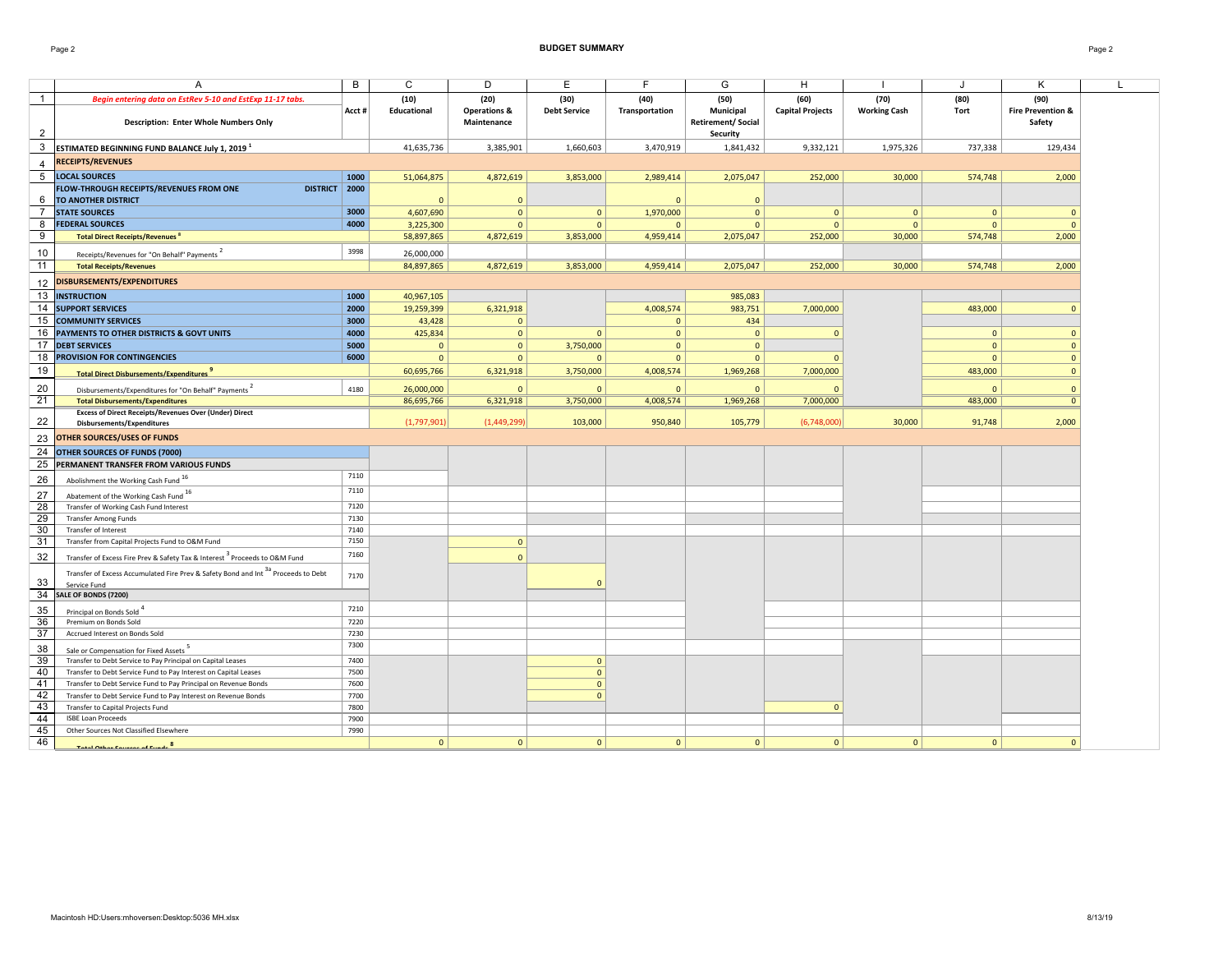### Page 3 **BUDGET SUMMARY** Page 3

|                | A                                                                                                                          | B            | $\mathsf{C}$ | D                                      | E                                                        | F              | G                                                 | H                       | - 1                 | J.             | K                                      | L                      |
|----------------|----------------------------------------------------------------------------------------------------------------------------|--------------|--------------|----------------------------------------|----------------------------------------------------------|----------------|---------------------------------------------------|-------------------------|---------------------|----------------|----------------------------------------|------------------------|
| $\overline{1}$ | Begin entering data on EstRev 5-10 and EstExp 11-17 tabs.                                                                  |              | (10)         | (20)                                   | (30)                                                     | (40)           | (50)                                              | (60)                    | (70)                | (80)           | (90)                                   |                        |
| $\overline{2}$ | <b>Description: Enter Whole Numbers Only</b>                                                                               | Acct #       | Educational  | <b>Operations &amp;</b><br>Maintenance | <b>Debt Service</b>                                      | Transportation | Municipal<br><b>Retirement/Social</b><br>Security | <b>Capital Projects</b> | <b>Working Cash</b> | <b>Tort</b>    | <b>Fire Prevention &amp;</b><br>Safety |                        |
| 47             | OTHER USES OF FUNDS (8000)                                                                                                 |              |              |                                        |                                                          |                |                                                   |                         |                     |                |                                        |                        |
| 49             | TRANSFER TO VARIOUS OTHER FUNDS (8100)                                                                                     |              |              |                                        |                                                          |                |                                                   |                         |                     |                |                                        |                        |
| 50             | Abolishment or Abatement of the Working Cash Fund <sup>16</sup>                                                            | 8110         |              |                                        |                                                          |                |                                                   |                         | $\Omega$            |                |                                        |                        |
| 51             | Transfer of Working Cash Fund Interest                                                                                     | 8120         |              |                                        |                                                          |                |                                                   |                         | $\Omega$            |                |                                        |                        |
| 52             | <b>Transfer Among Funds</b>                                                                                                | 8130         |              |                                        |                                                          |                |                                                   |                         |                     |                |                                        |                        |
|                |                                                                                                                            |              |              |                                        |                                                          |                |                                                   |                         |                     |                |                                        |                        |
| 53<br>54       | Transfer of Interest <sup>b</sup><br>Transfer from Capital Projects Fund to O&M Fund                                       | 8140<br>8150 |              |                                        |                                                          |                |                                                   |                         |                     |                |                                        |                        |
|                |                                                                                                                            | 8160         |              |                                        |                                                          |                |                                                   |                         |                     |                |                                        |                        |
| 55             | Transfer of Excess Fire Prev & Safety Tax & Interest <sup>3</sup> Proceeds to O&M Fund                                     |              |              |                                        |                                                          |                |                                                   |                         |                     |                |                                        |                        |
|                | Transfer of Excess Accumulated Fire Prev & Safety Bond 3a<br>and Int                                                       | 8170         |              |                                        |                                                          |                |                                                   |                         |                     |                |                                        |                        |
| 56             | Proceeds to Debt Service Fund                                                                                              |              |              |                                        |                                                          |                |                                                   |                         |                     |                |                                        |                        |
| 57             | Taxes Pledged to Pay Principal on Capital Leases                                                                           | 8410         |              |                                        |                                                          |                |                                                   |                         |                     |                |                                        |                        |
| 58             | Grants/Reimbursements Pledged to Pay Principal on Capital Leases                                                           | 8420         |              |                                        |                                                          |                |                                                   |                         |                     |                |                                        |                        |
| 59             | Other Revenues Pledged to Pay Principal on Capital Leases                                                                  | 8430<br>8440 |              |                                        |                                                          |                |                                                   |                         |                     |                |                                        |                        |
| 60<br>61       | Fund Balance Transfers Pledged to Pay Principal on Capital Leases                                                          | 8510         |              |                                        |                                                          |                |                                                   |                         |                     |                |                                        |                        |
| 62             | Taxes Pledged to Pay Interest on Capital Leases<br>Grants/Reimbursements Pledged to Pay Interest on Capital Leases         | 8520         |              |                                        |                                                          |                |                                                   |                         |                     |                |                                        |                        |
| 63             | Other Revenues Pledged to Pay Interest on Capital Leases                                                                   | 8530         |              |                                        |                                                          |                |                                                   |                         |                     |                |                                        |                        |
| 64             | Fund Balance Transfers Pledged to Pay Interest on Capital Leases                                                           | 8540         |              |                                        |                                                          |                |                                                   |                         |                     |                |                                        |                        |
| 65             | Taxes Pledged to Pay Principal on Revenue Bonds                                                                            | 8610         |              |                                        |                                                          |                |                                                   |                         |                     |                |                                        |                        |
| 66             | Grants/Reimbursements Pledged to Pay Principal on Revenue Bonds                                                            | 8620         |              |                                        |                                                          |                |                                                   |                         |                     |                |                                        |                        |
| 67             | Other Revenues Pledged to Pay Principal on Revenue Bonds                                                                   | 8630         |              |                                        |                                                          |                |                                                   |                         |                     |                |                                        |                        |
| 68             | Fund Balance Transfers Pledged to Pay Principal on Revenue Bonds                                                           | 8640         |              |                                        |                                                          |                |                                                   |                         |                     |                |                                        |                        |
| 69             | Taxes Pledged to Pay Interest on Revenue Bonds                                                                             | 8710         |              |                                        |                                                          |                |                                                   |                         |                     |                |                                        |                        |
| 70             | Grants/Reimbursements Pledged to Pay Interest on Revenue Bonds                                                             | 8720         |              |                                        |                                                          |                |                                                   |                         |                     |                |                                        |                        |
| 71             | Other Revenues Pledged to Pay Interest on Revenue Bonds                                                                    | 8730         |              |                                        |                                                          |                |                                                   |                         |                     |                |                                        |                        |
| 72             | Fund Balance Transfers Pledged to Pay Interest on Revenue Bonds                                                            | 8740         |              |                                        |                                                          |                |                                                   |                         |                     |                |                                        |                        |
| 73             | Taxes Transferred to Pay for Capital Projects                                                                              | 8810         |              |                                        |                                                          |                |                                                   |                         |                     |                |                                        |                        |
| 74             | Grants/Reimbursements Pledged to Pay for Capital Projects                                                                  | 8820         |              |                                        |                                                          |                |                                                   |                         |                     |                |                                        |                        |
| 75<br>76       | Other Revenues Pledged to Pay for Capital Projects                                                                         | 8830<br>8840 |              |                                        |                                                          |                |                                                   |                         |                     |                |                                        |                        |
| 77             | Fund Balance Transfers Pledged to Pay for Capital Projects<br>Transfer to Debt Service Fund to Pay Principal on ISBE Loans | 8910         |              |                                        |                                                          |                |                                                   |                         |                     |                |                                        |                        |
| 78             | Other Uses Not Classified Elsewhere                                                                                        | 8990         |              |                                        |                                                          |                |                                                   |                         |                     |                |                                        |                        |
|                |                                                                                                                            |              |              |                                        |                                                          |                |                                                   |                         |                     |                |                                        |                        |
| 79             | <b>Total Other Uses of Funds</b>                                                                                           |              | $\mathbf{0}$ | $\mathbf{0}$                           | $\overline{0}$                                           | $\mathbf{0}$   | $\overline{0}$                                    | $\mathbf{0}$            | $\overline{0}$      | $\mathbf{0}$   | $\Omega$                               |                        |
| 80             | <b>Total Other Sources/Uses of Fund</b>                                                                                    |              | $\mathbf{0}$ | $\mathbf{0}$                           | $\mathbf{0}$                                             | $\overline{0}$ | $\overline{0}$                                    | $\mathbf{0}$            | $\mathbf{0}$        | $\overline{0}$ | $\mathbf{0}$                           |                        |
| 81             | <b>ESTIMATED ENDING FUND BALANCE June 30, 2020</b>                                                                         |              | 39,837,835   | 1,936,602                              | 1,763,603                                                | 4,421,759      | 1,947,211                                         | 2,584,121               | 2,005,326           | 829,086        | 131,434                                |                        |
|                |                                                                                                                            |              |              |                                        |                                                          |                |                                                   |                         |                     |                |                                        |                        |
| 82<br>83       |                                                                                                                            |              |              |                                        |                                                          |                |                                                   |                         |                     |                |                                        |                        |
| 84             |                                                                                                                            |              | (10)         | (20)                                   | <b>SUMMARY OF EXPENDITURES (by Major Object)</b><br>(30) | (40)           | (50)                                              | (60)                    | (70)                | (80)           | (90)                                   |                        |
|                | Description                                                                                                                | Acct         | Educational  | <b>Operations &amp;</b>                | <b>Debt Service</b>                                      | Transportation | Municipal                                         | <b>Capital Projects</b> | <b>Working Cash</b> | Tort           | <b>Fire Prevention &amp;</b>           | <b>Total By Object</b> |
|                |                                                                                                                            | #            |              | Maintenance                            |                                                          |                | <b>Retirement/Social</b>                          |                         |                     |                | Safety                                 |                        |
| 85             |                                                                                                                            |              |              |                                        |                                                          |                | Security                                          |                         |                     |                |                                        |                        |
| 86             | <b>Object Name</b>                                                                                                         |              |              |                                        |                                                          |                |                                                   |                         |                     |                |                                        |                        |
| 87             | <b>Salaries</b>                                                                                                            | 100          | 45,014,633   | 1,758,558                              |                                                          | 76,301         |                                                   | $\mathbf{0}$            |                     | $\mathbf{0}$   | $\mathbf{0}$                           | 46,849,492             |
| 88             | <b>Employee Benefits</b>                                                                                                   | 200          | 7,842,036    | 444,860                                |                                                          | 22,301         | 1,969,268                                         | $\Omega$                |                     | $\Omega$       | $\circ$                                | 10,278,465             |
| 89             | <b>Purchased Services</b>                                                                                                  | 300          | 2,518,877    | 2,494,500                              | $\mathbf{0}$                                             | 3,902,972      |                                                   | 7,000,000               |                     | 483,000        | $\mathbf{0}$                           | 16,399,349             |
| 90             | <b>Supplies &amp; Materials</b>                                                                                            | 400          | 2,064,089    | 1,383,000                              |                                                          | 6,000          |                                                   | $\Omega$                |                     | $\overline{0}$ | $\mathbf{0}$                           | 3,453,089              |
| 91             | <b>Capital Outlay</b>                                                                                                      | 500          | 1,095,985    | 230,000                                |                                                          | 1,000          |                                                   | $\mathbf{0}$            |                     | $\overline{0}$ | $\mathbf{0}$                           | 1,326,985              |
| 92             | <b>Other Objects</b>                                                                                                       | 600          | 2,104,146    | 1,000                                  | 3,750,000                                                | $\Omega$       | $\overline{0}$                                    | $\Omega$                |                     | $\overline{0}$ | $\mathbf{0}$                           | 5,855,146              |
| 93             | <b>Non-Capitalized Equipment</b>                                                                                           | 700          | $\Omega$     | $\Omega$                               |                                                          | $\mathbf{0}$   |                                                   | $\Omega$                |                     | $\mathbf{0}$   | $\mathbf{0}$                           | $\Omega$               |
| 94             | <b>Termination Benefits</b>                                                                                                | 800          | 56,000       | 10,000                                 |                                                          | $\mathbf{0}$   |                                                   |                         |                     |                |                                        | 66,000                 |
| 95             | <b>Total Expenditures</b>                                                                                                  |              | 60.695.766   | 6.321.918                              | 3.750.000                                                | 4.008.574      | 1.969.268                                         | 7.000.000               |                     | 483.000        | $\mathbf{0}$                           | 84,228,526             |

**Total Expenditures** 60,695,766 6,321,918 3,750,000 4,008,574 1,969,268 7,000,000 483,000 0 84,228,526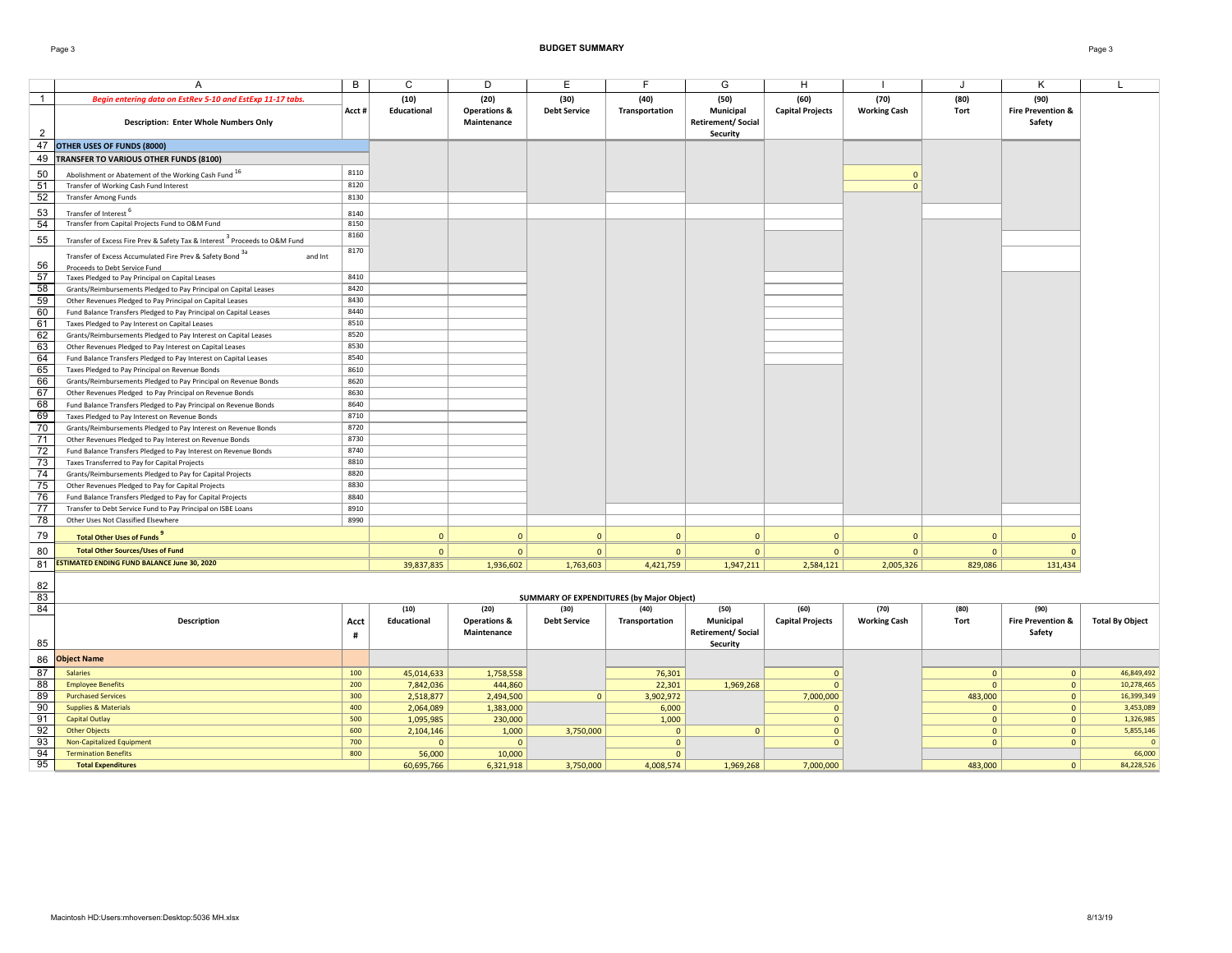## Page 4 **SUMMARY OF CASH TRANSACTIONS** Page 4

|                | A                                                                        | B      | C            | D                                      | E                   |                | G                                                 | н                       |                     |           | Κ                                      |
|----------------|--------------------------------------------------------------------------|--------|--------------|----------------------------------------|---------------------|----------------|---------------------------------------------------|-------------------------|---------------------|-----------|----------------------------------------|
|                |                                                                          |        | (10)         | (20)                                   | (30)                | (40)           | (50)                                              | (60)                    | (70)                | (80)      | (90)                                   |
| $\overline{2}$ | <b>Description: Enter Whole Numbers Only</b>                             | Acct # | Educational  | <b>Operations &amp;</b><br>Maintenance | <b>Debt Service</b> | Transportation | Municipal<br><b>Retirement/Social</b><br>Security | <b>Capital Projects</b> | <b>Working Cash</b> | Tort      | <b>Fire Prevention &amp;</b><br>Safety |
| 3              | BEGINNING CASH BALANCE ON HAND July 1, 2019                              |        | 41,837,387   | 3,400,505                              | 1,660,603           | 3,479,955      | 1,846,548                                         | 9,332,121               | 1,977,944           | 738,844   | 127,721                                |
|                | <b>Total Direct Receipts &amp; Other Sources</b>                         |        | 58,897,865   | 4,872,619                              | 3,853,000           | 4,959,414      | 2,075,047                                         | 252,000                 | 30,000              | 574,748   | 2,000                                  |
| 5              | <b>OTHER RECEIPTS</b>                                                    |        |              |                                        |                     |                |                                                   |                         |                     |           |                                        |
| 6              | Interfund Loans Payable (Loans from Other Funds)                         | 411    |              |                                        |                     |                |                                                   |                         |                     |           |                                        |
|                | Interfund Loans Receivable (Repayment of Loans)                          | 141    |              |                                        |                     |                |                                                   |                         |                     |           |                                        |
| 8              | Notes and Warrants Payable                                               | 433    |              |                                        |                     |                |                                                   |                         |                     |           |                                        |
| 9              | <b>Other Current Assets</b>                                              | 199    |              |                                        |                     |                |                                                   |                         |                     |           |                                        |
| 10             | <b>Total Other Receipts</b>                                              |        | $\mathbf{0}$ | $\mathbf{0}$                           | $\Omega$            | $\Omega$       | $\Omega$                                          | $\overline{0}$          | $\Omega$            | $\Omega$  | $\overline{0}$                         |
| 11             | <b>Total Direct Receipts, Other Sources, &amp; Other Receipts</b>        |        | 58,897,865   | 4,872,619                              | 3,853,000           | 4,959,414      | 2,075,047                                         | 252,000                 | 30,000              | 574,748   | 2,000                                  |
| 12             | <b>Total Amount Available</b>                                            |        | 100,735,252  | 8,273,124                              | 5,513,603           | 8,439,369      | 3,921,595                                         | 9,584,121               | 2,007,944           | 1,313,592 | 129,721                                |
| 13             | Total Direct Disbursements & Other Uses                                  |        | 60,695,766   | 6,321,918                              | 3,750,000           | 4,008,574      | 1,969,268                                         | 7,000,000               | $\Omega$            | 483,000   | $\overline{0}$                         |
| 14             | <b>OTHER DISBURSEMENTS</b>                                               |        |              |                                        |                     |                |                                                   |                         |                     |           |                                        |
| 15             | Interfund Loans Receivable (Loans to Other Funds) <sup>10</sup>          | 141    |              |                                        |                     |                |                                                   |                         |                     |           |                                        |
| 16             | Interfund Loans Payable (Repayment of Loans)                             | 411    |              |                                        |                     |                |                                                   |                         |                     |           |                                        |
| 17             | Notes and Warrants Payable                                               | 433    |              |                                        |                     |                |                                                   |                         |                     |           |                                        |
| 18             | Other Current Liabilities                                                | 499    |              |                                        |                     |                |                                                   |                         |                     |           |                                        |
| 19             | <b>Total Other Disbursements</b>                                         |        | $\Omega$     | $\mathbf{0}$                           | $\Omega$            | $\Omega$       | $\mathbf{0}$                                      | $\overline{0}$          |                     | $\Omega$  | $\Omega$                               |
| 20             | <b>Total Direct Disbursements, Other Uses, &amp; Other Disbursements</b> |        | 60,695,766   | 6,321,918                              | 3,750,000           | 4,008,574      | 1,969,268                                         | 7,000,000               |                     | 483,000   | $\Omega$                               |
| 21             | <b>ENDING CASH BALANCE ON HAND June 30, 2020</b>                         |        | 40,039,486   | 1,951,206                              | 1,763,603           | 4,430,795      | 1,952,327                                         | 2,584,121               | 2,007,944           | 830,592   | 129,721                                |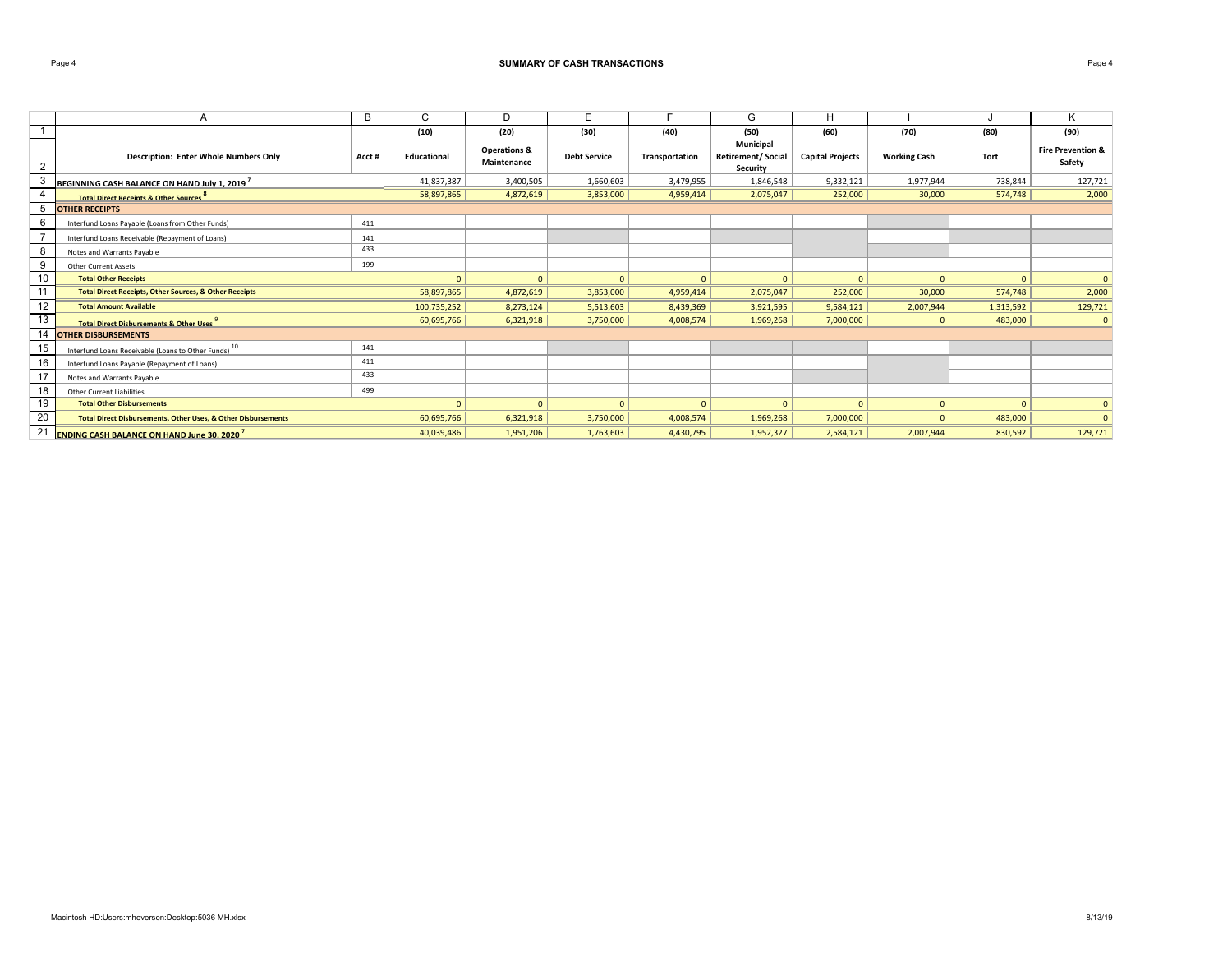## Page 5 **ESTIMATED RECEIPTS/REVENUES** Page 5

|                       | A                                                                                                                                        | B            | C            | D                       | Ε                   | F              | G                         | H                       |                     | J       | Κ                            |
|-----------------------|------------------------------------------------------------------------------------------------------------------------------------------|--------------|--------------|-------------------------|---------------------|----------------|---------------------------|-------------------------|---------------------|---------|------------------------------|
| $\overline{1}$        |                                                                                                                                          |              | (10)         | (20)                    | (30)                | (40)           | (50)                      | (60)                    | (70)                | (80)    | (90)                         |
|                       |                                                                                                                                          | Acct         | Educational  | <b>Operations &amp;</b> | <b>Debt Service</b> | Transportation | Municipal                 | <b>Capital Projects</b> | <b>Working Cash</b> | Tort    | <b>Fire Prevention &amp;</b> |
|                       | <b>Description: Enter Whole Numbers Only</b>                                                                                             | #            |              | Maintenance             |                     |                | <b>Retirement/ Social</b> |                         |                     |         | Safety                       |
| $\overline{2}$        |                                                                                                                                          |              |              |                         |                     |                | <b>Security</b>           |                         |                     |         |                              |
| 3                     | RECEIPTS/REVENUES FROM LOCAL SOURCES (1000)                                                                                              |              |              |                         |                     |                |                           |                         |                     |         |                              |
| 4                     | AD VALOREM TAXES LEVIED BY LOCAL EDUCATION AGENCY                                                                                        | 1100         |              |                         |                     |                |                           |                         |                     |         |                              |
| $\sqrt{5}$            | Designated Purposes Levies 11 (1110-1120)                                                                                                | $\sim$       | 41,100,000   | 4,447,619               | 3,813,000           | 2,880,914      | 1,977,047                 |                         |                     | 539,748 |                              |
| 6                     | Leasing Purposes Levy <sup>12</sup>                                                                                                      | 1130         |              |                         |                     |                |                           |                         |                     |         |                              |
| $\overline{7}$        | Special Education Purposes Levy                                                                                                          | 1140         |              |                         |                     |                |                           |                         |                     |         |                              |
| 8                     | FICA and Medicare Only Levies                                                                                                            | 1150         |              |                         |                     |                |                           |                         |                     |         |                              |
| $\overline{9}$        | Area Vocational Construction Purposes Levy                                                                                               | 1160         |              |                         |                     |                |                           |                         |                     |         |                              |
| 10                    | Summer School Purposes Levy                                                                                                              | 1170         |              |                         |                     |                |                           |                         |                     |         |                              |
| 11                    | Other Tax Levies (Describe & Itemize)                                                                                                    | 1190         |              |                         |                     |                |                           |                         |                     |         |                              |
| 12                    | <b>Total Ad Valorem Taxes Levied by District</b>                                                                                         |              | 41,100,000   | 4,447,619               | 3,813,000           | 2,880,914      | 1,977,047                 | $\mathbf{0}$            | $\mathbf{0}$        | 539,748 | $\mathbf{0}$                 |
| 13                    | <b>PAYMENTS IN LIEU OF TAXES</b>                                                                                                         | 1200         |              |                         |                     |                |                           |                         |                     |         |                              |
| 14                    | Mobile Home Privilege Tax                                                                                                                | 1210         |              |                         |                     |                |                           |                         |                     |         |                              |
| 15                    | Payments from Local Housing Authority                                                                                                    | 1220         |              |                         |                     |                |                           |                         |                     |         |                              |
| 16                    | Corporate Personal Property Replacement Taxes <sup>13</sup>                                                                              | 1230         | 600,000      |                         |                     |                | 68,000                    |                         |                     |         |                              |
| 17                    | Other Payments in Lieu of Taxes (Describe & Itemize)                                                                                     | 1290         | 6,607,000    |                         |                     |                |                           |                         |                     |         |                              |
| 18                    | <b>Total Payments in Lieu of Taxes</b>                                                                                                   |              | 7,207,000    | $\overline{0}$          | $\mathbf{0}$        | $\circ$        | 68,000                    | 0 <sup>1</sup>          | 0                   | 0       | $\mathbf{0}$                 |
| 19                    | <b>TUITION</b>                                                                                                                           | 1300         |              |                         |                     |                |                           |                         |                     |         |                              |
| 20                    | Regular Tuition from Pupils or Parents (In State)                                                                                        | 1311         |              |                         |                     |                |                           |                         |                     |         |                              |
| 21                    | Regular Tuition from Other Districts (In State)                                                                                          | 1312         |              |                         |                     |                |                           |                         |                     |         |                              |
| 22                    | Regular Tuition from Other Sources (In State)                                                                                            | 1313         |              |                         |                     |                |                           |                         |                     |         |                              |
| 23                    | Regular Tuition from Other Sources (Out of State)                                                                                        | 1314         |              |                         |                     |                |                           |                         |                     |         |                              |
| 24                    | Summer School Tuition from Pupils or Parents (In State)                                                                                  | 1321         |              |                         |                     |                |                           |                         |                     |         |                              |
| $\overline{25}$       | Summer School Tuition from Other Districts (In State)                                                                                    | 1322         |              |                         |                     |                |                           |                         |                     |         |                              |
| 26                    | Summer School Tuition from Other Sources (In State)                                                                                      | 1323         |              |                         |                     |                |                           |                         |                     |         |                              |
| $\overline{27}$       | Summer School Tuition from Other Sources (Out of State)                                                                                  | 1324         |              |                         |                     |                |                           |                         |                     |         |                              |
| 28<br>29              | CTE Tuition from Pupils or Parents (In State)                                                                                            | 1331<br>1332 |              |                         |                     |                |                           |                         |                     |         |                              |
| 30                    | CTE Tuition from Other Districts (In State)<br>CTE Tuition from Other Sources (In State)                                                 | 1333         |              |                         |                     |                |                           |                         |                     |         |                              |
| 31                    | CTE Tuition from Other Sources (Out of State)                                                                                            | 1334         |              |                         |                     |                |                           |                         |                     |         |                              |
| 32                    | Special Education Tuition from Pupils or Parents (In State)                                                                              | 1341         |              |                         |                     |                |                           |                         |                     |         |                              |
| 33                    | Special Education Tuition from Other Districts (In State)                                                                                | 1342         |              |                         |                     |                |                           |                         |                     |         |                              |
| 34                    | Special Education Tuition from Other Sources (In State)                                                                                  | 1343         |              |                         |                     |                |                           |                         |                     |         |                              |
| 35                    | Special Education Tuition from Other Sources (Out of State)                                                                              | 1344         |              |                         |                     |                |                           |                         |                     |         |                              |
| 36                    | Adult Tuition from Pupils or Parents (In State)                                                                                          | 1351         |              |                         |                     |                |                           |                         |                     |         |                              |
| 37                    | Adult Tuition from Other Districts (In State)                                                                                            | 1352         |              |                         |                     |                |                           |                         |                     |         |                              |
| $\overline{38}$       | Adult Tuition from Other Sources (In State)                                                                                              | 1353         |              |                         |                     |                |                           |                         |                     |         |                              |
| 39                    | Adult Tuition from Other Sources (Out of State)                                                                                          | 1354         |              |                         |                     |                |                           |                         |                     |         |                              |
| 40                    | <b>Total Tuition</b>                                                                                                                     |              | $\mathbf{0}$ |                         |                     |                |                           |                         |                     |         |                              |
| 41                    | <b>TRANSPORTATION FEES</b>                                                                                                               | 1400         |              |                         |                     |                |                           |                         |                     |         |                              |
| 42                    | Regular Transportation Fees from Pupils or Parents (In State)                                                                            | 1411         |              |                         |                     | 48,500         |                           |                         |                     |         |                              |
| 43                    | Regular Transportation Fees from Other Districts (In State)                                                                              | 1412         |              |                         |                     |                |                           |                         |                     |         |                              |
| 44                    | Regular Transportation Fees from Other Sources (In State)                                                                                | 1413         |              |                         |                     |                |                           |                         |                     |         |                              |
| 45                    | Regular Transportation Fees from Co-curricular Activities (In State)                                                                     | 1415         |              |                         |                     |                |                           |                         |                     |         |                              |
| 46<br>$\overline{47}$ | Regular Transportation Fees from Other Sources (Out of State)                                                                            | 1416<br>1421 |              |                         |                     |                |                           |                         |                     |         |                              |
| 48                    | Summer School Transportation Fees from Pupils or Parents (In State)<br>Summer School Transportation Fees from Other Districts (In State) | 1422         |              |                         |                     |                |                           |                         |                     |         |                              |
| 49                    | Summer School Transportation Fees from Other Sources (In State)                                                                          | 1423         |              |                         |                     |                |                           |                         |                     |         |                              |
| 50                    | Summer School Transportation Fees from Other Sources (Out of State)                                                                      | 1424         |              |                         |                     |                |                           |                         |                     |         |                              |
| 51                    | CTE Transportation Fees from Pupils or Parents (In State)                                                                                | 1431         |              |                         |                     |                |                           |                         |                     |         |                              |
| 52                    | CTE Transportation Fees from Other Districts (In State)                                                                                  | 1432         |              |                         |                     |                |                           |                         |                     |         |                              |
| 53                    | CTE Transportation Fees from Other Sources (In State)                                                                                    | 1433         |              |                         |                     |                |                           |                         |                     |         |                              |
| 54                    | CTE Transportation Fees from Other Sources (Out of State)                                                                                | 1434         |              |                         |                     |                |                           |                         |                     |         |                              |
| 55                    | Special Education Transportation Fees from Pupils or Parents (In State)                                                                  | 1441         |              |                         |                     |                |                           |                         |                     |         |                              |
| 56                    | Special Education Transportation Fees from Other Districts (In State)                                                                    | 1442         |              |                         |                     |                |                           |                         |                     |         |                              |
| 57                    | Special Education Transportation Fees from Other Sources (In State)                                                                      | 1443         |              |                         |                     |                |                           |                         |                     |         |                              |
| 58                    | Special Education Transportation Fees from Other Sources (Out of State)                                                                  | 1444         |              |                         |                     |                |                           |                         |                     |         |                              |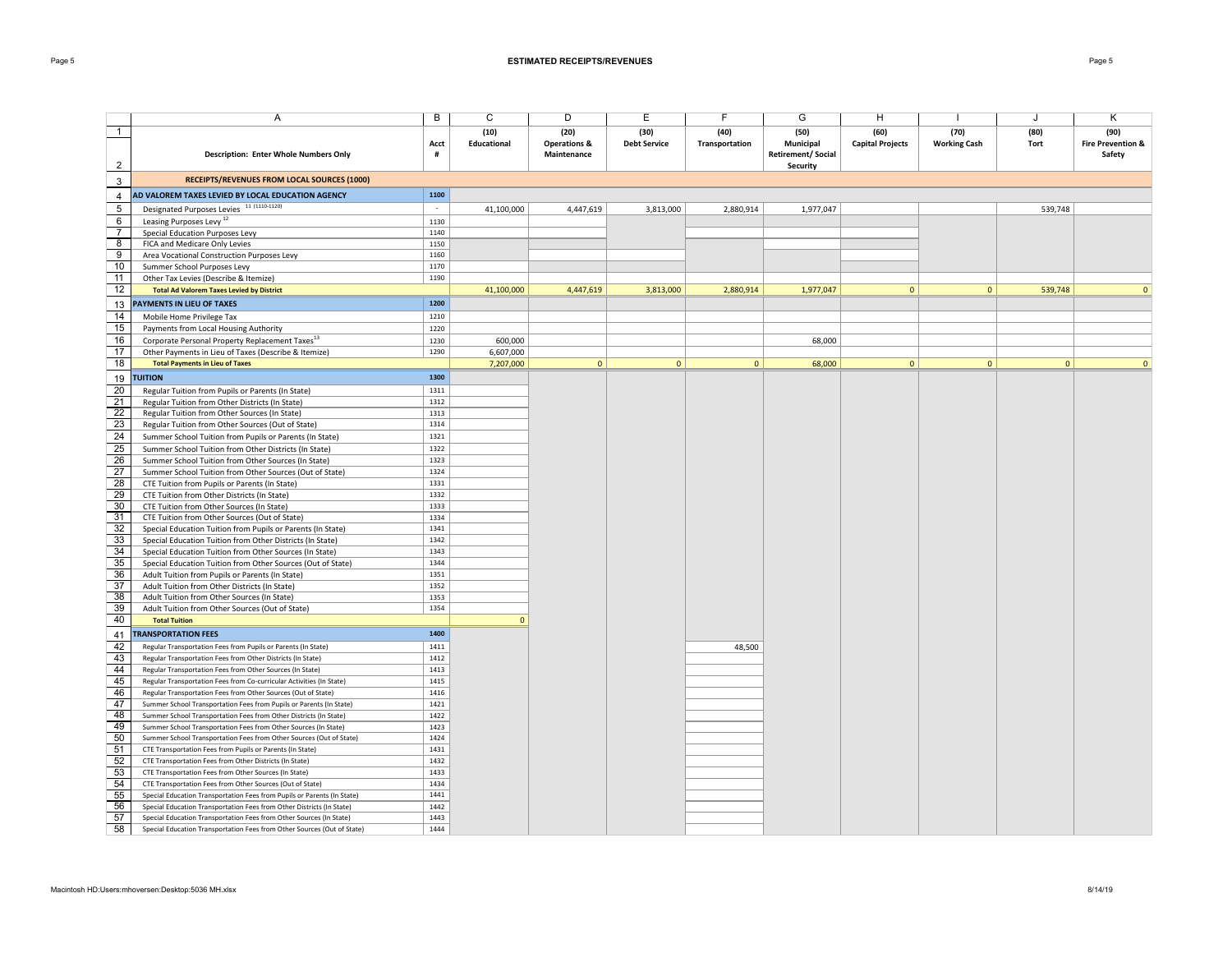## Page 6 **ESTIMATED RECEIPTS/REVENUES** Page 6

|                       | A                                                                                  | B            | $\overline{C}$      | D                               | Ε                           | F                      | G                                    | н                               |                             | J            | Κ                                    |
|-----------------------|------------------------------------------------------------------------------------|--------------|---------------------|---------------------------------|-----------------------------|------------------------|--------------------------------------|---------------------------------|-----------------------------|--------------|--------------------------------------|
| $\overline{1}$        |                                                                                    | Acct         | (10)<br>Educational | (20)<br><b>Operations &amp;</b> | (30)<br><b>Debt Service</b> | (40)<br>Transportation | (50)<br>Municipal                    | (60)<br><b>Capital Projects</b> | (70)<br><b>Working Cash</b> | (80)<br>Tort | (90)<br><b>Fire Prevention &amp;</b> |
| $\overline{2}$        | <b>Description: Enter Whole Numbers Only</b>                                       | #            |                     | Maintenance                     |                             |                        | <b>Retirement/Social</b><br>Security |                                 |                             |              | Safety                               |
| 59                    | Adult Transportation Fees from Pupils or Parents (In State)                        | 1451         |                     |                                 |                             |                        |                                      |                                 |                             |              |                                      |
| 60                    | Adult Transportation Fees from Other Districts (In State)                          | 1452         |                     |                                 |                             |                        |                                      |                                 |                             |              |                                      |
| 61                    | Adult Transportation Fees from Other Sources (In State)                            | 1453         |                     |                                 |                             |                        |                                      |                                 |                             |              |                                      |
| 62                    | Adult Transportation Fees from Other Sources (Out of State)                        | 1454         |                     |                                 |                             |                        |                                      |                                 |                             |              |                                      |
| 63                    | <b>Total Transportation Fees</b>                                                   |              |                     |                                 |                             | 48,500                 |                                      |                                 |                             |              |                                      |
| 64                    | <b>EARNINGS ON INVESTMENTS</b>                                                     | 1500         |                     |                                 |                             |                        |                                      |                                 |                             |              |                                      |
| 65                    | Interest on Investments                                                            | 1510         | 866,500             | 75,000                          | 40,000                      | 60,000                 | 30,000                               | 22,000                          | 30,000                      | 10,000       | 2,000                                |
| 66                    | Gain or Loss on Sale of Investments                                                | 1520         |                     |                                 |                             |                        |                                      |                                 |                             |              |                                      |
| 67                    | <b>Total Earnings on Investments</b>                                               |              | 866,500             | 75,000                          | 40,000                      | 60,000                 | 30,000                               | 22,000                          | 30,000                      | 10,000       | 2,000                                |
| 68                    | <b>FOOD SERVICE</b>                                                                | 1600         |                     |                                 |                             |                        |                                      |                                 |                             |              |                                      |
| 69                    | Sales to Pupils - Lunch                                                            | 1611         | 860,000             |                                 |                             |                        |                                      |                                 |                             |              |                                      |
| 70                    | Sales to Pupils - Breakfast                                                        | 1612         |                     |                                 |                             |                        |                                      |                                 |                             |              |                                      |
| 71                    | Sales to Pupils - A la Carte                                                       | 1613         |                     |                                 |                             |                        |                                      |                                 |                             |              |                                      |
| $\overline{72}$       | Sales to Pupils - Other (Describe & Itemize)                                       | 1614         |                     |                                 |                             |                        |                                      |                                 |                             |              |                                      |
| 73                    | Sales to Adults                                                                    | 1620         | 16,450              |                                 |                             |                        |                                      |                                 |                             |              |                                      |
| 74                    | Other Food Service (Describe & Itemize)                                            | 1690         | 7,000               |                                 |                             |                        |                                      |                                 |                             |              |                                      |
| 75                    | <b>Total Food Service</b>                                                          |              | 883,450             |                                 |                             |                        |                                      |                                 |                             |              |                                      |
| 76                    | DISTRICT/SCHOOL ACTIVITY INCOME                                                    | 1700         |                     |                                 |                             |                        |                                      |                                 |                             |              |                                      |
| 77                    | Admissions - Athletic                                                              | 1711         |                     |                                 |                             |                        |                                      |                                 |                             |              |                                      |
| 78                    | Admissions - Other                                                                 | 1719         |                     |                                 |                             |                        |                                      |                                 |                             |              |                                      |
| 79                    | Fees                                                                               | 1720         | 156,625             |                                 |                             |                        |                                      |                                 |                             |              |                                      |
| 80                    | <b>Book Store Sales</b>                                                            | 1730         |                     |                                 |                             |                        |                                      |                                 |                             |              |                                      |
| 81                    | Other District/School Activity Revenue (Describe & Itemize)                        | 1790         |                     |                                 |                             |                        |                                      |                                 |                             |              |                                      |
| 82                    | <b>Total District/School Activity Income</b>                                       |              | 156,625             | $\Omega$                        |                             |                        |                                      |                                 |                             |              |                                      |
| 83                    | <b>TEXTBOOK INCOME</b>                                                             | 1800         |                     |                                 |                             |                        |                                      |                                 |                             |              |                                      |
| 84                    | Rentals - Regular Textbooks                                                        | 1811         | 397,500             |                                 |                             |                        |                                      |                                 |                             |              |                                      |
| 85                    | Rentals - Summer School Textbooks                                                  | 1812         |                     |                                 |                             |                        |                                      |                                 |                             |              |                                      |
| 86                    | Rentals - Adult/Continuing Education Textbooks                                     | 1813         | 397,000             |                                 |                             |                        |                                      |                                 |                             |              |                                      |
| 87                    | Rentals - Other (Describe)                                                         | 1819         |                     |                                 |                             |                        |                                      |                                 |                             |              |                                      |
| 88                    | Sales - Regular Textbooks                                                          | 1821         |                     |                                 |                             |                        |                                      |                                 |                             |              |                                      |
| 89                    | Sales - Summer School Textbooks                                                    | 1822         |                     |                                 |                             |                        |                                      |                                 |                             |              |                                      |
| 90<br>$\overline{91}$ | Sales - Adult/Continuing Education Textbooks<br>Sales - Other (Describe & Itemize) | 1823<br>1829 |                     |                                 |                             |                        |                                      |                                 |                             |              |                                      |
| 92                    | Other (Describe & Itemize)                                                         | 1890         |                     |                                 |                             |                        |                                      |                                 |                             |              |                                      |
| 93                    | <b>Total Textbooks</b>                                                             |              | 794,500             |                                 |                             |                        |                                      |                                 |                             |              |                                      |
|                       | OTHER REVENUE FROM LOCAL SOURCES                                                   | 1900         |                     |                                 |                             |                        |                                      |                                 |                             |              |                                      |
| 94<br>95              | Rentals                                                                            | 1910         |                     | 70,000                          |                             |                        |                                      |                                 |                             |              |                                      |
| 96                    | Contributions and Donations from Private Sources                                   | 1920         |                     | 130,000                         |                             |                        |                                      | 230,000                         |                             |              |                                      |
| 97                    | Impact Fees from Municipal or County Governments                                   | 1930         |                     |                                 |                             |                        |                                      |                                 |                             |              |                                      |
| 98                    | Services Provided Other Districts                                                  | 1940         |                     |                                 |                             |                        |                                      |                                 |                             |              |                                      |
| 99                    | Refund of Prior Years' Expenditures                                                | 1950         |                     |                                 |                             |                        |                                      |                                 |                             |              |                                      |
| 100                   | Payments of Surplus Moneys from TIF Districts                                      | 1960         |                     |                                 |                             |                        |                                      |                                 |                             |              |                                      |
| 101                   | Drivers' Education Fees                                                            | 1970         |                     |                                 |                             |                        |                                      |                                 |                             |              |                                      |
| 102                   | Proceeds from Vendors' Contracts                                                   | 1980         | $\mathsf 0$         | $\mathbf 0$                     | $\mathbf 0$                 | $\mathsf{O}\xspace$    | $\mathsf 0$                          | $\mathbf 0$                     | $\mathbf 0$                 | $\mathbf 0$  | $\mathsf 0$                          |
| 103                   | School Facility Occupation Tax Proceeds                                            | 1983         |                     |                                 |                             |                        |                                      |                                 |                             |              |                                      |
| 104                   | Payment from Other Districts                                                       | 1991         |                     |                                 |                             |                        |                                      |                                 |                             |              |                                      |
| 105                   | Sale of Vocational Projects                                                        | 1992         |                     |                                 |                             |                        |                                      |                                 |                             |              |                                      |
| 106                   | Other Local Fees (Describe & Itemize)                                              | 1993         | 56,800              |                                 |                             |                        |                                      |                                 |                             |              |                                      |
| 107                   | Other Local Revenues (Describe & Itemize)                                          | 1999         |                     | 150,000                         |                             |                        |                                      |                                 |                             | 25,000       |                                      |
| 108                   | <b>Total Other Revenue from Local Sources</b>                                      |              | 56,800              | 350,000                         | $\mathbf{0}$                | $\mathbf{0}$           | $\mathbf{0}$                         | 230,000                         | $\overline{0}$              | 25,000       | $\mathbf{0}$                         |
| 109                   | <b>Total Receipts/Revenues from Local Sources</b>                                  | 1000         | 51,064,875          | 4,872,619                       | 3,853,000                   | 2,989,414              | 2,075,047                            | 252,000                         | 30,000                      | 574,748      | 2,000                                |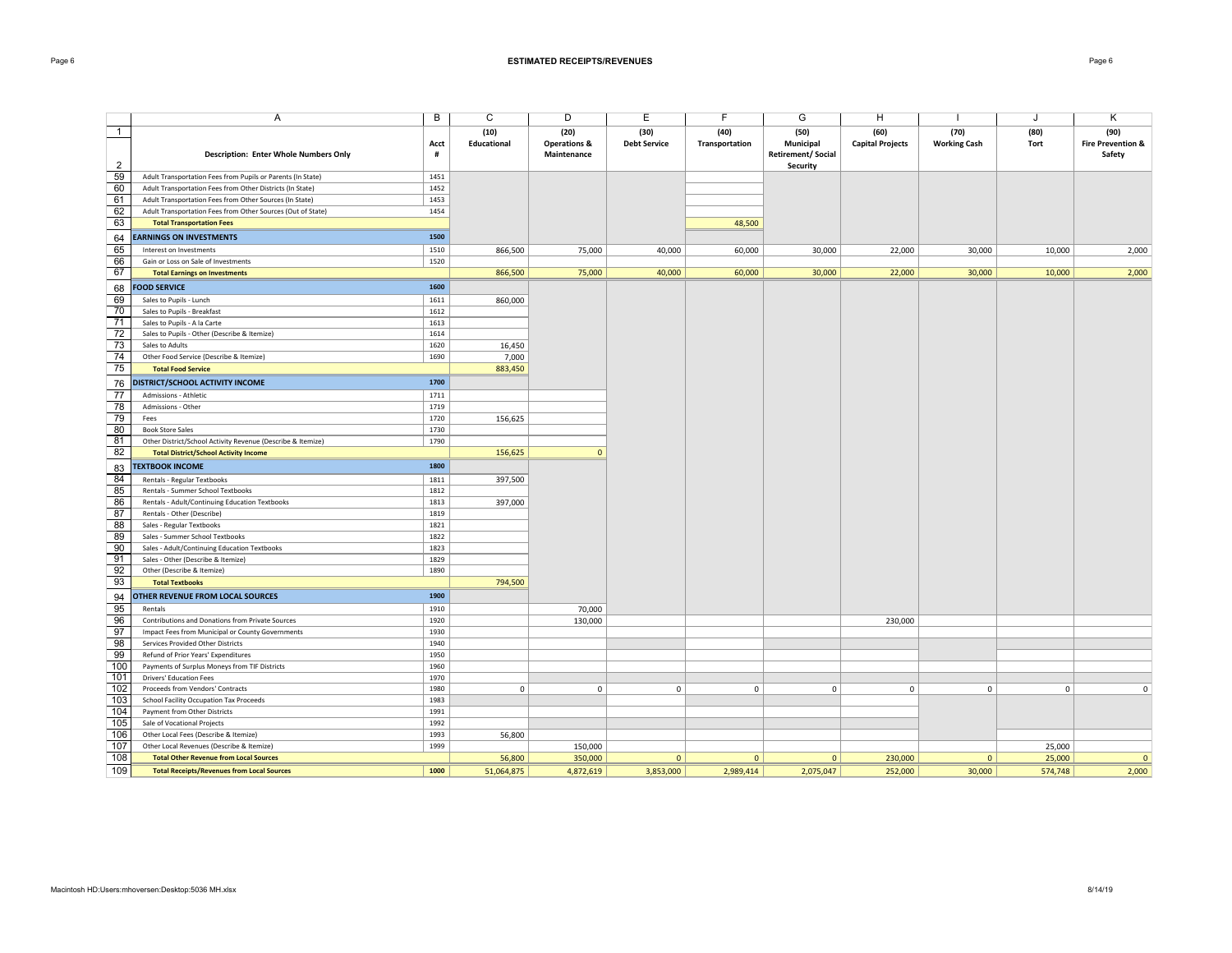## Page 7 **ESTIMATED RECEIPTS/REVENUES** Page 7

|                | Α                                                                        | B    | C              | D                       | Ε                   | F              | G                         | н                       |                     | J              | Κ                            |
|----------------|--------------------------------------------------------------------------|------|----------------|-------------------------|---------------------|----------------|---------------------------|-------------------------|---------------------|----------------|------------------------------|
| $\mathbf{1}$   |                                                                          |      | (10)           | (20)                    | (30)                | (40)           | (50)                      | (60)                    | (70)                | (80)           | (90)                         |
|                |                                                                          | Acct | Educational    | <b>Operations &amp;</b> | <b>Debt Service</b> | Transportation | Municipal                 | <b>Capital Projects</b> | <b>Working Cash</b> | Tort           | <b>Fire Prevention &amp;</b> |
|                | <b>Description: Enter Whole Numbers Only</b>                             | #    |                | Maintenance             |                     |                | <b>Retirement/ Social</b> |                         |                     |                | Safety                       |
| $\overline{2}$ |                                                                          |      |                |                         |                     |                | Security                  |                         |                     |                |                              |
|                | FLOW-THROUGH RECEIPTS/REVENUES FROM ONE                                  |      |                |                         |                     |                |                           |                         |                     |                |                              |
|                | 110 DISTRICT TO ANOTHER DISTRICT (2000)                                  |      |                |                         |                     |                |                           |                         |                     |                |                              |
| 111            | Flow-Through Revenue from State Sources                                  | 2100 |                |                         |                     |                |                           |                         |                     |                |                              |
| 112            | Flow-Through Revenue from Federal Sources                                | 2200 |                |                         |                     |                |                           |                         |                     |                |                              |
| 113            | Other Flow-Through Revenue (Describe & Itemize)                          | 2300 |                |                         |                     |                |                           |                         |                     |                |                              |
|                | <b>Total Flow-Through Receipts/Revenues From</b><br>One                  | 2000 |                |                         |                     |                |                           |                         |                     |                |                              |
| 114            | <b>District to Another District</b>                                      |      | $\mathbf{0}$   | $\mathbf{0}$            |                     | $\mathbf{0}$   | $\Omega$                  |                         |                     |                |                              |
| 115            | <b>RECEIPTS/REVENUES FROM STATE SOURCES (3000)</b>                       |      |                |                         |                     |                |                           |                         |                     |                |                              |
|                | 116 UNRESTRICTED GRANTS-IN-AID (3001-3099)                               |      |                |                         |                     |                |                           |                         |                     |                |                              |
| 117            | Evidence Based Funding Formula (Section 18-8.15)                         | 3001 | 4,247,840      |                         |                     |                |                           |                         |                     |                |                              |
| 118            | Reorganization Incentives (Accounts 3005-3021)                           | 3005 |                |                         |                     |                |                           |                         |                     |                |                              |
| 119            | <b>Fast Growth District Grants</b>                                       | 3030 |                |                         |                     |                |                           |                         |                     |                |                              |
| 120            | Other Unrestricted Grants-In-Aid From State Sources (Describe & Itemize) | 3099 |                |                         |                     |                |                           |                         |                     |                |                              |
| 121            | <b>Total Unrestricted Grants-In-Aid</b>                                  |      | 4,247,840      | 0                       | $\overline{0}$      | $\mathbf{0}$   | 0                         | $\mathbf{0}$            |                     | 0 <sup>1</sup> | $\mathbf{0}$                 |
|                | 122 RESTRICTED GRANTS-IN-AID (3100-3900)                                 |      |                |                         |                     |                |                           |                         |                     |                |                              |
|                | 123 SPECIAL EDUCATION                                                    |      |                |                         |                     |                |                           |                         |                     |                |                              |
| 124            | Special Education - Private Facility Tuition                             | 3100 | 350,000        |                         |                     |                |                           |                         |                     |                |                              |
| 125            | Special Education - Funding for Children Requiring Sp Ed Services        | 3105 |                |                         |                     |                |                           |                         |                     |                |                              |
| 126            | Special Education - Personnel                                            | 3110 |                |                         |                     |                |                           |                         |                     |                |                              |
| 127            | Special Education - Orphanage - Individual                               | 3120 |                |                         |                     |                |                           |                         |                     |                |                              |
| 128            | Special Education - Orphanage - Summer Individual                        | 3130 |                |                         |                     |                |                           |                         |                     |                |                              |
| 129            | Special Education - Summer School                                        | 3145 | 1,000          |                         |                     |                |                           |                         |                     |                |                              |
| 130            | Special Education - Other (Describe & Itemize)                           | 3199 |                |                         |                     |                |                           |                         |                     |                |                              |
| 131            | <b>Total Special Education</b>                                           |      | 351,000        | $\Omega$                |                     | $\mathbf{0}$   |                           |                         |                     |                |                              |
| 132            | <b>CAREER AND TECHNICAL EDUCATION (CTE)</b>                              |      |                |                         |                     |                |                           |                         |                     |                |                              |
| 133            | CTE - Technical Education - Tech Prep                                    | 3200 |                |                         |                     |                |                           |                         |                     |                |                              |
| 134            | CTE - Secondary Program Improvement (CTEI)                               | 3220 |                |                         |                     |                |                           |                         |                     |                |                              |
| 135            | CTE - WECEP                                                              | 3225 |                |                         |                     |                |                           |                         |                     |                |                              |
| 136            | CTE - Agriculture Education                                              | 3235 |                |                         |                     |                |                           |                         |                     |                |                              |
| 137            | CTE - Instructor Practicum                                               | 3240 |                |                         |                     |                |                           |                         |                     |                |                              |
| 138            | CTE - Student Organizations                                              | 3270 |                |                         |                     |                |                           |                         |                     |                |                              |
| 139            | CTE - Other (Describe & Itemize)                                         | 3299 |                |                         |                     |                |                           |                         |                     |                |                              |
| 140            | <b>Total Career and Technical Education</b>                              |      | $\mathbf{0}$   | $\Omega$                |                     |                | $\Omega$                  |                         |                     |                |                              |
| 141            | <b>BILINGUAL EDUCATION</b>                                               |      |                |                         |                     |                |                           |                         |                     |                |                              |
| 142            | Bilingual Education - Downstate - TPI and TBE                            | 3305 |                |                         |                     |                |                           |                         |                     |                |                              |
| 143            | Bilingual Education - Downstate - Transitional Bilingual Education       | 3310 |                |                         |                     |                |                           |                         |                     |                |                              |
| 144            | <b>Total Bilingual Education</b>                                         |      | $\mathbf{0}$   |                         |                     |                | $\Omega$                  |                         |                     |                |                              |
| 145            | State Free Lunch & Breakfast                                             | 3360 | 8,150          |                         |                     |                |                           |                         |                     |                |                              |
| 146            | School Breakfast Initiative                                              | 3365 | 700            |                         |                     |                |                           |                         |                     |                |                              |
| 147            | <b>Driver Education</b>                                                  | 3370 |                |                         |                     |                |                           |                         |                     |                |                              |
| 148            | Adult Education (from ICCB)                                              | 3410 |                |                         |                     |                |                           |                         |                     |                |                              |
| 149            | Adult Education - Other (Describe & Itemize)                             | 3499 |                |                         |                     |                |                           |                         |                     |                |                              |
| 150            | <b>TRANSPORTATION</b>                                                    |      |                |                         |                     |                |                           |                         |                     |                |                              |
| 151            | Transportation - Regular and Vocational                                  | 3500 |                |                         |                     | 1,170,000      |                           |                         |                     |                |                              |
| 152            | Transportation - Special Education                                       | 3510 |                |                         |                     | 800,000        |                           |                         |                     |                |                              |
| 153            | Transportation - Other (Describe & Itemize)                              | 3599 |                |                         |                     |                |                           |                         |                     |                |                              |
| 154            | <b>Total Transportation</b>                                              |      | $\overline{0}$ | $\mathbf{0}$            |                     | 1,970,000      | $\mathbf{0}$              |                         |                     |                |                              |
| 155            | Learning Improvement - Change Grants                                     | 3610 |                |                         |                     |                |                           |                         |                     |                |                              |
| 156            | Scientific Literacy                                                      | 3660 |                |                         |                     |                |                           |                         |                     |                |                              |
| 157            | Truant Alternative/Optional Education                                    | 3695 |                |                         |                     |                |                           |                         |                     |                |                              |
| 158            | Early Childhood - Block Grant                                            | 3705 |                |                         |                     |                |                           |                         |                     |                |                              |
| 159            | Chicago General Education Block Grant                                    | 3766 |                |                         |                     |                |                           |                         |                     |                |                              |
| 160            |                                                                          | 3767 |                |                         |                     |                |                           |                         |                     |                |                              |
|                | Chicago Educational Services Block Grant                                 |      |                |                         |                     |                |                           |                         |                     |                |                              |
| 161            | School Safety & Educational Improvement Block Grant                      | 3775 |                |                         |                     |                |                           |                         |                     |                |                              |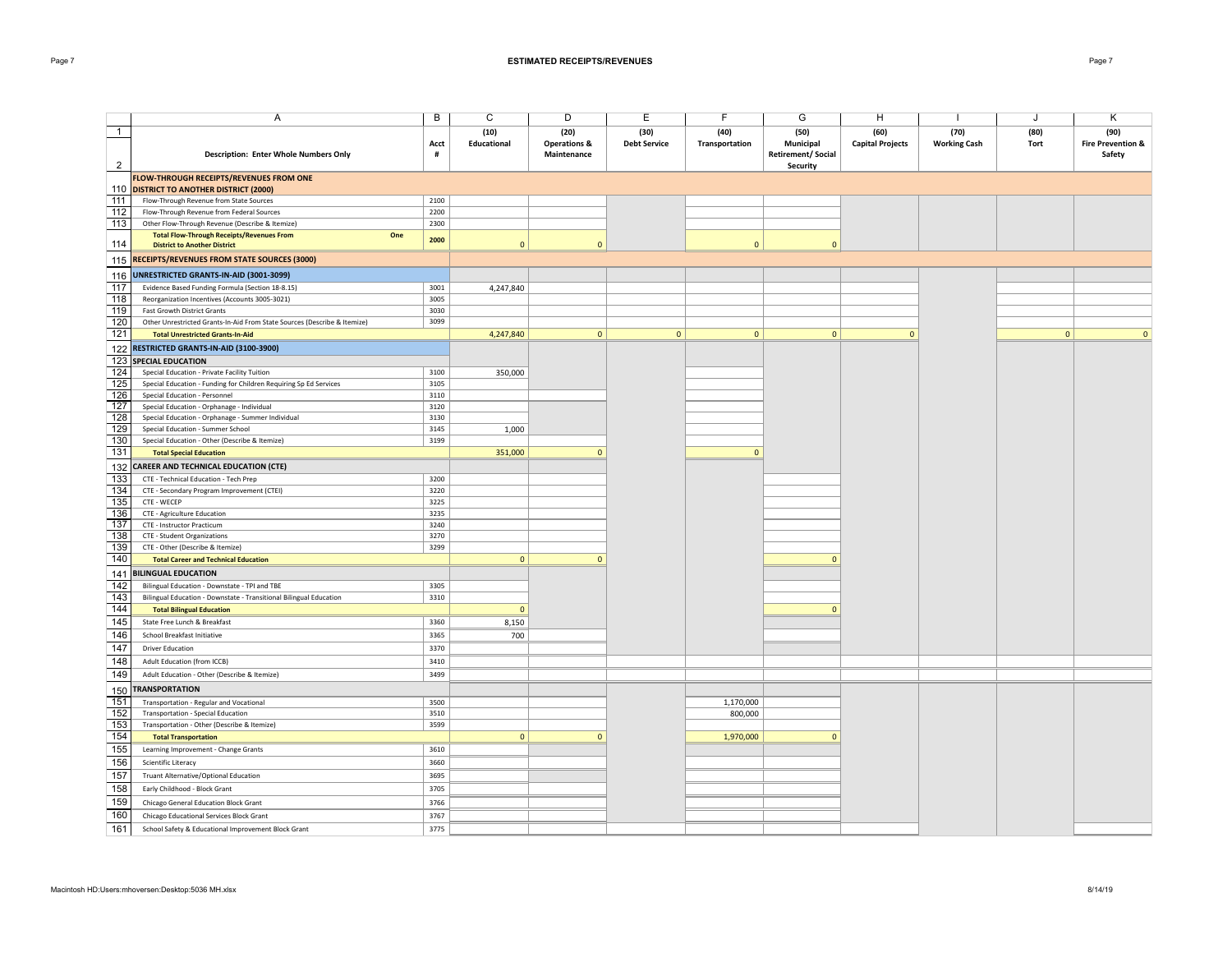## Page 8 **ESTIMATED RECEIPTS/REVENUES** Page 8

|     |                                                                  | Þ    | ι.          | D                       |                     |                | G                         | H                       |                     |      | r.                           |
|-----|------------------------------------------------------------------|------|-------------|-------------------------|---------------------|----------------|---------------------------|-------------------------|---------------------|------|------------------------------|
|     |                                                                  |      | (10)        | (20)                    | (30)                | (40)           | (50)                      | (60)                    | (70)                | (80) | (90)                         |
|     |                                                                  | Acct | Educational | <b>Operations &amp;</b> | <b>Debt Service</b> | Transportation | Municipal                 | <b>Capital Projects</b> | <b>Working Cash</b> | Tort | <b>Fire Prevention &amp;</b> |
|     | <b>Description: Enter Whole Numbers Only</b>                     |      |             | Maintenance             |                     |                | <b>Retirement/ Social</b> |                         |                     |      | Safety                       |
|     |                                                                  |      |             |                         |                     |                | Security                  |                         |                     |      |                              |
| 162 | Technology - Technology for Success                              | 3780 |             |                         |                     |                |                           |                         |                     |      |                              |
| 163 | State Charter Schools                                            | 3815 |             |                         |                     |                |                           |                         |                     |      |                              |
| 164 | Extended Learning Opportunities - Summer Bridges                 | 3825 |             |                         |                     |                |                           |                         |                     |      |                              |
| 165 | Infrastructure Improvements - Planning/Construction              | 3920 |             |                         |                     |                |                           |                         |                     |      |                              |
| 166 | School Infrastructure - Maintenance Projects                     | 3925 |             |                         |                     |                |                           |                         |                     |      |                              |
| 167 | Other Restricted Revenue from State Sources (Describe & Itemize) | 3999 |             |                         |                     |                |                           |                         |                     |      |                              |
| 168 | <b>Total Restricted Grants-In-Aid</b>                            |      | 359,850     |                         |                     | 1,970,000      | $\overline{0}$            |                         |                     |      |                              |
| 169 | <b>Total Receipts/Revenues from State Sources</b>                | 3000 | 4,607,690   |                         |                     | 1,970,000      |                           |                         |                     |      |                              |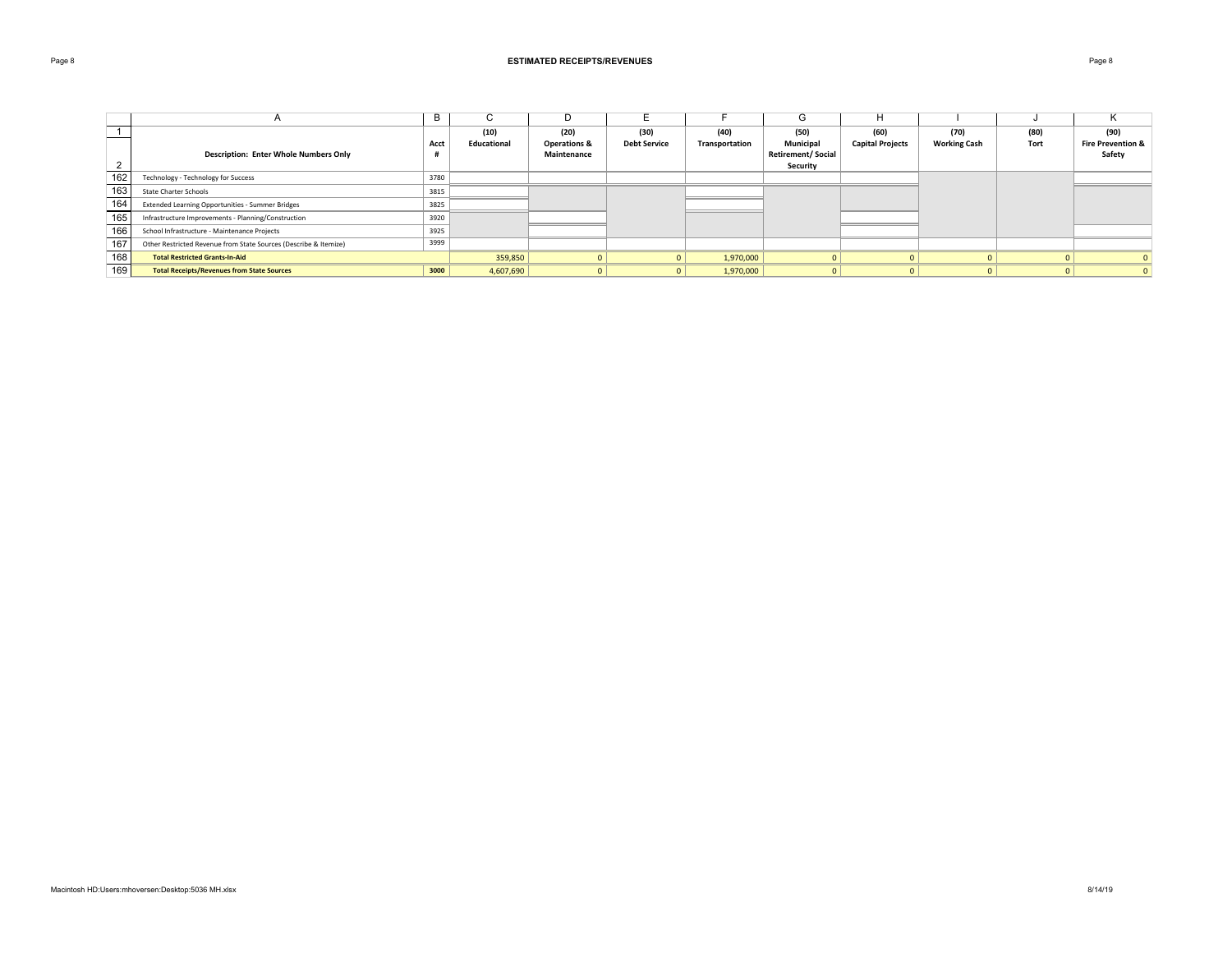## Page 9 **ESTIMATED RECEIPTS/REVENUES** Page 9

|                | A                                                                                                         | B            | C                   | D                                              | Ε                           | F                      | G                                             | H                               |                             | J            | Κ                                              |
|----------------|-----------------------------------------------------------------------------------------------------------|--------------|---------------------|------------------------------------------------|-----------------------------|------------------------|-----------------------------------------------|---------------------------------|-----------------------------|--------------|------------------------------------------------|
| $\overline{1}$ | <b>Description: Enter Whole Numbers Only</b>                                                              | Acct<br>#    | (10)<br>Educational | (20)<br><b>Operations &amp;</b><br>Maintenance | (30)<br><b>Debt Service</b> | (40)<br>Transportation | (50)<br>Municipal<br><b>Retirement/Social</b> | (60)<br><b>Capital Projects</b> | (70)<br><b>Working Cash</b> | (80)<br>Tort | (90)<br><b>Fire Prevention &amp;</b><br>Safety |
| $\overline{2}$ |                                                                                                           |              |                     |                                                |                             |                        | Security                                      |                                 |                             |              |                                                |
|                | 170 RECEIPTS/REVENUES FROM FEDERAL SOURCES (4000)                                                         |              |                     |                                                |                             |                        |                                               |                                 |                             |              |                                                |
| 171            | UNRESTRICTED GRANTS-IN-AID RECEIVED DIRECTLY FROM FEDERAL GOVT. (4001-4009)                               |              |                     |                                                |                             |                        |                                               |                                 |                             |              |                                                |
| 172            | Federal Impact Aid                                                                                        | 4001         |                     |                                                |                             |                        |                                               |                                 |                             |              |                                                |
|                | Other Unrestricted Grants-In-Aid Received Directly from the Federal Govt. (Describe &                     | 4009         |                     |                                                |                             |                        |                                               |                                 |                             |              |                                                |
| 173            | Itemize)                                                                                                  |              |                     |                                                |                             |                        |                                               |                                 |                             |              |                                                |
| 174            | Total Unrestricted Grants-In-Aid Received Directly from Fed Govt                                          |              | $\mathbf{0}$        | $\mathbf{0}$                                   | $\mathbf{0}$                | $\mathbf{0}$           | $\mathbf{0}$                                  | $\mathbf{0}$                    | $\mathbf{0}$                | $\mathbf{0}$ | $\mathbf{0}$                                   |
| $175$ 4090)    | RESTRICTED GRANTS-IN-AID RECEIVED DIRECTLY FROM FEDERAL GOVT                                              | (4045-       |                     |                                                |                             |                        |                                               |                                 |                             |              |                                                |
| 176            | <b>Head Start</b>                                                                                         | 4045         |                     |                                                |                             |                        |                                               |                                 |                             |              |                                                |
| 177            | <b>Construction (Impact Aid)</b>                                                                          | 4050         |                     |                                                |                             |                        |                                               |                                 |                             |              |                                                |
| 178            | MAGNET                                                                                                    | 4060         |                     |                                                |                             |                        |                                               |                                 |                             |              |                                                |
|                | Other Restricted Grants-In-Aid Received Directly from Federal Govt.<br>(Describe $& 4090$                 |              |                     |                                                |                             |                        |                                               |                                 |                             |              |                                                |
| 179<br>180     | Itemize)<br>Total Restricted Grants-In-Aid Received Directly from Federal Govt.                           |              | $\mathbf{0}$        | $\Omega$                                       |                             | $\mathbf{0}$           | $\mathbf 0$                                   | $\Omega$                        |                             |              | $\mathbf{0}$                                   |
|                | RESTRICTED GRANTS-IN-AID RECEIVED FROM FEDERAL                                                            |              |                     |                                                |                             |                        |                                               |                                 |                             |              |                                                |
| 181            | <b>GOVT. THRU THE STATE (4100-4999)</b>                                                                   |              |                     |                                                |                             |                        |                                               |                                 |                             |              |                                                |
|                | 182 TITLE V                                                                                               |              |                     |                                                |                             |                        |                                               |                                 |                             |              |                                                |
| 183            | Title V - Flexibility and Accountability                                                                  | 4100         |                     |                                                |                             |                        |                                               |                                 |                             |              |                                                |
| 184            | Title V - SEA Projects                                                                                    | 4105         |                     |                                                |                             |                        |                                               |                                 |                             |              |                                                |
| 185            | Title V - Rural Education Initiative (REI)                                                                | 4107         |                     |                                                |                             |                        |                                               |                                 |                             |              |                                                |
| 186            | Title V - Other (Describe & Itemize)                                                                      | 4199         |                     |                                                |                             |                        |                                               |                                 |                             |              |                                                |
| 187            | <b>Total Title V</b>                                                                                      |              | $\overline{0}$      | $\mathbf{0}$                                   |                             | $\mathbf{0}$           | $\mathbf 0$                                   |                                 |                             |              |                                                |
| 188            | <b>FOOD SERVICE</b>                                                                                       |              |                     |                                                |                             |                        |                                               |                                 |                             |              |                                                |
| 189            | Breakfast Start-Up Expansion                                                                              | 4200         |                     |                                                |                             |                        |                                               |                                 |                             |              |                                                |
| 190            | National School Lunch Program                                                                             | 4210         | 478,000             |                                                |                             |                        |                                               |                                 |                             |              |                                                |
| 191            | Special Milk Program                                                                                      | 4215         |                     |                                                |                             |                        |                                               |                                 |                             |              |                                                |
| 192            | School Breakfast Program                                                                                  | 4220         | 78,300              |                                                |                             |                        |                                               |                                 |                             |              |                                                |
| 193<br>194     | Summer Food Service Admin/Program                                                                         | 4225<br>4226 |                     |                                                |                             |                        |                                               |                                 |                             |              |                                                |
| 195            | Child and Adult Care Food Program<br>Fresh Fruit and Vegetables                                           | 4240         |                     |                                                |                             |                        |                                               |                                 |                             |              |                                                |
| 196            | Food Service - Other (Describe & Itemize)                                                                 | 4299         |                     |                                                |                             |                        |                                               |                                 |                             |              |                                                |
| 197            | <b>Total Food Service</b>                                                                                 |              | 556,300             |                                                |                             |                        | $\Omega$                                      |                                 |                             |              |                                                |
| 198            | <b>TITLE I</b>                                                                                            |              |                     |                                                |                             |                        |                                               |                                 |                             |              |                                                |
| 199            | Title I - Low Income                                                                                      | 4300         | 475,000             |                                                |                             |                        |                                               |                                 |                             |              |                                                |
| 200            | Title I - Low Income - Neglected, Private                                                                 | 4305         |                     |                                                |                             |                        |                                               |                                 |                             |              |                                                |
| 201            | Title I - Migrant Education                                                                               | 4340         |                     |                                                |                             |                        |                                               |                                 |                             |              |                                                |
| 202            | Title I - Other (Describe & Itemize)                                                                      | 4399         | 60,000              |                                                |                             |                        |                                               |                                 |                             |              |                                                |
| 203            | <b>Total Title I</b>                                                                                      |              | 535,000             | $\Omega$                                       |                             | $\mathbf{0}$           | $\mathbf 0$                                   |                                 |                             |              |                                                |
| 204            | <b>TITLE IV</b>                                                                                           |              |                     |                                                |                             |                        |                                               |                                 |                             |              |                                                |
| 205            | Title IV - Student Support & Academic Enrichment Grant                                                    | 4400         | 35,000              |                                                |                             |                        |                                               |                                 |                             |              |                                                |
| 206            | Title IV - 21st Century                                                                                   | 4421         |                     |                                                |                             |                        |                                               |                                 |                             |              |                                                |
| 207            | Title IV - Other (Describe & Itemize)                                                                     | 4499         |                     |                                                |                             |                        |                                               |                                 |                             |              |                                                |
| 208            | <b>Total Title IV</b>                                                                                     |              | 35,000              | $\mathbf{0}$                                   |                             | $\mathbf{0}$           | $\mathbf{0}$                                  |                                 |                             |              |                                                |
| 209            | <b>FEDERAL - SPECIAL EDUCATION</b>                                                                        |              |                     |                                                |                             |                        |                                               |                                 |                             |              |                                                |
| 210<br>211     | Federal Special Education - Preschool Flow-Through<br>Federal Special Education - Preschool Discretionary | 4600<br>4605 | 45,000              |                                                |                             |                        |                                               |                                 |                             |              |                                                |
| 212            | Federal Special Education - IDEA Flow Through                                                             | 4620         | 1,094,000           |                                                |                             |                        |                                               |                                 |                             |              |                                                |
| 213            | Federal Special Education - IDEA Room & Board                                                             | 4625         | 400,000             |                                                |                             |                        |                                               |                                 |                             |              |                                                |
| 214            | Federal Special Education - IDEA Discretionary                                                            | 4630         |                     |                                                |                             |                        |                                               |                                 |                             |              |                                                |
| 215            | Federal Special Education - IDEA - Other (Describe & Itemize)                                             | 4699         |                     |                                                |                             |                        |                                               |                                 |                             |              |                                                |
| 216            | <b>Total Federal Special Education</b>                                                                    |              | 1,539,000           | $\mathbf{0}$                                   |                             | $\mathbf{0}$           | $\mathbf{0}$                                  |                                 |                             |              |                                                |
| 217            | <b>CTE - PERKINS</b>                                                                                      |              |                     |                                                |                             |                        |                                               |                                 |                             |              |                                                |
| 218            | CTE - Perkins-Title IIIE Tech Prep                                                                        | 4770         |                     |                                                |                             |                        |                                               |                                 |                             |              |                                                |
| 219            | CTE - Other (Describe & Itemize)                                                                          | 4799         |                     |                                                |                             |                        |                                               |                                 |                             |              |                                                |
| 220            | <b>Total CTE - Perkins</b>                                                                                |              | $\mathbf{0}$        | $\mathbf{0}$                                   |                             |                        | $\mathbf{0}$                                  |                                 |                             |              |                                                |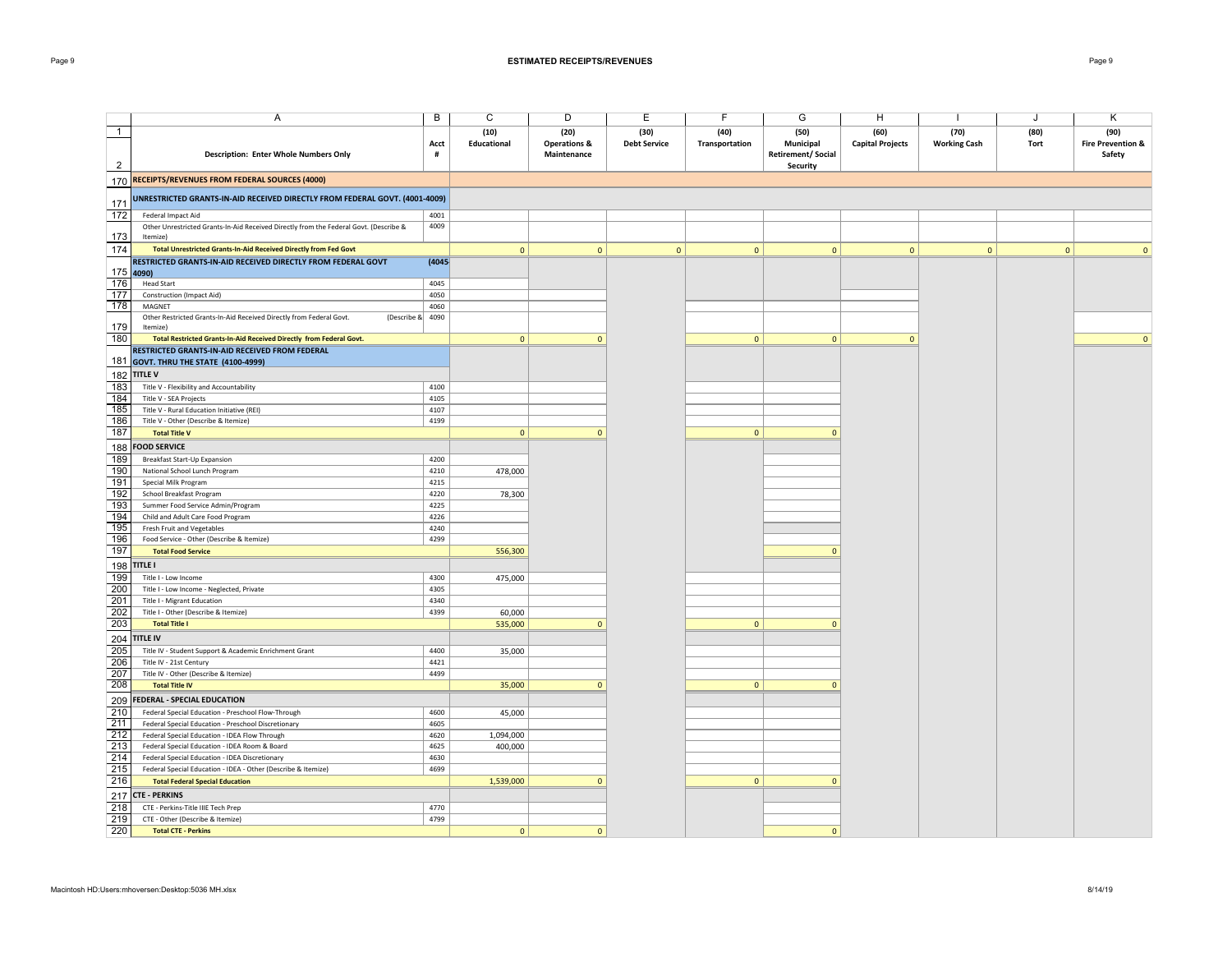## Page 10 **ESTIMATED RECEIPTS/REVENUES** Page 10

|                | Α                                                                                              | B            | С                  | D                       | Ε                   | F              | G                        | H                       |                     | J.             | Κ                            |
|----------------|------------------------------------------------------------------------------------------------|--------------|--------------------|-------------------------|---------------------|----------------|--------------------------|-------------------------|---------------------|----------------|------------------------------|
| $\overline{1}$ |                                                                                                |              | (10)               | (20)                    | (30)                | (40)           | (50)                     | (60)                    | (70)                | (80)           | (90)                         |
|                |                                                                                                | Acct         | <b>Educational</b> | <b>Operations &amp;</b> | <b>Debt Service</b> | Transportation | Municipal                | <b>Capital Projects</b> | <b>Working Cash</b> | Tort           | <b>Fire Prevention &amp;</b> |
|                | <b>Description: Enter Whole Numbers Only</b>                                                   | #            |                    | Maintenance             |                     |                | <b>Retirement/Social</b> |                         |                     |                | Safety                       |
| $\overline{2}$ |                                                                                                |              |                    |                         |                     |                | Security                 |                         |                     |                |                              |
| 221            | Federal - Adult Education                                                                      | 4810         |                    |                         |                     |                |                          |                         |                     |                |                              |
| 222            | ARRA - General State Aid - Education Stabilization                                             | 4850         |                    |                         |                     |                |                          |                         |                     |                |                              |
| 223            | ARRA - Title I - Low Income                                                                    | 4851         |                    |                         |                     |                |                          |                         |                     |                |                              |
| 224            | ARRA - Title I - Neglected, Private                                                            | 4852         |                    |                         |                     |                |                          |                         |                     |                |                              |
| 225            | ARRA - Title I - Delinquent, Private                                                           | 4853         |                    |                         |                     |                |                          |                         |                     |                |                              |
| 226            | ARRA - Title I - School Improvement (Part A)                                                   | 4854         |                    |                         |                     |                |                          |                         |                     |                |                              |
| 227            | ARRA - Title I - School Improvement (Section 1003g)                                            | 4855         |                    |                         |                     |                |                          |                         |                     |                |                              |
| 228            | ARRA - IDEA - Part B - Preschool                                                               | 4856         |                    |                         |                     |                |                          |                         |                     |                |                              |
| 229            | ARRA - IDEA - Part B - Flow-Through                                                            | 4857         |                    |                         |                     |                |                          |                         |                     |                |                              |
| 230            | ARRA - Title IID - Technology - Formula                                                        | 4860         |                    |                         |                     |                |                          |                         |                     |                |                              |
| 231<br>232     | ARRA - Title IID - Technology - Competitive                                                    | 4861         |                    |                         |                     |                |                          |                         |                     |                |                              |
| 233            | ARRA - McKinney - Vento Homeless Education<br>ARRA - Child Nutrition Equipment Assistance      | 4862<br>4863 |                    |                         |                     |                |                          |                         |                     |                |                              |
| 234            |                                                                                                | 4864         |                    |                         |                     |                |                          |                         |                     |                |                              |
| 235            | Impact Aid Formula Grants<br><b>Impact Aid Competitive Grants</b>                              | 4865         |                    |                         |                     |                |                          |                         |                     |                |                              |
| 236            | Qualified Zone Academy Bond Tax Credits                                                        | 4866         |                    |                         |                     |                |                          |                         |                     |                |                              |
| 237            | Qualified School Construction Bond Credits                                                     | 4867         |                    |                         |                     |                |                          |                         |                     |                |                              |
| 238            | <b>Build America Bond Tax Credits</b>                                                          | 4868         |                    |                         |                     |                |                          |                         |                     |                |                              |
| 239            | Build America Bond Interest Reimbursement                                                      | 4869         |                    |                         |                     |                |                          |                         |                     |                |                              |
| 240            | ARRA - General State Aid - Other Government Services Stabilization                             | 4870         |                    |                         |                     |                |                          |                         |                     |                |                              |
| 241            | Other ARRA Funds - II                                                                          | 4871         |                    |                         |                     |                |                          |                         |                     |                |                              |
| 242            | Other ARRA Funds - III                                                                         | 4872         |                    |                         |                     |                |                          |                         |                     |                |                              |
| 243            | Other ARRA Funds - IV                                                                          | 4873         |                    |                         |                     |                |                          |                         |                     |                |                              |
| 244            | Other ARRA Funds - V                                                                           | 4874         |                    |                         |                     |                |                          |                         |                     |                |                              |
| 245            | ARRA - Early Childhood                                                                         | 4875         |                    |                         |                     |                |                          |                         |                     |                |                              |
| 246            | Other ARRA Funds - VII                                                                         | 4876         |                    |                         |                     |                |                          |                         |                     |                |                              |
| 247            | Other ARRA Funds - VIII                                                                        | 4877         |                    |                         |                     |                |                          |                         |                     |                |                              |
| 248            | Other ARRA Funds - IX                                                                          | 4878         |                    |                         |                     |                |                          |                         |                     |                |                              |
| 249            | Other ARRA Funds - X                                                                           | 4879         |                    |                         |                     |                |                          |                         |                     |                |                              |
| 250            | Other ARRA Funds - Ed Job Fund Program                                                         | 4880         |                    |                         |                     |                |                          |                         |                     |                |                              |
| 251            | <b>Total Stimulus Programs</b>                                                                 |              | $\circ$            | $\mathbf{0}$            | $\mathbf{0}$        | $\mathbf{0}$   | $\mathbf{0}$             | $\overline{0}$          |                     | $\mathbf{0}$   | $\Omega$                     |
| 252            | Race to the Top Program                                                                        | 4901         |                    |                         |                     |                |                          |                         |                     |                |                              |
| 253            | Race to the Top - Preschool Expansion Grant                                                    | 4902         |                    |                         |                     |                |                          |                         |                     |                |                              |
| 254            | Title III - Instruction for English Learners & Immigrant Students                              | 4905         |                    |                         |                     |                |                          |                         |                     |                |                              |
| 255            | Title III - English Language Acquistion                                                        | 4909         | 100,000            |                         |                     |                |                          |                         |                     |                |                              |
| 256            | McKinney Education for Homeless Children                                                       | 4920         |                    |                         |                     |                |                          |                         |                     |                |                              |
| 257            | Title II - Eisenhower - Professional Development Formula                                       | 4930         |                    |                         |                     |                |                          |                         |                     |                |                              |
| 258            | Title II - Teacher Quality                                                                     | 4932         | 175,000            |                         |                     |                |                          |                         |                     |                |                              |
| 259            | <b>Federal Charter Schools</b>                                                                 | 4960         |                    |                         |                     |                |                          |                         |                     |                |                              |
| 260            | <b>State Assessment Grants</b>                                                                 | 4981         |                    |                         |                     |                |                          |                         |                     |                |                              |
|                |                                                                                                |              |                    |                         |                     |                |                          |                         |                     |                |                              |
| 261            | Grant for State Assessments and Related Activities                                             | 4982         |                    |                         |                     |                |                          |                         |                     |                |                              |
| 262            | Medicaid Matching Funds - Administrative Outreach                                              | 4991         | 235,000            |                         |                     |                |                          |                         |                     |                |                              |
| 263            | Medicaid Matching Funds - Fee-For-Service Program                                              | 4992         | 50,000             |                         |                     |                |                          |                         |                     |                |                              |
| 264            | Other Restricted Grants Received from Federal Government through State (Describe &<br>Itemize) | 4999         |                    |                         |                     |                |                          |                         |                     |                |                              |
| 265            | Total Restricted Grants-In-Aid Received from Federal Govt. Thru the State                      |              | 3,225,300          | $\mathbf 0$             | $\mathbf{0}$        | $\mathbf 0$    | $\mathbf{0}$             | $\overline{0}$          |                     | $\mathbf{0}$   | $\mathbf{0}$                 |
| 266            | TOTAL RECEIPTS/REVENUES FROM FEDERAL SOURCES                                                   | 4000         | 3,225,300          | $\mathbf{0}$            | $\mathbf{0}$        | $\mathbf{0}$   | $\overline{0}$           | $\mathbf{0}$            | 0                   | $\overline{0}$ | $\mathbf{0}$                 |
| 267            | <b>TOTAL DIRECT RECEIPTS/REVENUES</b>                                                          |              | 58,897,865         | 4,872,619               | 3,853,000           | 4,959,414      | 2,075,047                | 252,000                 | 30,000              | 574,748        | 2.000                        |
|                |                                                                                                |              |                    |                         |                     |                |                          |                         |                     |                |                              |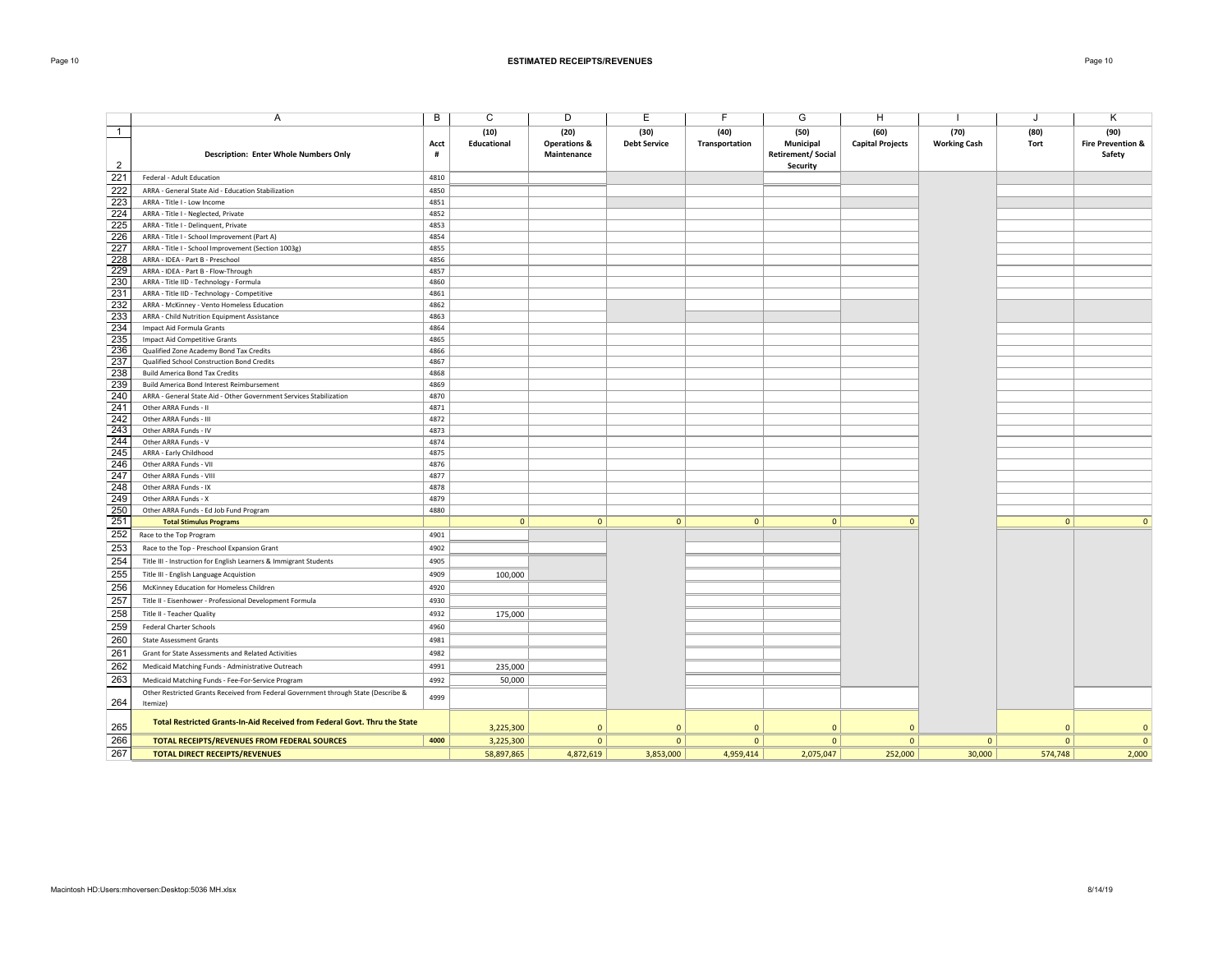|                           | Α                                                                               | B            | C                  | D                 | Е                                             | F                     | G                     | н                    |                 | J                  | Κ                            |
|---------------------------|---------------------------------------------------------------------------------|--------------|--------------------|-------------------|-----------------------------------------------|-----------------------|-----------------------|----------------------|-----------------|--------------------|------------------------------|
| $\mathbf{1}$              |                                                                                 |              | (100)              | (200)             | (300)                                         | (400)                 | (500)                 | (600)                | (700)           | (800)              | (900)                        |
|                           | <b>Description: Enter Whole Numbers Only</b>                                    |              |                    |                   |                                               | <b>Supplies &amp;</b> |                       |                      | Non-Capitalized | <b>Termination</b> |                              |
| $\overline{2}$            |                                                                                 | Funct #      | <b>Salaries</b>    |                   | <b>Employee Benefits   Purchased Services</b> | <b>Materials</b>      | <b>Capital Outlay</b> | <b>Other Objects</b> | Equipment       | <b>Benefits</b>    | Total                        |
| $\ensuremath{\mathsf{3}}$ | <b>10 - EDUCATIONAL FUND (ED)</b>                                               |              |                    |                   |                                               |                       |                       |                      |                 |                    |                              |
| 4                         | <b>INSTRUCTION (ED)</b>                                                         | 1000         |                    |                   |                                               |                       |                       |                      |                 |                    |                              |
| $\overline{5}$            | <b>Regular Programs</b>                                                         | 1100         | 21,822,915         | 3,473,116         | 266,550                                       | 773,962               | 12,500                | 9,040                | $\mathbf 0$     | 0                  | 26,358,083                   |
| 6                         | Tuition Payment to Charter Schools                                              | 1115         |                    |                   |                                               |                       |                       |                      |                 |                    |                              |
| $\overline{7}$            | Pre-K Programs                                                                  | 1125         | 5,447              | 30                |                                               |                       |                       |                      |                 |                    | 5,477                        |
| $\overline{8}$            | Special Education Programs (Functions 1200 - 1220)                              | 1200         | 5,654,028          | 1,305,120         | 353,800                                       | 139,728               | 146,000               | 700                  |                 |                    | 7,599,376                    |
| $\overline{9}$            | Special Education Programs Pre-K                                                | 1225         |                    |                   |                                               | 7,500                 |                       |                      |                 |                    | 7,500                        |
| 10                        | Remedial and Supplemental Programs K-12                                         | 1250         |                    |                   |                                               |                       |                       |                      |                 |                    | $\Omega$                     |
| $\overline{11}$           | Remedial and Supplemental Programs Pre-K                                        | 1275         |                    |                   |                                               |                       |                       |                      |                 |                    | $\Omega$                     |
| 12                        | Adult/Continuing Education Programs                                             | 1300         |                    |                   |                                               |                       |                       |                      |                 |                    | $\overline{0}$               |
| $\overline{13}$           | <b>CTE Programs</b>                                                             | 1400         |                    |                   |                                               |                       |                       |                      |                 |                    | $\Omega$                     |
| 14                        | Interscholastic Programs                                                        | 1500         |                    |                   | 10,000                                        | 500                   |                       | 1,300                |                 |                    | 11,800                       |
| 15                        | Summer School Programs                                                          | 1600         | 69,286             | 3,225             |                                               | 6,000                 |                       |                      |                 |                    | 78,511                       |
| $\overline{16}$           | <b>Gifted Programs</b>                                                          | 1650         | 846,429            | 112,740           | 25,000                                        | 15,200                |                       | 1,000                |                 |                    | 1,000,369                    |
| $\overline{17}$           | <b>Driver's Education Programs</b>                                              | 1700         |                    |                   |                                               |                       |                       |                      |                 |                    | $\Omega$                     |
| $\overline{18}$           | <b>Bilingual Programs</b>                                                       | 1800         | 3,256,646          | 545,272           | 59,000                                        | 33,900                |                       |                      |                 |                    | 3,894,818                    |
| 19                        | Truant Alternative & Optional Programs                                          | 1900         | $\mathbf{0}$       | $\mathbf 0$       | $\mathbf 0$                                   | $\mathbf 0$           | 0                     | $\mathbf 0$          | $\mathsf 0$     | $\mathbf{0}$       | $\overline{0}$               |
| $\overline{20}$           | Pre-K Programs - Private Tuition                                                | 1910         |                    |                   |                                               |                       |                       |                      |                 |                    | $\mathbf 0$                  |
| 21                        | Regular K-12 Programs Private Tuition                                           | 1911         |                    |                   |                                               |                       |                       |                      |                 |                    | $\mathbf{0}$                 |
| 22                        | Special Education Programs K-12 Private Tuition                                 | 1912         |                    |                   |                                               |                       |                       | 2,011,171            |                 |                    | 2,011,171                    |
| $\overline{23}$           | Special Education Programs Pre-K Tuition                                        | 1913         |                    |                   |                                               |                       |                       |                      |                 |                    | $\mathbf{0}$                 |
| 24                        | Remedial/Supplemental Programs K-12 Private Tuition                             | 1914         |                    |                   |                                               |                       |                       |                      |                 |                    | $\mathbf{0}$                 |
| $\frac{25}{26}$           | Remedial/Supplemental Programs Pre-K Private Tuition                            | 1915         |                    |                   |                                               |                       |                       |                      |                 |                    | $\mathbf{0}$                 |
| $\overline{27}$           | Adult/Continuing Education Programs Private Tuition                             | 1916<br>1917 |                    |                   |                                               |                       |                       |                      |                 |                    | $\mathbf{0}$                 |
| $\overline{28}$           | <b>CTE Programs Private Tuition</b><br>Interscholastic Programs Private Tuition | 1918         |                    |                   |                                               |                       |                       |                      |                 |                    | $\mathbf{0}$<br>$\mathbf{0}$ |
| $\overline{29}$           | Summer School Programs Private Tuition                                          | 1919         |                    |                   |                                               |                       |                       |                      |                 |                    | $\mathbf{0}$                 |
| 30                        | Gifted Programs Private Tuition                                                 | 1920         |                    |                   |                                               |                       |                       |                      |                 |                    | $\mathbf{0}$                 |
| 31                        | <b>Bilingual Programs Private Tuition</b>                                       | 1921         |                    |                   |                                               |                       |                       |                      |                 |                    | $\mathbf{0}$                 |
| 32                        | Truants Alternative/Opt Ed Programs Private Tuition                             | 1922         |                    |                   |                                               |                       |                       |                      |                 |                    | $\mathbf{0}$                 |
| 33                        | Total Instruction <sup>14</sup>                                                 | 1000         | 31,654,751         | 5,439,503         | 714,350                                       | 976,790               | 158,500               | 2,023,211            | $\mathbf{0}$    | 0                  | 40,967,105                   |
| 34                        | <b>SUPPORT SERVICES (ED)</b>                                                    | 2000         |                    |                   |                                               |                       |                       |                      |                 |                    |                              |
|                           |                                                                                 |              |                    |                   |                                               |                       |                       |                      |                 |                    |                              |
| 35                        | <b>Support Services - Pupil</b>                                                 | 2100         |                    |                   |                                               |                       |                       |                      |                 |                    |                              |
| 36<br>$\overline{37}$     | Attendance & Social Work Services<br><b>Guidance Services</b>                   | 2110<br>2120 | 1,256,740          | 227,933           |                                               | 4,925                 |                       |                      |                 |                    | 1,489,598                    |
| $\overline{38}$           |                                                                                 | 2130         |                    |                   |                                               |                       |                       |                      |                 |                    | $\Omega$                     |
| $\overline{39}$           | <b>Health Services</b><br><b>Psychological Services</b>                         | 2140         | 798,599<br>720,239 | 145,292<br>89,978 | 3,500                                         | 22,000                |                       |                      |                 |                    | 969,391                      |
| 40                        | Speech Pathology & Audiology Services                                           | 2150         |                    | 218,033           | 3,500<br>10,500                               | 1,675<br>2,125        |                       |                      |                 |                    | 815,392<br>1,888,228         |
| 41                        |                                                                                 |              | 1,657,570          |                   |                                               |                       |                       |                      |                 |                    |                              |
| 42                        | Other Support Services - Pupils (Describe & Itemize)                            | 2190<br>2100 |                    |                   |                                               |                       |                       |                      |                 |                    | $\Omega$                     |
|                           | <b>Total Support Services - Pupil</b>                                           |              | 4,433,148          | 681,236           | 17,500                                        | 30,725                | $\mathbf{0}$          | $\mathbf{0}$         | $\mathbf{0}$    | $\overline{0}$     | 5,162,609                    |
| 43                        | <b>Support Services - Instructional Staff</b>                                   | 2200         |                    |                   |                                               |                       |                       |                      |                 |                    |                              |
| 44                        | Improvement of Instruction Services                                             | 2210         | 1,373,462          | 145,611           | 197,318                                       | 8,000                 |                       | 6,500                |                 |                    | 1,730,891                    |
| 45                        | <b>Educational Media Services</b>                                               | 2220         | 2,322,986          | 346,080           | 220,300                                       | 332,098               | 875,000               |                      |                 | 11,000             | 4,107,464                    |
| 46                        | <b>Assessment &amp; Testing</b>                                                 | 2230         |                    |                   | 110,000                                       | 14,000                |                       |                      |                 |                    | 124,000                      |
| 47                        | <b>Total Support Services - Instructional Staff</b>                             | 2200         | 3,696,448          | 491,691           | 527,618                                       | 354,098               | 875,000               | 6,500                | $\mathbf{0}$    | 11,000             | 5,962,355                    |
| 48                        | <b>Support Services - General Administration</b>                                | 2300         |                    |                   |                                               |                       |                       |                      |                 |                    |                              |
| 49                        | Board of Education Services                                                     | 2310         | 35,000             | 525               | 342,000                                       | 8,500                 | 500                   | 23,000               |                 |                    | 409,525                      |
| 50                        | <b>Executive Administration Services</b>                                        | 2320         | 449,805            | 70,672            | 12,500                                        | 1,000                 | 1,000                 | 14,500               |                 |                    | 549,477                      |
| 51                        | Special Area Administration Services                                            | 2330         | 8,079              | 240               | 2,000                                         |                       |                       |                      |                 |                    | 10,319                       |
| 52                        | <b>Tort Immunity Services</b>                                                   | 2360<br>2370 |                    |                   |                                               |                       |                       |                      |                 |                    | $\Omega$                     |
| 53                        | <b>Total Support Services - General Administration</b>                          | 2300         | 492,884            | 71,437            | 356,500                                       | 9,500                 | 1,500                 | 37,500               | $\mathbf{0}$    | $\overline{0}$     | 969,321                      |
| 54                        | <b>Support Services - School Administration</b>                                 | 2400         |                    |                   |                                               |                       |                       |                      |                 |                    |                              |
| 55                        | Office of the Principal Services                                                | 2410         | 2,941,018          | 729,507           | 6,050                                         | 38,770                | 6,485                 | 12,735               |                 |                    | 3,734,565                    |
| 56                        | Other Support Services - School Administration (Describe & Itemize)             | 2490         |                    |                   |                                               |                       |                       |                      |                 |                    | $\Omega$                     |
| 57                        | <b>Total Support Services - School Administration</b>                           | 2400         | 2,941,018          | 729,507           | 6,050                                         | 38,770                | 6,485                 | 12,735               | $\mathbf{0}$    | $\overline{0}$     | 3,734,565                    |
|                           |                                                                                 |              |                    |                   |                                               |                       |                       |                      |                 |                    |                              |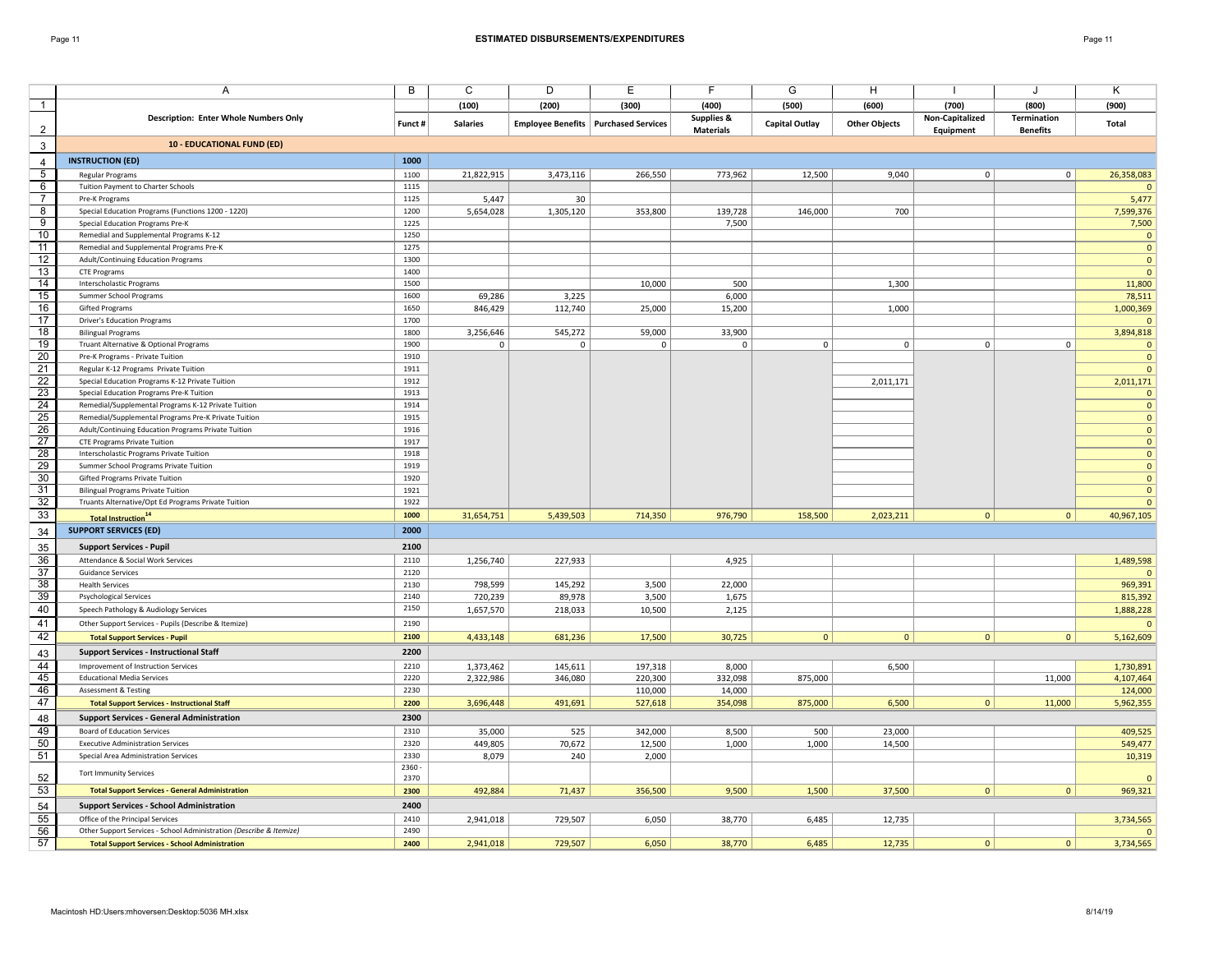|                 | Α                                                                                    | В            | C               | D         | Ε                                             | F                     | G                     | н                    |                 | J               | Κ                       |
|-----------------|--------------------------------------------------------------------------------------|--------------|-----------------|-----------|-----------------------------------------------|-----------------------|-----------------------|----------------------|-----------------|-----------------|-------------------------|
| $\overline{1}$  |                                                                                      |              | (100)           | (200)     | (300)                                         | (400)                 | (500)                 | (600)                | (700)           | (800)           | (900)                   |
|                 | <b>Description: Enter Whole Numbers Only</b>                                         |              |                 |           |                                               | <b>Supplies &amp;</b> |                       |                      | Non-Capitalized | Termination     |                         |
| $\overline{2}$  |                                                                                      | Funct #      | <b>Salaries</b> |           | <b>Employee Benefits   Purchased Services</b> | <b>Materials</b>      | <b>Capital Outlay</b> | <b>Other Objects</b> | Equipment       | <b>Benefits</b> | Total                   |
| 58              | <b>Support Services - Business</b>                                                   | 2500         |                 |           |                                               |                       |                       |                      |                 |                 |                         |
| 59              | Direction of Business Support Services                                               | 2510         | 301,957         | 52,621    | 7,000                                         | 4,000                 | 13,000                | 1,000                |                 |                 | 379,578                 |
| 60              | <b>Fiscal Services</b>                                                               | 2520         | 429,427         | 54,488    | 38,200                                        | 26,000                |                       |                      |                 |                 | 548,115                 |
| 61              | Operation & Maintenance of Plant Services                                            | 2540         |                 |           |                                               |                       |                       |                      |                 |                 | $\mathbf{0}$            |
| 62              | <b>Pupil Transportation Services</b>                                                 | 2550         |                 |           | 30,000                                        |                       |                       |                      |                 |                 | 30,000                  |
| 63              | <b>Food Services</b>                                                                 | 2560         | 575,367         | 245,933   | 36,625                                        | 588,150               | 31,500                | 3,500                |                 |                 | 1,481,075               |
| 64<br>65        | <b>Internal Services</b>                                                             | 2570         |                 |           | 120,000                                       |                       |                       |                      | $\mathbf{0}$    | $\mathbf{0}$    | 120,000                 |
|                 | <b>Total Support Services - Business</b>                                             | 2500<br>2600 | 1,306,751       | 353,042   | 231,825                                       | 618,150               | 44,500                | 4,500                |                 |                 | 2,558,768               |
| 66<br>67        | <b>Support Services - Central</b>                                                    |              |                 |           |                                               |                       |                       |                      |                 |                 |                         |
|                 | Direction of Central Support Services                                                | 2610<br>2620 |                 |           |                                               |                       |                       |                      |                 |                 | $\mathbf{0}$            |
| 68<br>69        | Planning, Research, Development & Evaluation Services<br><b>Information Services</b> | 2630         | 155,250         | 41,165    | 65,700                                        | 6,160                 | 5,000                 | 6,500                |                 |                 | $\mathbf 0$             |
| 70              | <b>Staff Services</b>                                                                | 2640         | 320,301         | 34,005    | 163,500                                       | 11,000                | 5,000                 | 13,200               |                 | 45,000          | 279,775<br>592,006      |
| 71              | <b>Data Processing Services</b>                                                      | 2660         |                 |           |                                               |                       |                       |                      |                 |                 | $\mathbf{0}$            |
| 72              | <b>Total Support Services - Central</b>                                              | 2600         | 475,551         | 75,170    | 229,200                                       | 17,160                | 10,000                | 19,700               | $\mathbf{0}$    | 45,000          | 871,781                 |
| 73              | Other Support Services (Describe & Itemize)                                          | 2900         |                 |           |                                               |                       |                       |                      |                 |                 |                         |
| 74              |                                                                                      |              |                 |           |                                               |                       |                       |                      | $\mathbf{0}$    |                 | $\mathbf{0}$            |
|                 | <b>Total Support Services</b>                                                        | 2000         | 13,345,800      | 2,402,083 | 1,368,693                                     | 1,068,403             | 937,485               | 80,935               |                 | 56,000          | 19,259,399              |
| 75              | <b>COMMUNITY SERVICES (ED)</b>                                                       | 3000         | 14,082          | 450       | 10,000                                        | 18,896                |                       |                      |                 |                 | 43,428                  |
| 76              | PAYMENTS TO OTHER DIST & GOVT UNITS (ED)                                             | 4000         |                 |           |                                               |                       |                       |                      |                 |                 |                         |
| 77              | Payments to Other Dist & Govt Units (In-State)                                       | 4100         |                 |           |                                               |                       |                       |                      |                 |                 |                         |
| 78<br>79        | Payments for Regular Programs                                                        | 4110<br>4120 |                 |           |                                               |                       |                       |                      |                 |                 | $\mathbf{0}$            |
| 80              | Payments for Special Education Programs                                              | 4130         |                 |           | 425,834                                       |                       |                       |                      |                 |                 | 425,834<br>$\mathbf{0}$ |
| 81              | Payments for Adult/Continuing Education Programs<br>Payments for CTE Programs        | 4140         |                 |           |                                               |                       |                       |                      |                 |                 | $\mathbf 0$             |
| 82              | Payments for Community College Programs                                              | 4170         |                 |           |                                               |                       |                       |                      |                 |                 | $\mathbf{0}$            |
| 83              | Other Payments to In-State Govt Units (Describe & Itemize)                           | 4190         |                 |           |                                               |                       |                       |                      |                 |                 | $\mathbf 0$             |
| 84              | <b>Total Payments to Other Dist &amp; Govt Units (In-State)</b>                      | 4100         |                 |           | 425,834                                       |                       |                       | $\Omega$             |                 |                 | 425,834                 |
| 85              | Payments for Regular Programs - Tuition                                              | 4210         |                 |           |                                               |                       |                       |                      |                 |                 | $\mathbf{0}$            |
| 86              | Payments for Special Education Programs - Tuition                                    | 4220         |                 |           |                                               |                       |                       |                      |                 |                 | $\mathbf 0$             |
| 87              | Payments for Adult/Continuing Education Programs - Tuition                           | 4230         |                 |           |                                               |                       |                       |                      |                 |                 | $\mathbf{0}$            |
| 88              | Payments for CTE Programs - Tuition                                                  | 4240         |                 |           |                                               |                       |                       |                      |                 |                 | $\mathbf 0$             |
| 89              | Payments for Community College Programs - Tuition                                    | 4270         |                 |           |                                               |                       |                       |                      |                 |                 | $\mathbf 0$             |
| 90              | Payments for Other Programs - Tuition                                                | 4280         |                 |           |                                               |                       |                       |                      |                 |                 | $\mathbf{0}$            |
| 91              | Other Payments to In-State Govt Units (Describe & Itemize)                           | 4290         |                 |           |                                               |                       |                       |                      |                 |                 | $\mathbf{0}$            |
| 92              | <b>Total Payments to Other Dist &amp; Govt Units - Tuition (In State)</b>            | 4200         |                 |           |                                               |                       |                       | $\Omega$             |                 |                 | $\mathbf{0}$            |
| 93              | Payments for Regular Programs - Transfers                                            | 4310         |                 |           |                                               |                       |                       |                      |                 |                 | $\mathbf{0}$            |
| 94              | Payments for Special Education Programs - Transfers                                  | 4320         |                 |           |                                               |                       |                       |                      |                 |                 | $\mathbf 0$             |
| $\overline{95}$ | Payments for Adult/Continuing Ed Programs - Transfers                                | 4330         |                 |           |                                               |                       |                       |                      |                 |                 | $\mathbf{0}$            |
| $\overline{96}$ | Payments for CTE Programs - Transfers                                                | 4340         |                 |           |                                               |                       |                       |                      |                 |                 | $\mathbf{0}$            |
| 97              | Payments for Community College Program - Transfers                                   | 4370         |                 |           |                                               |                       |                       |                      |                 |                 | $\mathbf 0$             |
| $\overline{98}$ | Payments for Other Programs - Transfers                                              | 4380         |                 |           |                                               |                       |                       |                      |                 |                 | $\mathbf{0}$            |
| 99              | Other Payments to In-State Govt Units - Transfers (Describe & Itemize)               | 4390         |                 |           |                                               |                       |                       |                      |                 |                 | $\mathbf{0}$            |
| 100             | Total Payments to Other Dist & Govt Units-Transfers (In State)                       | 4300         |                 |           | $\Omega$                                      |                       |                       | $\Omega$             |                 |                 | $\mathbf 0$             |
| 101             | Payments to Other Dist & Govt Units (Out of State)                                   | 4400         |                 |           |                                               |                       |                       |                      |                 |                 | $\mathbf{0}$            |
| 102             | <b>Total Payments to Other Dist &amp; Govt Units</b>                                 | 4000         |                 |           | 425,834                                       |                       |                       | $\mathbf{0}$         |                 |                 | 425,834                 |
| 103             | <b>DEBT SERVICE (ED)</b>                                                             | 5000         |                 |           |                                               |                       |                       |                      |                 |                 |                         |
| 104             | Debt Service - Interest on Short-Term Debt                                           | 5100         |                 |           |                                               |                       |                       |                      |                 |                 |                         |
| 105             | <b>Tax Anticipation Warrants</b>                                                     | 5110         |                 |           |                                               |                       |                       |                      |                 |                 | $\mathbf{0}$            |
| 106             | <b>Tax Anticipation Notes</b>                                                        | 5120         |                 |           |                                               |                       |                       |                      |                 |                 | $\mathbf 0$             |
| 107             | Corporate Personal Property Repl Tax Anticipated Notes                               | 5130         |                 |           |                                               |                       |                       |                      |                 |                 | $\mathbf{0}$            |
| 108             | <b>State Aid Anticipation Certificates</b>                                           | 5140         |                 |           |                                               |                       |                       |                      |                 |                 | $\mathbf{0}$            |
| 109             | Other Interest on Short-Term Debt (Describe & Itemize)                               | 5150         |                 |           |                                               |                       |                       |                      |                 |                 | $\mathbf{0}$            |
| 110             | <b>Total Debt Service - Interest on Short-Term Debt</b>                              | 5100         |                 |           |                                               |                       |                       | $\Omega$             |                 |                 | $\overline{0}$          |
| 111             | Debt Service - Interest on Long-Term Debt                                            | 5200         |                 |           |                                               |                       |                       |                      |                 |                 | $\mathbf{0}$            |
| 112             | <b>Total Debt Service</b>                                                            | 5000         |                 |           |                                               |                       |                       | $\overline{0}$       |                 |                 | $\overline{0}$          |
| 113             | <b>PROVISION FOR CONTINGENCIES (ED)</b>                                              | 6000         |                 |           |                                               |                       |                       |                      |                 |                 | $\mathbf{0}$            |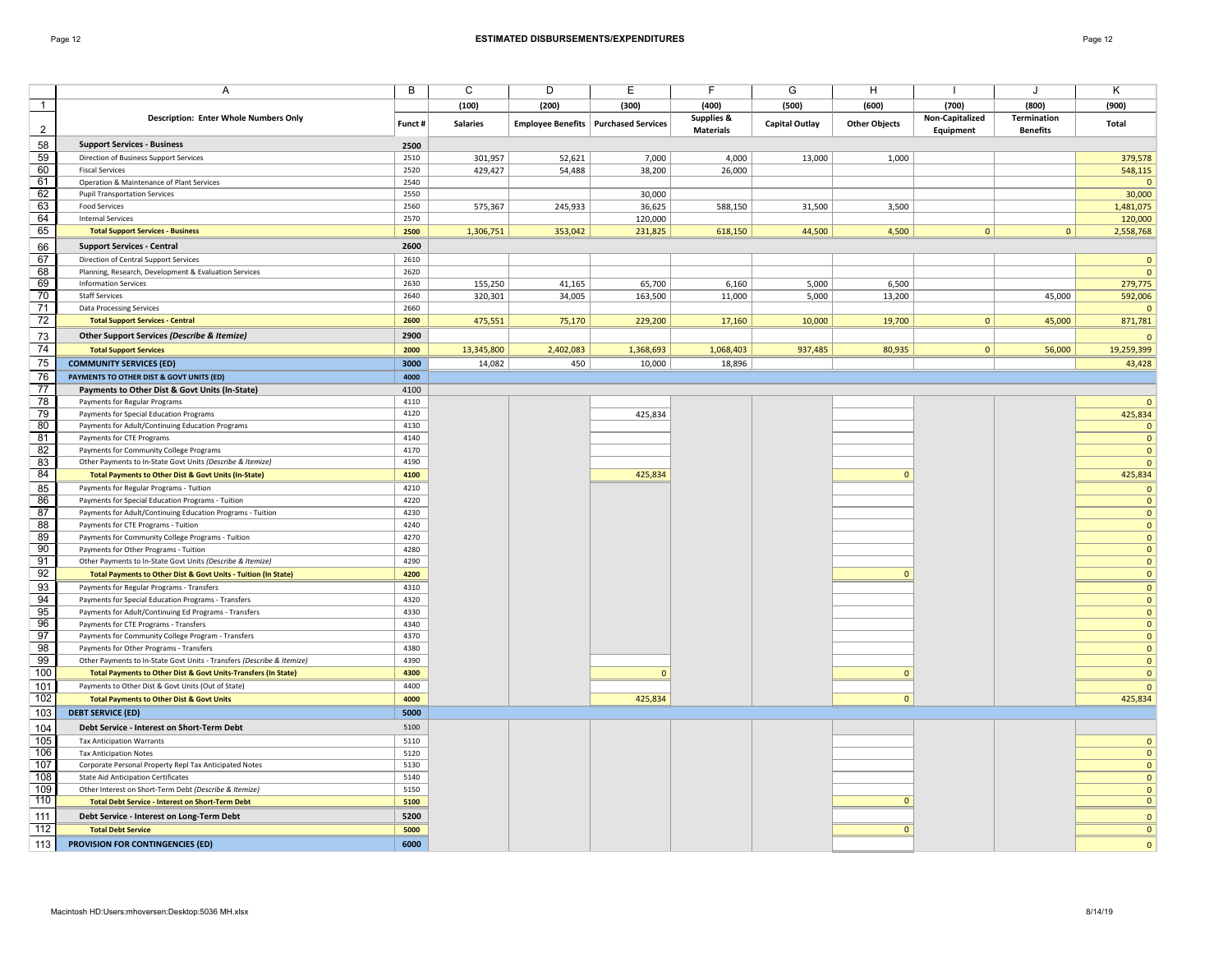|                  | A                                                                        | B            | C               | D         | E.                                            | F                | G                     | н                    |                 | J                  | κ                            |
|------------------|--------------------------------------------------------------------------|--------------|-----------------|-----------|-----------------------------------------------|------------------|-----------------------|----------------------|-----------------|--------------------|------------------------------|
| $\overline{1}$   |                                                                          |              | (100)           | (200)     | (300)                                         | (400)            | (500)                 | (600)                | (700)           | (800)              | (900)                        |
|                  | <b>Description: Enter Whole Numbers Only</b>                             | Funct #      | <b>Salaries</b> |           | <b>Employee Benefits   Purchased Services</b> | Supplies &       | <b>Capital Outlay</b> | <b>Other Objects</b> | Non-Capitalized | <b>Termination</b> | Total                        |
| $\overline{2}$   |                                                                          |              |                 |           |                                               | <b>Materials</b> |                       |                      | Equipment       | <b>Benefits</b>    |                              |
| 114              | <b>Total Direct Disbursements/Expenditures</b>                           |              | 45,014,633      | 7,842,036 | 2,518,877                                     | 2,064,089        | 1,095,985             | 2,104,146            | $\mathbf{0}$    | 56,000             | 60,695,766                   |
| 115<br>---       | Excess (Deficiency) of Receipts/Revenues Over Disbursements/Expenditures |              |                 |           |                                               |                  |                       |                      |                 |                    | (1,797,901)                  |
| 117              | 20 - OPERATIONS AND MAINTENANCE FUND (O&M)                               |              |                 |           |                                               |                  |                       |                      |                 |                    |                              |
| 118              | <b>SUPPORT SERVICES (O&amp;M)</b>                                        | 2000         |                 |           |                                               |                  |                       |                      |                 |                    |                              |
| 119              | <b>Support Services - Pupil</b>                                          | 2100         |                 |           |                                               |                  |                       |                      |                 |                    |                              |
| 120              | Other Support Services - Pupils (Describe & Itemize)                     | 2190         |                 |           |                                               |                  |                       |                      |                 |                    | $\Omega$                     |
| $\frac{1}{121}$  | <b>Support Services - Business</b>                                       | 2500         |                 |           |                                               |                  |                       |                      |                 |                    |                              |
| 122              | Direction of Business Support Services                                   | 2510         |                 |           |                                               |                  |                       |                      |                 |                    | $\mathbf{0}$                 |
| $\overline{123}$ | Facilities Acquisition & Construction Services                           | 2530         |                 |           | 1,905,000                                     |                  |                       |                      |                 |                    | 1,905,000                    |
| $\overline{124}$ | Operation & Maintenance of Plant Services                                | 2540         | 1,758,558       | 444,860   | 589,500                                       | 1,383,000        | 230,000               | 1,000                |                 | 10,000             | 4,416,918                    |
| 125<br>126       | <b>Pupil Transportation Services</b><br><b>Food Services</b>             | 2550<br>2560 |                 |           |                                               |                  |                       |                      |                 |                    | $\mathbf{0}$<br>$\mathbf{0}$ |
| $\overline{127}$ | <b>Total Support Services - Business</b>                                 | 2500         | 1,758,558       | 444,860   | 2,494,500                                     | 1,383,000        | 230,000               | 1,000                | $\mathbf{0}$    | 10,000             | 6,321,918                    |
| 128              | <b>Other Support Services</b> (Describe & Itemize)                       | 2900         |                 |           |                                               |                  |                       |                      |                 |                    | $\mathbf{0}$                 |
| 129              | <b>Total Support Services</b>                                            | 2000         | 1,758,558       | 444,860   | 2,494,500                                     | 1,383,000        | 230,000               | 1,000                | $\overline{0}$  | 10,000             | 6,321,918                    |
| 130              | <b>COMMUNITY SERVICES (O&amp;M)</b>                                      | 3000         |                 |           |                                               |                  |                       |                      |                 |                    | $\Omega$                     |
| 131              | PAYMENTS TO OTHER DIST & GOVT UNITS (O&M)                                | 4000         |                 |           |                                               |                  |                       |                      |                 |                    |                              |
| 132              | Payments to Other Dist & Govt Units (In-State)                           | 4100         |                 |           |                                               |                  |                       |                      |                 |                    |                              |
| $\overline{133}$ | Payments for Regular Programs                                            | 4110         |                 |           |                                               |                  |                       |                      |                 |                    | $\mathbf 0$                  |
| 134              | Payments for Special Education Programs                                  | 4120         |                 |           |                                               |                  |                       |                      |                 |                    | $\mathbf{0}$                 |
| $\overline{135}$ | Payments for CTE Program                                                 | 4140         |                 |           |                                               |                  |                       |                      |                 |                    | $\mathbf 0$                  |
| 136              | Other Payments to In-State Govt Units (Describe & Itemize)               | 4190         |                 |           |                                               |                  |                       |                      |                 |                    | $\mathbf{0}$                 |
| 137              | <b>Total Payments to Other Dist &amp; Govt Units (In-State)</b>          | 4100         |                 |           | $\mathbf{0}$                                  |                  |                       | $\mathbf{0}$         |                 |                    | $\mathbf{0}$                 |
| 138              | Payments to Other Dist & Govt Units (Out of State) <sup>14</sup>         | 4400         |                 |           |                                               |                  |                       |                      |                 |                    | $\mathbf{0}$                 |
| 139              | <b>Total Payments to Other Dist &amp; Govt Unit</b>                      | 4000         |                 |           | $\Omega$                                      |                  |                       | $\Omega$             |                 |                    | $\mathbf{0}$                 |
| 140              | <b>DEBT SERVICE (O&amp;M)</b>                                            | 5000         |                 |           |                                               |                  |                       |                      |                 |                    |                              |
| 141              | Debt Service - Interest on Short-Term Debt                               | 5100         |                 |           |                                               |                  |                       |                      |                 |                    |                              |
| $\frac{1}{142}$  | <b>Tax Anticipation Warrants</b>                                         | 5110         |                 |           |                                               |                  |                       |                      |                 |                    | $\mathbf{0}$                 |
| 143              | <b>Tax Anticipation Notes</b>                                            | 5120         |                 |           |                                               |                  |                       |                      |                 |                    | $\mathbf{0}$                 |
| 144              | Corporate Personal Prop Repl Tax Anticipated Notes                       | 5130         |                 |           |                                               |                  |                       |                      |                 |                    | $\mathbf 0$                  |
| 145              | <b>State Aid Anticipation Certificates</b>                               | 5140         |                 |           |                                               |                  |                       |                      |                 |                    | $\mathbf{0}$                 |
| 146              | Other Interest on Short-Term Debt (Describe & Itemize)                   | 5150         |                 |           |                                               |                  |                       |                      |                 |                    | $\mathbf 0$                  |
| 147              | <b>Total Debt Service - Interest on Short-Term Debt</b>                  | 5100         |                 |           |                                               |                  |                       | $\mathbf{0}$         |                 |                    | $\mathbf{0}$                 |
| 148              | Debt Service - Interest on Long-Term Debt                                | 5200         |                 |           |                                               |                  |                       |                      |                 |                    | $\mathbf{0}$                 |
| 149              | <b>Total Debt Service</b>                                                | 5000         |                 |           |                                               |                  |                       | $\overline{0}$       |                 |                    | $\overline{0}$               |
| 150              | <b>PROVISION FOR CONTINGENCIES (O&amp;M)</b>                             | 6000         |                 |           |                                               |                  |                       |                      |                 |                    | $\mathbf{0}$                 |
| $\overline{151}$ | <b>Total Direct Disbursements/Expenditures</b>                           |              | 1,758,558       | 444,860   | 2,494,500                                     | 1,383,000        | 230,000               | 1,000                | $\overline{0}$  | 10,000             | 6,321,918                    |
| 152              | Excess (Deficiency) of Receipts/Revenues Over Disbursements/Expenditures |              |                 |           |                                               |                  |                       |                      |                 |                    | (1,449,299)                  |
| ျာသ<br>154       | <b>30 - DEBT SERVICE FUND (DS)</b>                                       |              |                 |           |                                               |                  |                       |                      |                 |                    |                              |
| 155              | PAYMENTS TO OTHER DIST & GOVT UNITS (DS)                                 | 4000         |                 |           |                                               |                  |                       |                      |                 |                    |                              |
| 156              | Payments to Other Dist & Govt Units (In-State)                           | 4100         |                 |           |                                               |                  |                       |                      |                 |                    |                              |
| 157              | <b>Payments for Regular Programs</b>                                     | 4110         |                 |           |                                               |                  |                       |                      |                 |                    | $\mathbf{0}$                 |
| 158              | <b>Payments for Special Education Programs</b>                           | 4120         |                 |           |                                               |                  |                       |                      |                 |                    | $\mathbf{0}$                 |
| 159              | Other Payments to In-State Govt Units (Describe & Itemize)               | 4190         |                 |           |                                               |                  |                       |                      |                 |                    | $\mathbf 0$                  |
| 160              | <b>Total Payments to Other Dist &amp; Govt Units (In-State)</b>          | 4000         |                 |           |                                               |                  |                       | $\mathbf{0}$         |                 |                    | $\mathbf 0$                  |
|                  |                                                                          |              |                 |           |                                               |                  |                       |                      |                 |                    |                              |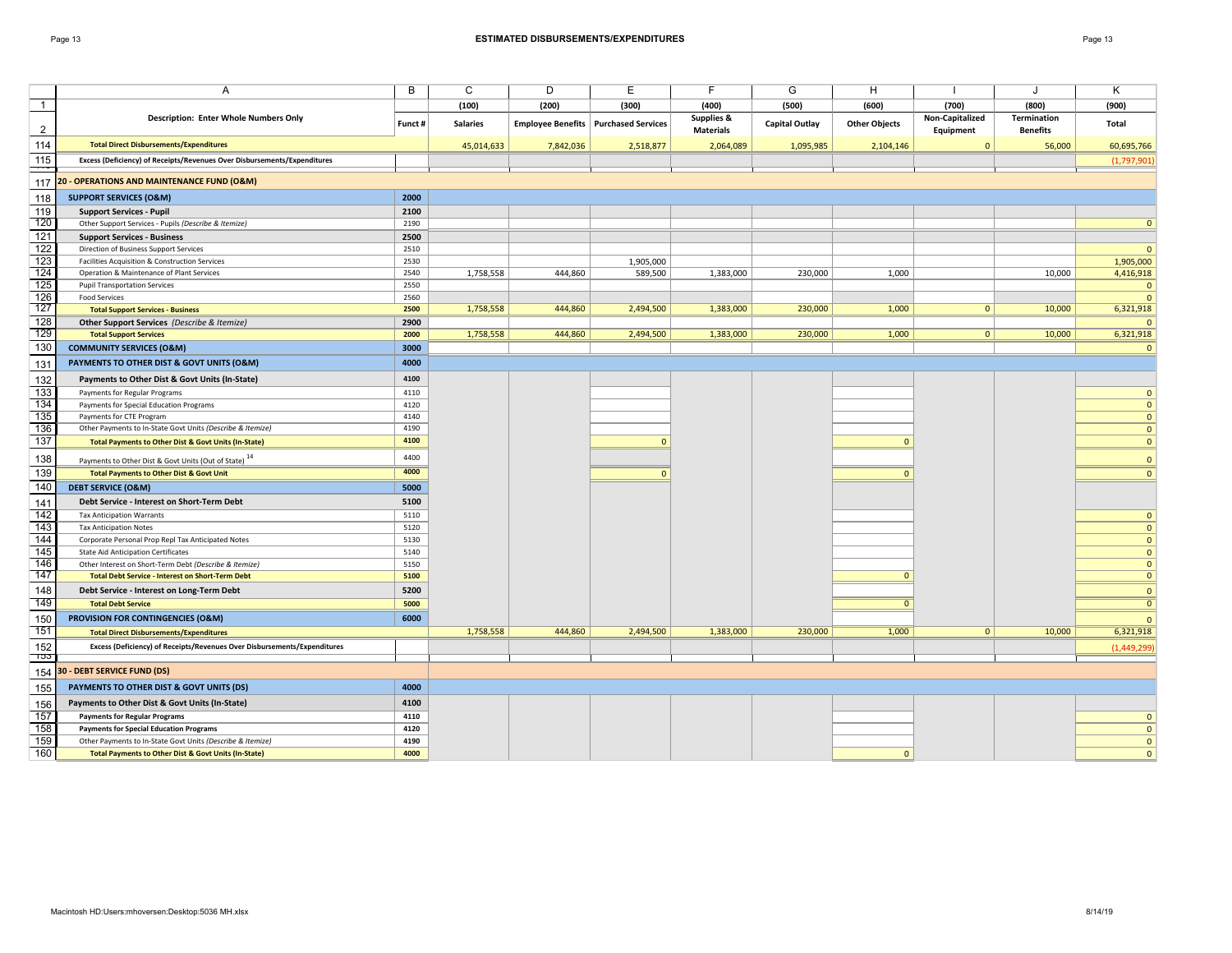## Page 14 **ESTIMATED DISBURSEMENTS/EXPENDITURES** Page 14

|                 | Α                                                                                    | B            | C               | D                                      | Е              | F                     | G                     | H                    |                 | J                  | Κ                          |
|-----------------|--------------------------------------------------------------------------------------|--------------|-----------------|----------------------------------------|----------------|-----------------------|-----------------------|----------------------|-----------------|--------------------|----------------------------|
| $\overline{1}$  |                                                                                      |              | (100)           | (200)                                  | (300)          | (400)                 | (500)                 | (600)                | (700)           | (800)              | (900)                      |
|                 | <b>Description: Enter Whole Numbers Only</b>                                         | Funct #      | <b>Salaries</b> | Employee Benefits   Purchased Services |                | <b>Supplies &amp;</b> | <b>Capital Outlay</b> | <b>Other Objects</b> | Non-Capitalized | <b>Termination</b> | Total                      |
| $\overline{c}$  |                                                                                      |              |                 |                                        |                | <b>Materials</b>      |                       |                      | Equipment       | <b>Benefits</b>    |                            |
| 161             | <b>DEBT SERVICE (DS)</b>                                                             | 5000         |                 |                                        |                |                       |                       |                      |                 |                    |                            |
| 162             | Debt Service - Interest on Short-Term Debt                                           | 5100         |                 |                                        |                |                       |                       |                      |                 |                    |                            |
| 163             | <b>Tax Anticipation Warrants</b>                                                     | 5110         |                 |                                        |                |                       |                       |                      |                 |                    | $\mathbf 0$                |
| 164             | <b>Tax Anticipation Notes</b>                                                        | 5120         |                 |                                        |                |                       |                       |                      |                 |                    | $\mathbf 0$                |
| 165             | Corporate Personal Prop Repl Tax Anticipation Notes                                  | 5130         |                 |                                        |                |                       |                       |                      |                 |                    | $\mathbf{0}$               |
| 166             | <b>State Aid Anticipation Certificates</b>                                           | 5140         |                 |                                        |                |                       |                       |                      |                 |                    | $\mathbf{0}$               |
| 167             | Other Interest on Short-Term Debt (Describe & Itemize)                               | 5150         |                 |                                        |                |                       |                       |                      |                 |                    | $\mathbf 0$                |
| 168             | <b>Total Debt Service - Interest On Short-Term Debt</b>                              | 5100         |                 |                                        |                |                       |                       | $\Omega$             |                 |                    | $\mathbf 0$                |
| 169             | Debt Service - Interest on Long-Term Debt                                            | 5200         |                 |                                        |                |                       |                       | 3,750,000            |                 |                    | 3,750,000                  |
|                 | Debt Service - Payments of Principal on Long-Term Debt <sup>15</sup>                 | 5300         |                 |                                        |                |                       |                       |                      |                 |                    |                            |
| 170             | (Lease/Purchase Principal Retired)                                                   |              |                 |                                        |                |                       |                       |                      |                 |                    | $\mathbf 0$                |
| 171             | Debt Service Other (Describe & Itemize)                                              | 5400         |                 |                                        |                |                       |                       |                      |                 |                    | $\mathbf{0}$               |
| 172             | <b>Total Debt Service</b>                                                            | 5000         |                 |                                        | $\Omega$       |                       |                       | 3,750,000            |                 |                    | 3,750,000                  |
| 173             | <b>PROVISION FOR CONTINGENCIES (DS)</b>                                              | 6000         |                 |                                        |                |                       |                       |                      |                 |                    | $\mathbf{0}$               |
| 174             | <b>Total Direct Disbursements/Expenditures</b>                                       |              |                 |                                        | $\Omega$       |                       |                       | 3,750,000            |                 |                    | 3,750,000                  |
| 175             | Excess (Deficiency) of Receipts/Revenues Over Disbursements/Expenditures             |              |                 |                                        |                |                       |                       |                      |                 |                    | 103,000                    |
| 776             |                                                                                      |              |                 |                                        |                |                       |                       |                      |                 |                    |                            |
|                 | 177 40 - TRANSPORTATION FUND (TR)                                                    |              |                 |                                        |                |                       |                       |                      |                 |                    |                            |
| 178             | <b>SUPPORT SERVICES (TR)</b>                                                         | 2000         |                 |                                        |                |                       |                       |                      |                 |                    |                            |
| 179             | <b>Support Services - Pupils</b>                                                     | 2100         |                 |                                        |                |                       |                       |                      |                 |                    |                            |
| 180             | Other Support Services - Pupils (Describe & Itemize)                                 | 2190         |                 |                                        |                |                       |                       |                      |                 |                    | $\mathbf{0}$               |
|                 | <b>Support Services - Business</b>                                                   |              |                 |                                        |                |                       |                       |                      |                 |                    |                            |
| 181             |                                                                                      |              |                 |                                        |                |                       |                       |                      |                 |                    |                            |
| 182             | <b>Pupil Transportation Services</b>                                                 | 2550<br>2900 | 76,301          | 22,301                                 | 3,902,972      | 6,000                 | 1,000                 |                      |                 |                    | 4,008,574                  |
| 183<br>184      | Other Support Services (Describe & Itemize)<br><b>Total Support Services</b>         | 2000         | 76,301          | 22,301                                 | 3,902,972      | 6,000                 | 1,000                 | 0                    | $\overline{0}$  | $\overline{0}$     | $\mathbf{0}$<br>4,008,574  |
| 185             | <b>COMMUNITY SERVICES (TR)</b>                                                       | 3000         |                 |                                        |                |                       |                       |                      |                 |                    | $\mathbf 0$                |
|                 | PAYMENTS TO OTHER DIST & GOVT UNITS (TR)                                             | 4000         |                 |                                        |                |                       |                       |                      |                 |                    |                            |
| 186<br>187      | Payments to Other Dist & Govt Units (In-State)                                       | 4100         |                 |                                        |                |                       |                       |                      |                 |                    |                            |
| 188             | Payments for Regular Program                                                         | 4110         |                 |                                        |                |                       |                       |                      |                 |                    | $\mathbf 0$                |
| 189             | Payments for Special Education Programs                                              | 4120         |                 |                                        |                |                       |                       |                      |                 |                    | $\mathbf 0$                |
| 190             | Payments for Adult/Continuing Education Programs                                     | 4130         |                 |                                        |                |                       |                       |                      |                 |                    | $\mathbf{0}$               |
| 191             | Payments for CTE Programs                                                            | 4140         |                 |                                        |                |                       |                       |                      |                 |                    | $\mathbf 0$                |
| 192             | Payments for Community College Programs                                              | 4170         |                 |                                        |                |                       |                       |                      |                 |                    | $\mathbf 0$                |
| 193             | Other Payments to In-State Govt Units (Describe & Itemize)                           | 4190         |                 |                                        |                |                       |                       |                      |                 |                    | $\mathbf 0$                |
| 194             | <b>Total Payments to Other Dist &amp; Govt Units (In-State)</b>                      | 4100         |                 |                                        | $\Omega$       |                       |                       | $\Omega$             |                 |                    | $\mathbf{0}$               |
|                 | (Describe<br>Payments to Other Dist & Govt Units (Out-of-State)                      | 4400         |                 |                                        |                |                       |                       |                      |                 |                    |                            |
| 195             | & Itemize)                                                                           |              |                 |                                        |                |                       |                       |                      |                 |                    | $\mathbf{0}$               |
| 196             | <b>Total Payments to Other Dist &amp; Govt Units</b>                                 | 4000         |                 |                                        | $\overline{0}$ |                       |                       | $\mathbf{0}$         |                 |                    | $\mathbf{0}$               |
| 197             | <b>DEBT SERVICE (TR)</b>                                                             | 5000         |                 |                                        |                |                       |                       |                      |                 |                    |                            |
| 198             | Debt Service - Interest on Short-Term Debt                                           | 5100         |                 |                                        |                |                       |                       |                      |                 |                    |                            |
| 199             | <b>Tax Anticipation Warrants</b>                                                     | 5110         |                 |                                        |                |                       |                       |                      |                 |                    | $\mathbf 0$                |
| <u>200</u>      | <b>Tax Anticipation Notes</b>                                                        | 5120         |                 |                                        |                |                       |                       |                      |                 |                    | $\mathbf 0$                |
| $\frac{1}{201}$ | Corporate Personal Prop Repl Tax Anticipation Notes                                  | 5130         |                 |                                        |                |                       |                       |                      |                 |                    | $\mathbf 0$                |
| 202             | <b>State Aid Anticipation Certificates</b>                                           | 5140         |                 |                                        |                |                       |                       |                      |                 |                    | $\mathbf 0$                |
| 203<br>204      | Other Interest on Short-Term Debt (Describe and Itemize)                             | 5150         |                 |                                        |                |                       |                       |                      |                 |                    | $\mathbf 0$<br>$\mathbf 0$ |
|                 | <b>Total Debt Service - Interest On Short-Term Debt</b>                              | 5100         |                 |                                        |                |                       |                       | $\mathbf{0}$         |                 |                    |                            |
| 205             | Debt Service - Interest on Long-Term Debt                                            | 5200         |                 |                                        |                |                       |                       |                      |                 |                    | $\mathsf 0$                |
|                 | Debt Service - Payments of Principal on Long-Term Debt <sup>15</sup> (Lease/Purchase | 5300         |                 |                                        |                |                       |                       |                      |                 |                    |                            |
| 206             | <b>Principal Retired)</b>                                                            | 5400         |                 |                                        |                |                       |                       |                      |                 |                    | $\mathbf 0$                |
| 207             | Debt Service - Other (Describe and Itemize)                                          |              |                 |                                        |                |                       |                       | $\Omega$             |                 |                    | $\mathbf{0}$               |
| 208             | <b>Total Debt Service</b>                                                            | 5000         |                 |                                        |                |                       |                       |                      |                 |                    | $\overline{0}$             |
| 209             | PROVISION FOR CONTINGENCIES (TR)                                                     | 6000         |                 |                                        |                |                       |                       |                      |                 |                    | $\mathbf{0}$               |
| 210             | <b>Total Direct Disbursements/Expenditures</b>                                       |              | 76,301          | 22,301                                 | 3,902,972      | 6,000                 | 1,000                 | 0                    | $\overline{0}$  | $\overline{0}$     | 4,008,574                  |
| 211             | Excess (Deficiency) of Receipts/Revenues Over Disbursements/Expenditures             |              |                 |                                        |                |                       |                       |                      |                 |                    | 950,840                    |
| ZTZ             |                                                                                      |              |                 |                                        |                |                       |                       |                      |                 |                    |                            |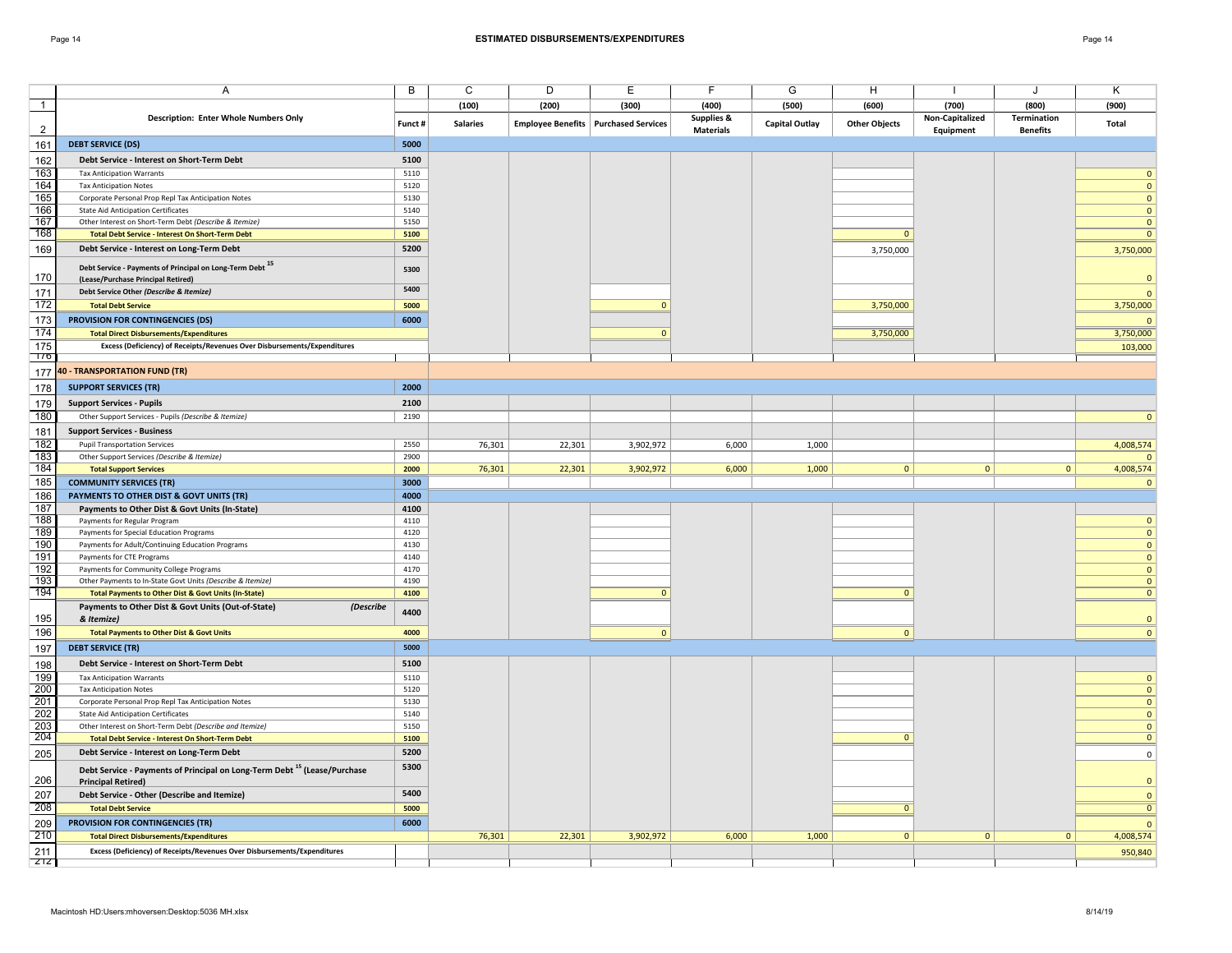|                  | Α                                                                                              | B            | $\mathsf{C}$    | D       | E                                             | F                     | G                     | Η                    |                 | J               | $\overline{\mathsf{K}}$      |
|------------------|------------------------------------------------------------------------------------------------|--------------|-----------------|---------|-----------------------------------------------|-----------------------|-----------------------|----------------------|-----------------|-----------------|------------------------------|
| $\overline{1}$   |                                                                                                |              | (100)           | (200)   | (300)                                         | (400)                 | (500)                 | (600)                | (700)           | (800)           | (900)                        |
|                  | <b>Description: Enter Whole Numbers Only</b>                                                   | Funct #      | <b>Salaries</b> |         | <b>Employee Benefits   Purchased Services</b> | <b>Supplies &amp;</b> | <b>Capital Outlay</b> | <b>Other Objects</b> | Non-Capitalized | Termination     | Total                        |
| $\overline{2}$   |                                                                                                |              |                 |         |                                               | <b>Materials</b>      |                       |                      | Equipment       | <b>Benefits</b> |                              |
|                  | 213 50 - MUNICIPAL RETIREMENT/SOC SEC FUND (MR/SS)                                             |              |                 |         |                                               |                       |                       |                      |                 |                 |                              |
| 214              | <b>INSTRUCTION (MR/SS)</b>                                                                     | 1000         |                 |         |                                               |                       |                       |                      |                 |                 |                              |
| 215              | Regular Program                                                                                | 1100         |                 | 518,559 |                                               |                       |                       |                      |                 |                 | 518,559                      |
| 216              | Pre-K Programs                                                                                 | 1125         |                 | 29      |                                               |                       |                       |                      |                 |                 | 29                           |
| 217<br>218       | Special Education Programs (Functions 1200-1220)                                               | 1200         |                 | 354,289 |                                               |                       |                       |                      |                 |                 | 354,289                      |
| 219              | Special Education Programs Pre-K                                                               | 1225<br>1250 |                 |         |                                               |                       |                       |                      |                 |                 | $\mathbf{0}$                 |
| $\overline{220}$ | Remedial and Supplemental Programs K-12<br>Remedial and Supplemental Programs Pre-K            | 1275         |                 |         |                                               |                       |                       |                      |                 |                 | $\mathbf{0}$<br>$\mathbf{0}$ |
| 221              | Adult/Continuing Education Programs                                                            | 1300         |                 |         |                                               |                       |                       |                      |                 |                 | $\mathbf{0}$                 |
| 222              | <b>CTE Programs</b>                                                                            | 1400         |                 |         |                                               |                       |                       |                      |                 |                 | $\mathbf{0}$                 |
| $\overline{223}$ | Interscholastic Programs                                                                       | 1500         |                 |         |                                               |                       |                       |                      |                 |                 | $\mathbf{0}$                 |
| 224              | Summer School Programs                                                                         | 1600         |                 | 3,118   |                                               |                       |                       |                      |                 |                 | 3,118                        |
| 225              | <b>Gifted Programs</b>                                                                         | 1650         |                 | 11,919  |                                               |                       |                       |                      |                 |                 | 11,919                       |
| 226              | <b>Driver's Education Programs</b>                                                             | 1700         |                 |         |                                               |                       |                       |                      |                 |                 | $\mathbf{0}$                 |
| 227              | <b>Bilingual Programs</b>                                                                      | 1800         |                 | 97,169  |                                               |                       |                       |                      |                 |                 | 97,169                       |
| 228              | Truant Alternative & Optional Programs                                                         | 1900         |                 |         |                                               |                       |                       |                      |                 |                 | $\Omega$                     |
| 229              | <b>Total Instruction</b>                                                                       | 1000         |                 | 985,083 |                                               |                       |                       |                      |                 |                 | 985,083                      |
| 230              | <b>SUPPORT SERVICES (MR/SS)</b>                                                                | 2000         |                 |         |                                               |                       |                       |                      |                 |                 |                              |
| 231              | <b>Support Services - Pupil</b>                                                                | 2100         |                 |         |                                               |                       |                       |                      |                 |                 |                              |
| 232              | Attendance & Social Work Services                                                              | 2110         |                 | 15,113  |                                               |                       |                       |                      |                 |                 | 15,113                       |
| 233              | <b>Guidance Services</b>                                                                       | 2120         |                 |         |                                               |                       |                       |                      |                 |                 | $\mathbf{0}$                 |
| 234              | <b>Health Services</b>                                                                         | 2130         |                 | 109,750 |                                               |                       |                       |                      |                 |                 | 109,750                      |
| 235              | <b>Psychological Services</b>                                                                  | 2140         |                 | 10,590  |                                               |                       |                       |                      |                 |                 | 10,590                       |
| 236              | Speech Pathology & Audiology Services                                                          | 2150         |                 | 23,145  |                                               |                       |                       |                      |                 |                 | 23,145                       |
| 237              | Other Support Services - Pupils (Describe & Itemize)                                           | 2190         |                 |         |                                               |                       |                       |                      |                 |                 | $\mathbf{0}$                 |
| 238              | <b>Total Support Services - Pupil</b>                                                          | 2100         |                 | 158,598 |                                               |                       |                       |                      |                 |                 | 158,598                      |
| 239              | <b>Support Services - Instructional Staff</b>                                                  | 2200         |                 |         |                                               |                       |                       |                      |                 |                 |                              |
| 240              | Improvement of Instruction Services                                                            | 2210         |                 | 23,269  |                                               |                       |                       |                      |                 |                 | 23,269                       |
| 241              | <b>Educational Media Services</b>                                                              | 2220         |                 | 138,331 |                                               |                       |                       |                      |                 |                 | 138,331                      |
| 242              | Assessment & Testing                                                                           | 2230         |                 |         |                                               |                       |                       |                      |                 |                 | $\mathbf{0}$                 |
| 243              | <b>Total Support Services - Instructional Staff</b>                                            | 2200         |                 | 161,600 |                                               |                       |                       |                      |                 |                 | 161,600                      |
| 244              | <b>Support Services - General Administration</b>                                               | 2300         |                 |         |                                               |                       |                       |                      |                 |                 |                              |
| 245              | <b>Board of Education Services</b>                                                             | 2310         |                 | 508     |                                               |                       |                       |                      |                 |                 | 508                          |
| 246              | <b>Executive Administration Services</b>                                                       | 2320         |                 | 30,102  |                                               |                       |                       |                      |                 |                 | 30,102                       |
| 247              | Special Area Administrative Services                                                           | 2330         |                 | 232     |                                               |                       |                       |                      |                 |                 | 232                          |
| 248              | Claims Paid from Self Insurance Fund                                                           | 2361         |                 |         |                                               |                       |                       |                      |                 |                 | $\mathbf{0}$                 |
| 249              | Workers' Compensation or Workers' Occupation Disease Acts Payments                             | 2362         |                 |         |                                               |                       |                       |                      |                 |                 | $\mathbf{0}$                 |
| 250<br>251       | Unemployment Insurance Payments                                                                | 2363         |                 |         |                                               |                       |                       |                      |                 |                 | $\mathbf{0}$                 |
| 252              | Insurance Payments (regular or self-insurance)<br>Risk Management and Claims Services Payments | 2364<br>2365 |                 |         |                                               |                       |                       |                      |                 |                 | $\mathbf{0}$<br>$\mathbf{0}$ |
| 253              | <b>Judgment and Settlements</b>                                                                | 2366         |                 |         |                                               |                       |                       |                      |                 |                 | $\mathbf{0}$                 |
| 254              | Educatl, Inspectl, Supervisory Serv. Related to Loss Prevention or Reduction                   | 2367         |                 |         |                                               |                       |                       |                      |                 |                 | $\mathbf{0}$                 |
| 255              | Reciprocal Insurance Payments                                                                  | 2368         |                 |         |                                               |                       |                       |                      |                 |                 | $\mathbf{0}$                 |
| 256              | Legal Service                                                                                  | 2369         |                 |         |                                               |                       |                       |                      |                 |                 | $\mathbf{0}$                 |
| 257              | <b>Total Support Services - General Administration</b>                                         | 2300         |                 | 30,842  |                                               |                       |                       |                      |                 |                 | 30,842                       |
| 258              | <b>Support Services - School Administration</b>                                                | 2400         |                 |         |                                               |                       |                       |                      |                 |                 |                              |
| 259              | Office of the Principal Services                                                               | 2410         |                 | 128,943 |                                               |                       |                       |                      |                 |                 | 128,943                      |
| 260              | Other Support Services - School Administration (Describe & Itemize)                            | 2490         |                 |         |                                               |                       |                       |                      |                 |                 | $\Omega$                     |
| 261              | <b>Total Support Services - School Administration</b>                                          | 2400         |                 | 128,943 |                                               |                       |                       |                      |                 |                 | 128,943                      |
| 262              | <b>Support Services - Business</b>                                                             | 2500         |                 |         |                                               |                       |                       |                      |                 |                 |                              |
| 263              | Direction of Business Support Services                                                         | 2510         |                 | 11,702  |                                               |                       |                       |                      |                 |                 | 11,702                       |
| 264              | <b>Fiscal Services</b>                                                                         | 2520         |                 | 41,824  |                                               |                       |                       |                      |                 |                 | 41,824                       |
| 265              | Facilities Acquisition & Construction Services                                                 | 2530         |                 |         |                                               |                       |                       |                      |                 |                 | $\mathbf{0}$                 |
| 266              | Operation & Maintenance of Plant Service                                                       | 2540         |                 | 294,874 |                                               |                       |                       |                      |                 |                 | 294,874                      |
| 267              | <b>Pupil Transportation Services</b>                                                           | 2550         |                 | 11,991  |                                               |                       |                       |                      |                 |                 | 11,991                       |
| 268              | <b>Food Services</b>                                                                           | 2560         |                 | 98,345  |                                               |                       |                       |                      |                 |                 | 98,345                       |
| 269              | <b>Internal Services</b>                                                                       | 2570         |                 |         |                                               |                       |                       |                      |                 |                 | $\mathbf{0}$                 |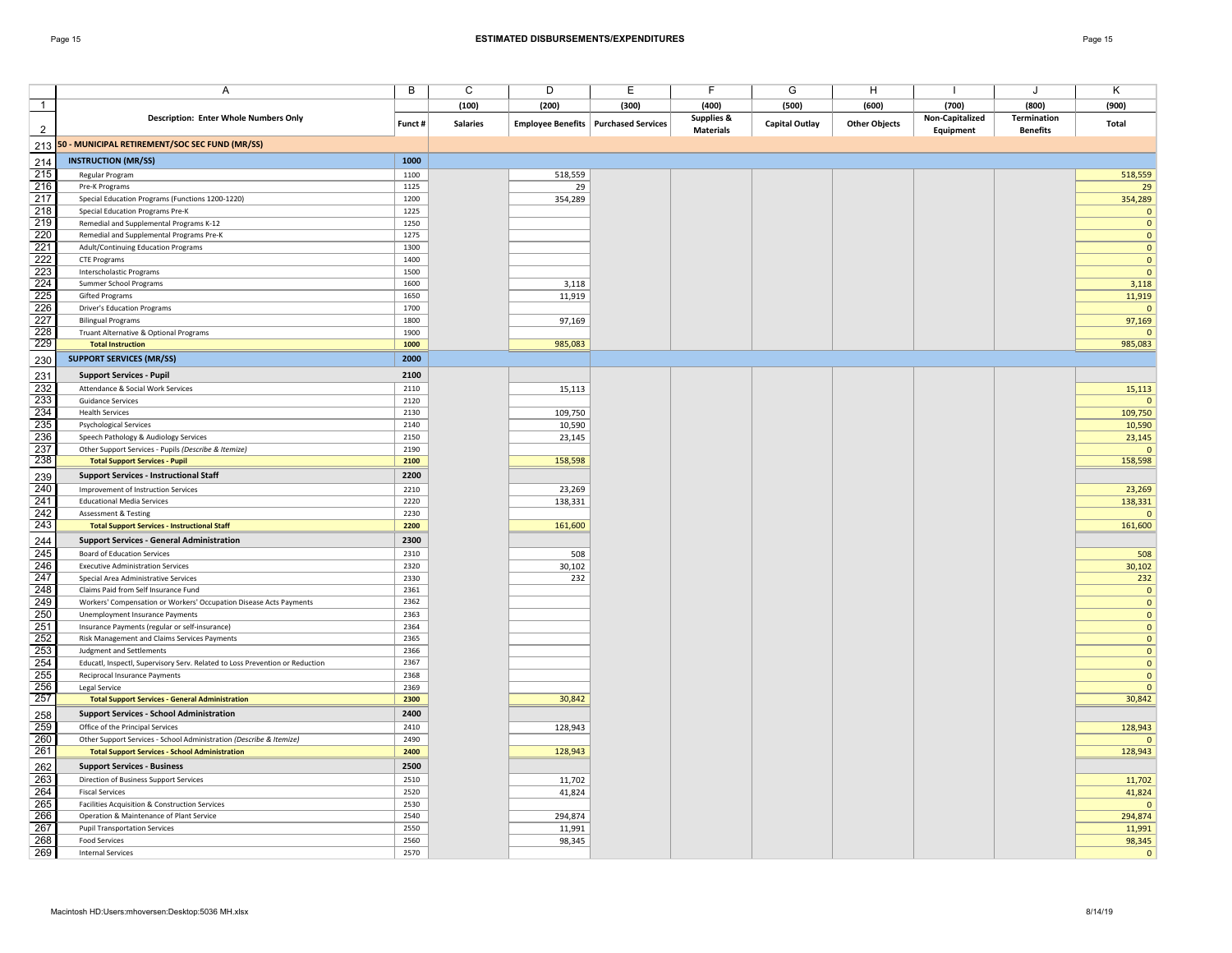## Page 16 **ESTIMATED DISBURSEMENTS/EXPENDITURES** Page 16

| age. |  |
|------|--|
|      |  |

|                    | A                                                                        | B       | C               | D              | Е                                             | F                | G                     | н                    |                 | J               | Κ                              |
|--------------------|--------------------------------------------------------------------------|---------|-----------------|----------------|-----------------------------------------------|------------------|-----------------------|----------------------|-----------------|-----------------|--------------------------------|
| $\overline{1}$     |                                                                          |         | (100)           | (200)          | (300)                                         | (400)            | (500)                 | (600)                | (700)           | (800)           | (900)                          |
|                    | <b>Description: Enter Whole Numbers Only</b>                             |         |                 |                |                                               | Supplies &       |                       |                      | Non-Capitalized | Termination     |                                |
| $\overline{2}$     |                                                                          | Funct # | <b>Salaries</b> |                | <b>Employee Benefits   Purchased Services</b> | <b>Materials</b> | <b>Capital Outlay</b> | <b>Other Objects</b> | Equipment       | <b>Benefits</b> | Total                          |
| 270                | <b>Total Support Services - Business</b>                                 | 2500    |                 | 458,736        |                                               |                  |                       |                      |                 |                 | 458,736                        |
| 271                | <b>Support Services - Central</b>                                        | 2600    |                 |                |                                               |                  |                       |                      |                 |                 |                                |
| 272                | Direction of Central Support Services                                    | 2610    |                 |                |                                               |                  |                       |                      |                 |                 | $\mathbf{0}$                   |
| 273                | Planning, Research, Development & Evaluation Services                    | 2620    |                 |                |                                               |                  |                       |                      |                 |                 | $\mathbf{0}$                   |
| 274                | <b>Information Services</b>                                              | 2630    |                 | 24,419         |                                               |                  |                       |                      |                 |                 | 24,419                         |
| 275                | <b>Staff Services</b>                                                    | 2640    |                 | 20,613         |                                               |                  |                       |                      |                 |                 | 20,613                         |
| 276                | <b>Data Processing Services</b>                                          | 2660    |                 |                |                                               |                  |                       |                      |                 |                 | $\mathbf{0}$                   |
| 277                | <b>Total Support Services - Central</b>                                  | 2600    |                 | 45,032         |                                               |                  |                       |                      |                 |                 | 45,032                         |
| 278                | Other Support Services (Describe & Itemize)                              | 2900    |                 |                |                                               |                  |                       |                      |                 |                 | $\Omega$                       |
| 279                | <b>Total Support Services</b>                                            | 2000    |                 | 983,751        |                                               |                  |                       |                      |                 |                 | 983,751                        |
| 280                | <b>COMMUNITY SERVICES (MR/SS)</b>                                        | 3000    |                 | 434            |                                               |                  |                       |                      |                 |                 | 434                            |
| 281                | PAYMENTS TO OTHER DIST & GOVT UNITS (MR/SS)                              | 4000    |                 |                |                                               |                  |                       |                      |                 |                 |                                |
| $\overline{282}$   | Payments for Regular Programs                                            | 4110    |                 |                |                                               |                  |                       |                      |                 |                 | $\mathbf{0}$                   |
| 283                | Payments for Special Education Programs                                  | 4120    |                 |                |                                               |                  |                       |                      |                 |                 | $\mathbf{0}$                   |
| 284                | Payments for CTE Programs                                                | 4140    |                 |                |                                               |                  |                       |                      |                 |                 | $\mathbf{0}$                   |
| 285                | <b>Total Payments to Other Dist &amp; Govt Units</b>                     | 4000    |                 | $\overline{0}$ |                                               |                  |                       |                      |                 |                 | $\mathbf{0}$                   |
| 286                | <b>DEBT SERVICE (MR/SS)</b>                                              | 5000    |                 |                |                                               |                  |                       |                      |                 |                 |                                |
| 287                | Debt Service - Interest on Short-Term Debt                               | 5100    |                 |                |                                               |                  |                       |                      |                 |                 |                                |
| 288                | <b>Tax Anticipation Warrants</b>                                         | 5110    |                 |                |                                               |                  |                       |                      |                 |                 | $\mathbf{0}$                   |
| 289                | <b>Tax Anticipation Notes</b>                                            | 5120    |                 |                |                                               |                  |                       |                      |                 |                 | $\mathbf{0}$                   |
| 290                | Corporate Personal Prop Repl Tax Anticipation Notes                      | 5130    |                 |                |                                               |                  |                       |                      |                 |                 | $\mathbf{0}$                   |
| 291                | <b>State Aid Anticipation Certificates</b>                               | 5140    |                 |                |                                               |                  |                       |                      |                 |                 | $\mathbf{0}$                   |
| 292                | Other (Describe & Itemize)                                               | 5150    |                 |                |                                               |                  |                       |                      |                 |                 | $\mathbf{0}$                   |
| 293                | <b>Total Debt Service</b>                                                | 5000    |                 |                |                                               |                  |                       | $\Omega$             |                 |                 | $\mathbf{0}$                   |
| 294                | PROVISION FOR CONTINGENCIES (MR/SS)                                      | 6000    |                 |                |                                               |                  |                       |                      |                 |                 | $\mathbf{0}$                   |
| 295                | <b>Total Direct Disbursements/Expenditures</b>                           |         |                 | 1,969,268      |                                               |                  |                       | $\Omega$             |                 |                 | 1,969,268                      |
| 296<br>$7 - 7 - 7$ | Excess (Deficiency) of Receipts/Revenues Over Disbursements/Expenditures |         |                 |                |                                               |                  |                       |                      |                 |                 | 105,779                        |
| 298                | 60 - CAPITAL PROJECTS (CP)                                               |         |                 |                |                                               |                  |                       |                      |                 |                 |                                |
|                    |                                                                          |         |                 |                |                                               |                  |                       |                      |                 |                 |                                |
| 299                | <b>SUPPORT SERVICES (CP)</b>                                             | 2000    |                 |                |                                               |                  |                       |                      |                 |                 |                                |
| 300                | <b>Support Services - Business</b>                                       |         |                 |                |                                               |                  |                       |                      |                 |                 |                                |
| 301                | Facilities Acquisition & Construction Services                           | 2530    |                 |                | 7,000,000                                     |                  |                       |                      |                 |                 | 7,000,000                      |
| 302                | Other Support Services (Describe & Itemize)                              | 2900    |                 |                |                                               |                  |                       |                      |                 |                 | $\Omega$                       |
| 303                | <b>Total Support Services</b>                                            | 2000    | 0               | 0              | 7,000,000                                     | $\overline{0}$   | $\overline{0}$        | $\mathbf{0}$         | $\mathbf{0}$    |                 | 7,000,000                      |
| 304                | PAYMENTS TO OTHER DIST & GOVT UNITS (CP)                                 | 4000    |                 |                |                                               |                  |                       |                      |                 |                 |                                |
| 305                | Payments to Other Dist & Govt Units (In-State)                           | 4100    |                 |                |                                               |                  |                       |                      |                 |                 |                                |
| 306                | Payments to Regular Programs                                             | 4110    |                 |                |                                               |                  |                       |                      |                 |                 | $\mathbf{0}$                   |
| 307                | Payment for Special Education Programs                                   | 4120    |                 |                |                                               |                  |                       |                      |                 |                 | $\mathbf{0}$                   |
| 308                | Payment for CTE Programs                                                 | 4140    |                 |                |                                               |                  |                       |                      |                 |                 | $\mathbf{0}$                   |
| 309<br>310         | Payments to Other Govt Units (In-State) (Describe & Itemize)             | 4190    |                 |                |                                               |                  |                       |                      |                 |                 | $\mathbf{0}$<br>$\overline{0}$ |
|                    | <b>Total Payments to Other Districts &amp; Govt Units</b>                | 4000    |                 |                | $\Omega$                                      |                  |                       | $\mathbf{0}$         |                 |                 |                                |
| 311                | PROVISION FOR CONTINGENCIES (CP)                                         | 6000    |                 |                |                                               |                  |                       |                      |                 |                 | $\mathbf{0}$                   |
| 312                | <b>Total Direct Disbursements/Expenditures</b>                           |         | 0               | $\overline{0}$ | 7,000,000                                     | $\mathbf{0}$     | $\mathbf{0}$          | $\overline{0}$       | $\mathbf{0}$    |                 | 7,000,000                      |
| 313                | Excess (Deficiency) of Receipts/Revenues Over Disbursements/Expenditures |         |                 |                |                                               |                  |                       |                      |                 |                 | (6,748,000)                    |
| ᠊ᠳ                 |                                                                          |         |                 |                |                                               |                  |                       |                      |                 |                 |                                |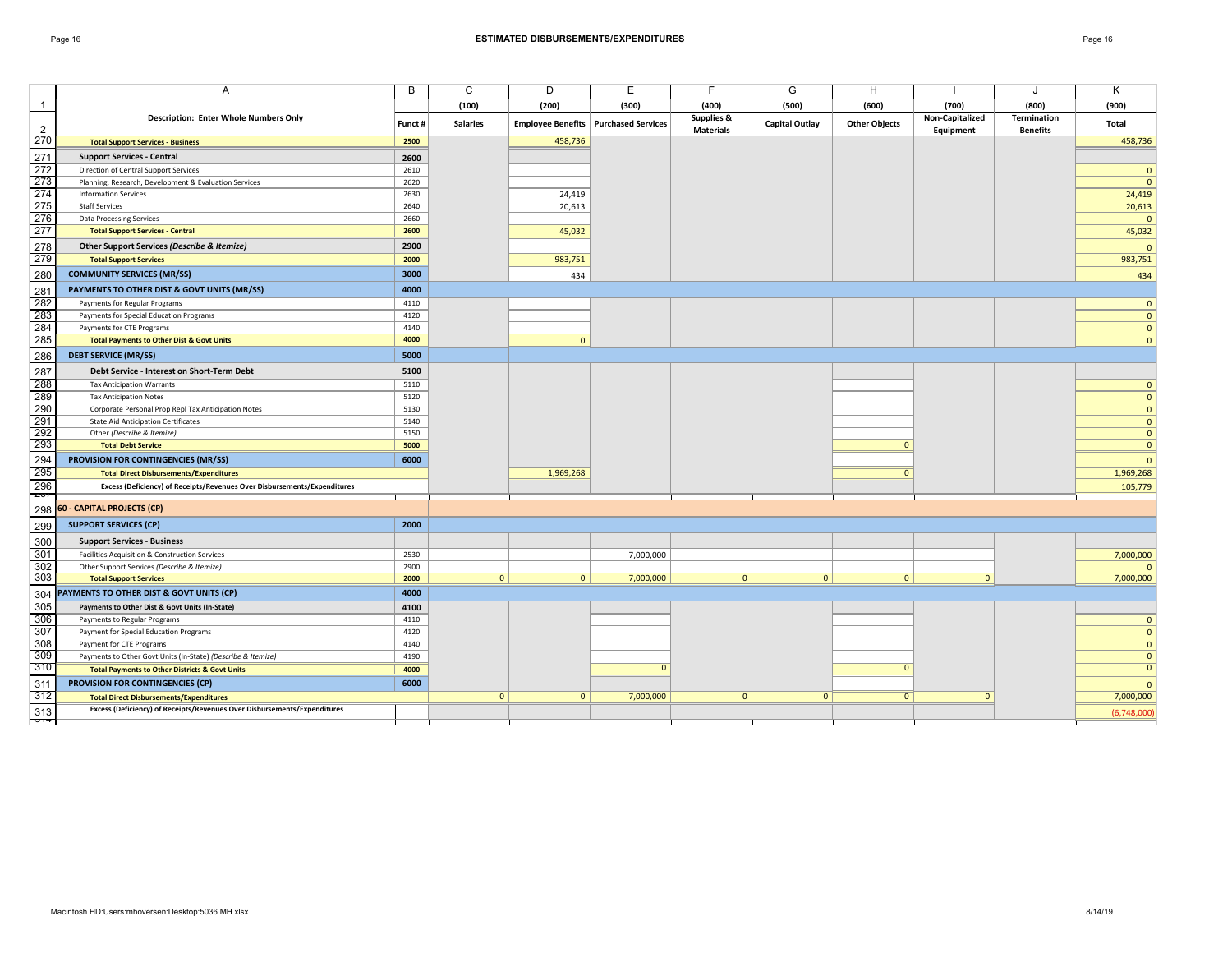|                         | Α                                                                                                                        | B            | C               | D              | Е                                             | F                | G                     | H                    |                 |                 | Κ                           |
|-------------------------|--------------------------------------------------------------------------------------------------------------------------|--------------|-----------------|----------------|-----------------------------------------------|------------------|-----------------------|----------------------|-----------------|-----------------|-----------------------------|
|                         |                                                                                                                          |              |                 |                |                                               |                  |                       |                      |                 |                 |                             |
| $\mathbf{1}$            |                                                                                                                          |              | (100)           | (200)          | (300)                                         | (400)            | (500)                 | (600)                | (700)           | (800)           | (900)                       |
| $\overline{2}$          | <b>Description: Enter Whole Numbers Only</b>                                                                             | Funct #      | <b>Salaries</b> |                | <b>Employee Benefits   Purchased Services</b> | Supplies &       | <b>Capital Outlay</b> | <b>Other Objects</b> | Non-Capitalized | Termination     | Total                       |
|                         |                                                                                                                          |              |                 |                |                                               | <b>Materials</b> |                       |                      | Equipment       | <b>Benefits</b> |                             |
|                         | 315 70 WORKING CASH FUND (WC)                                                                                            |              |                 |                |                                               |                  |                       |                      |                 |                 |                             |
|                         | 317 80 - TORT FUND (TF)                                                                                                  |              |                 |                |                                               |                  |                       |                      |                 |                 |                             |
|                         |                                                                                                                          |              |                 |                |                                               |                  |                       |                      |                 |                 |                             |
| 318                     | SUPPORT SERVICES - GENERAL ADMINISTRATION                                                                                | 2000         |                 |                |                                               |                  |                       |                      |                 |                 |                             |
| 319                     | Claims Paid from Self Insurance Fund                                                                                     | 2361         |                 |                |                                               |                  |                       |                      |                 |                 | $\overline{0}$              |
| 320                     | Workers' Compensation or Workers' Occupational Disease Act Payments                                                      | 2362         |                 |                | 335,000                                       |                  |                       |                      |                 |                 | 335,000                     |
| $\frac{321}{322}$       | Unemployment Insurance Payments                                                                                          | 2363         |                 |                |                                               |                  |                       |                      |                 |                 | $\mathbf{0}$                |
|                         | Insurance Payments (regular or self-insurance)                                                                           | 2364         |                 |                |                                               |                  |                       |                      |                 |                 | $\overline{0}$              |
| $\overline{323}$<br>324 | Risk Management and Claims Services Payments                                                                             | 2365         |                 |                | 148,000                                       |                  |                       |                      |                 |                 | 148,000                     |
| 325                     | <b>Judgment and Settlements</b><br>Educatl, Inspectl, Supervisory Serv Related to Loss Prevention or Reduction           | 2366<br>2367 |                 |                |                                               |                  |                       |                      |                 |                 | $\mathbf{0}$                |
| $rac{1}{326}$           | Reciprocal Insurance Payments                                                                                            | 2368         |                 |                |                                               |                  |                       |                      |                 |                 | $\mathbf{0}$                |
| 327                     | Legal Service                                                                                                            | 2369         |                 |                |                                               |                  |                       |                      |                 |                 | $\mathbf 0$<br>$\mathbf 0$  |
| 328                     | Property Insurance (Building & Grounds)                                                                                  | 2371         |                 |                |                                               |                  |                       |                      |                 |                 | $\mathbf 0$                 |
| $\frac{1}{329}$         | Vehicle Insurance (Transportation)                                                                                       | 2372         |                 |                |                                               |                  |                       |                      |                 |                 | $\mathbf{0}$                |
| 330                     | <b>Total Support Services - General Administration</b>                                                                   | 2000         | 0               | $\overline{0}$ | 483,000                                       | 0                | 0                     | $\overline{0}$       | $\mathbf{0}$    |                 | 483,000                     |
| 331                     | PAYMENTS TO OTHER DIST & GOVT UNITS (TF)                                                                                 | 4000         |                 |                |                                               |                  |                       |                      |                 |                 |                             |
| 332                     | Payments for Regular Programs                                                                                            | 4110         |                 |                |                                               |                  |                       |                      |                 |                 | $\overline{0}$              |
| 333                     | Payments for Special Education Programs                                                                                  | 4120         |                 |                |                                               |                  |                       |                      |                 |                 | $\mathbf 0$                 |
| 334                     | <b>Total Payments to Other Dist &amp; Govt Units</b>                                                                     | 4000         |                 |                |                                               |                  |                       | $\mathbf{0}$         |                 |                 | $\mathbf{0}$                |
|                         | <b>DEBT SERVICE (TF)</b>                                                                                                 | 5000         |                 |                |                                               |                  |                       |                      |                 |                 |                             |
| 335                     |                                                                                                                          |              |                 |                |                                               |                  |                       |                      |                 |                 |                             |
| 336                     | Debt Service - Interest on Short-Term Debt                                                                               |              |                 |                |                                               |                  |                       |                      |                 |                 |                             |
| 337<br>338              | <b>Tax Anticipation Warrants</b>                                                                                         | 5110<br>5130 |                 |                |                                               |                  |                       |                      |                 |                 | $\mathbf{0}$                |
| 339                     | Corporate Personal Property Replacement Tax Anticipation Notes<br>Other Interest or Short-Term Debt (Describe & Itemize) | 5150         |                 |                |                                               |                  |                       |                      |                 |                 | $\mathbf 0$<br>$\mathbf{0}$ |
| 340                     | <b>Total Debt Service</b>                                                                                                | 5000         |                 |                |                                               |                  |                       | $\mathbf{0}$         |                 |                 | $\mathbf 0$                 |
|                         |                                                                                                                          |              |                 |                |                                               |                  |                       |                      |                 |                 |                             |
| 341<br>342              | PROVISION FOR CONTINGENCIES (TF)                                                                                         | 6000         |                 |                |                                               |                  |                       |                      | $\Omega$        |                 | $\mathbf{0}$                |
|                         | <b>Total Direct Disbursements/Expenditures</b>                                                                           |              | $\mathbf{0}$    | $\overline{0}$ | 483,000                                       | $\overline{0}$   | $\mathbf{0}$          | $\mathbf{0}$         |                 |                 | 483,000                     |
| 343<br>344              | Excess (Deficiency) of Receipts/Revenues Over Disbursements/Expenditures                                                 |              |                 |                |                                               |                  |                       |                      |                 |                 | 91,748                      |
|                         | 345 90 - FIRE PREVENTION & SAFETY FUND (FP&S)                                                                            |              |                 |                |                                               |                  |                       |                      |                 |                 |                             |
|                         |                                                                                                                          |              |                 |                |                                               |                  |                       |                      |                 |                 |                             |
| 346                     | <b>SUPPORT SERVICES (FP&amp;S)</b>                                                                                       | 2000         |                 |                |                                               |                  |                       |                      |                 |                 |                             |
| 347                     | <b>Support Services - Business</b>                                                                                       | 2500         |                 |                |                                               |                  |                       |                      |                 |                 |                             |
| 348                     | Facilities Acquisition & Construction Services                                                                           | 2530         |                 |                |                                               |                  |                       |                      |                 |                 | $\mathbf{0}$                |
| 349                     | Operation & Maintenance of Plant Service                                                                                 | 2540         |                 |                |                                               |                  |                       |                      |                 |                 | $\mathbf{0}$                |
| 350                     | <b>Total Support Services - Business</b>                                                                                 | 2500         | 0               | $\overline{0}$ | $\overline{0}$                                | $\overline{0}$   | $\overline{0}$        | $\overline{0}$       | $\overline{0}$  |                 | $\mathbf{0}$                |
| 351                     | Other Support Services (Describe & Itemize)                                                                              | 2900         |                 |                |                                               |                  |                       |                      |                 |                 | $\mathbf{0}$                |
| 352                     | <b>Total Support Services</b>                                                                                            | 2000         | 0               | 0              | 0                                             | 0                | 0                     | $\overline{0}$       | $\mathbf{0}$    |                 | $\mathbf{0}$                |
|                         | 353 PAYMENTS TO OTHER DISTRICTS & GOVT UNITS (FP&S)                                                                      | 4000         |                 |                |                                               |                  |                       |                      |                 |                 |                             |
| 354                     | Payments to Regular Programs                                                                                             | 4110         |                 |                |                                               |                  |                       |                      |                 |                 | $\mathbf{0}$                |
| 355                     | Payments to Special Education Programs                                                                                   | 4120         |                 |                |                                               |                  |                       |                      |                 |                 | $\mathbf 0$                 |
| 356                     | Other Payments to In-State Govt Units (Describe & Itemize)                                                               | 4190         |                 |                |                                               |                  |                       |                      |                 |                 | $\mathbf{0}$                |
| 357                     | <b>Total Payments to Other Districts &amp; Govt Units (FPS)</b>                                                          | 4000         |                 |                |                                               |                  |                       | $\mathbf{0}$         |                 |                 | $\mathbf{0}$                |
| 358                     | <b>DEBT SERVICE (FP&amp;S)</b>                                                                                           | 5000         |                 |                |                                               |                  |                       |                      |                 |                 |                             |
| 359                     | Debt Service - Interest on Short-Term Debt                                                                               | 5100         |                 |                |                                               |                  |                       |                      |                 |                 |                             |
| 360                     | <b>Tax Anticipation Warrants</b>                                                                                         | 5110         |                 |                |                                               |                  |                       |                      |                 |                 | $\mathbf{0}$                |
| 361                     | Other Interest on Short-Term Debt (Describe & Itemize)                                                                   | 5150         |                 |                |                                               |                  |                       |                      |                 |                 | $\mathbf{0}$                |
| 362                     | <b>Total Debt Service - Interest on Short-Term Debt</b>                                                                  | 5100         |                 |                |                                               |                  |                       | $\Omega$             |                 |                 | $\mathbf{0}$                |
| 363                     | Debt Service - Interest on Long-Term Debt                                                                                | 5200         |                 |                |                                               |                  |                       |                      |                 |                 | $\mathbf{0}$                |
|                         | Debt Service - Payments of Principal on Long-Term Debt <sup>15</sup> (Lease/Purchase                                     | 5300         |                 |                |                                               |                  |                       |                      |                 |                 |                             |
| 364                     | <b>Principal Retired)</b>                                                                                                |              |                 |                |                                               |                  |                       |                      |                 |                 | $\mathbf{0}$                |
| 365                     | <b>Total Debt Service</b>                                                                                                | 5000         |                 |                |                                               |                  |                       | $\Omega$             |                 |                 | $\overline{\mathbf{0}}$     |
| 366                     | PROVISIONS FOR CONTINGENCIES (FP&S)                                                                                      | 6000         |                 |                |                                               |                  |                       |                      |                 |                 | $\mathbf{0}$                |
| 367                     | <b>Total Direct Disbursements/Expenditures</b>                                                                           |              | 0               | $\overline{0}$ | $\mathbf{0}$                                  | $\mathbf{0}$     | $\Omega$              | 0                    | $\overline{0}$  |                 | $\overline{0}$              |
| 368                     | Excess (Deficiency) of Receipts/Revenues Over Disbursements/Expenditures                                                 |              |                 |                |                                               |                  |                       |                      |                 |                 |                             |
|                         |                                                                                                                          |              |                 |                |                                               |                  |                       |                      |                 |                 | 2,000                       |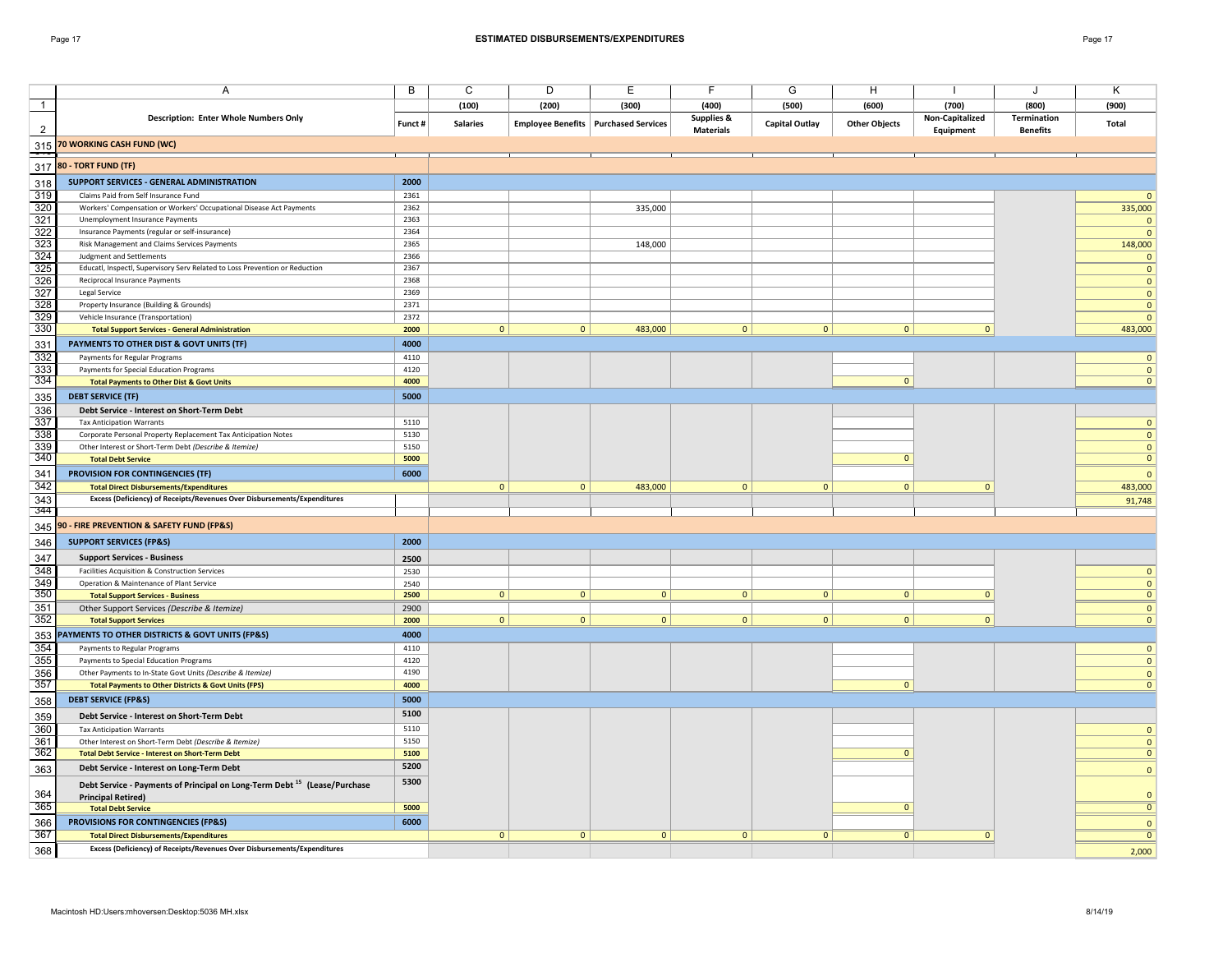# This page is provided for detailed itemizations as requested within the body of the Report.

1.

- 2.
- 3.
- 4.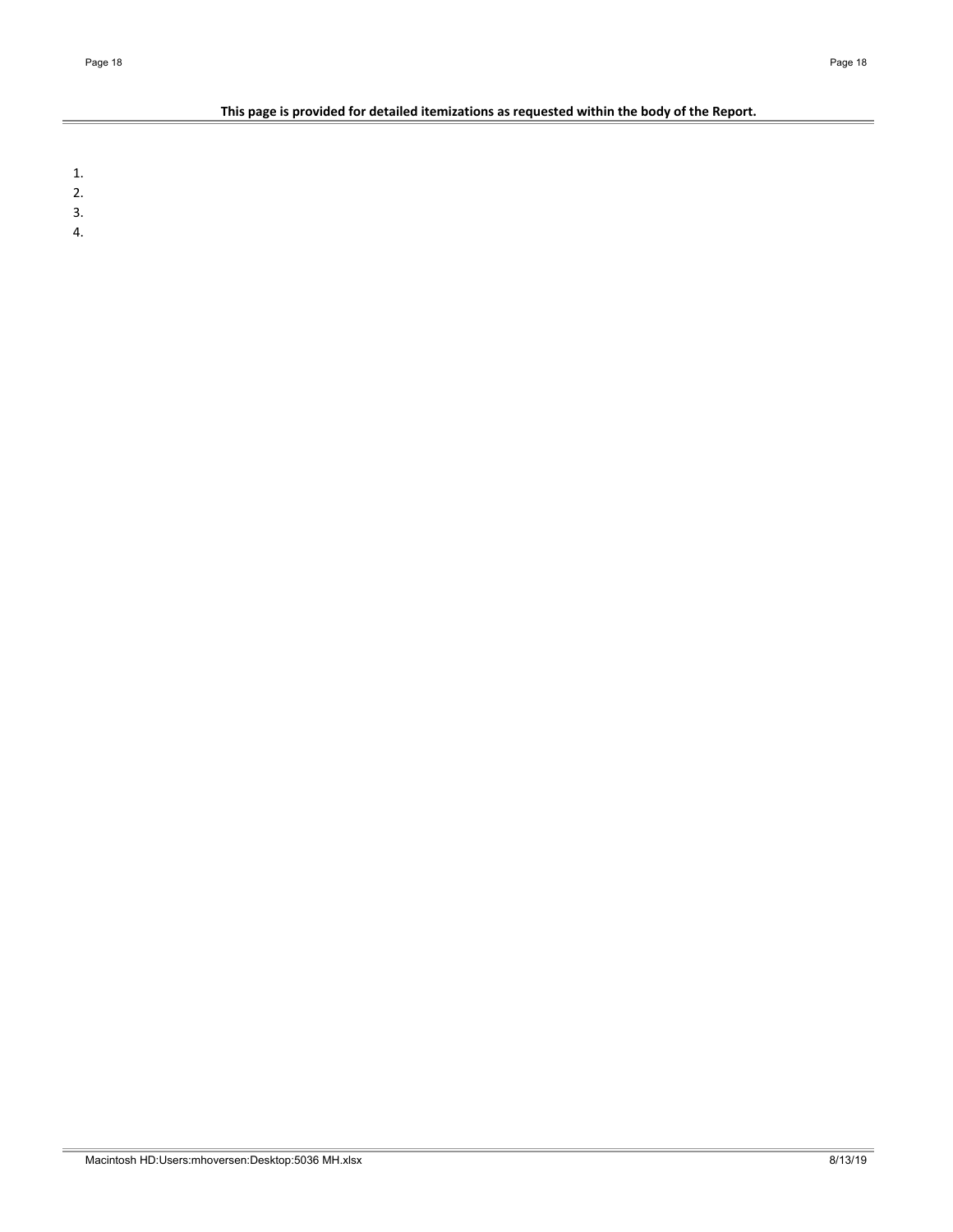|    | A                                                                                                                                                                                                                                                                                                                                                      | B                            | С                                                       | D                               | Е                             | F            |  |  |  |  |  |  |  |
|----|--------------------------------------------------------------------------------------------------------------------------------------------------------------------------------------------------------------------------------------------------------------------------------------------------------------------------------------------------------|------------------------------|---------------------------------------------------------|---------------------------------|-------------------------------|--------------|--|--|--|--|--|--|--|
|    | <b>DEFICIT BUDGET SUMMARY INFORMATION - Operating Funds Only</b>                                                                                                                                                                                                                                                                                       |                              |                                                         |                                 |                               |              |  |  |  |  |  |  |  |
|    | <b>Description</b>                                                                                                                                                                                                                                                                                                                                     | <b>EDUCATIONAL FUND (10)</b> | <b>OPERATIONS &amp;</b><br><b>MAINTENANCE FUND (20)</b> | <b>TRANSPORTATION FUND (40)</b> | <b>WORKING CASH FUND (70)</b> | <b>TOTAL</b> |  |  |  |  |  |  |  |
| 3  | <b>Direct Revenues</b>                                                                                                                                                                                                                                                                                                                                 | 58,897,865                   | 4,872,619                                               | 4,959,414                       | 30,000                        | 68,759,898   |  |  |  |  |  |  |  |
| 4  | <b>Direct Expenditures</b>                                                                                                                                                                                                                                                                                                                             | 60,695,766                   | 6,321,918                                               | 4,008,574                       |                               | 71,026,258   |  |  |  |  |  |  |  |
| 5  | <b>Difference</b>                                                                                                                                                                                                                                                                                                                                      | (1,797,901)                  | (1,449,299)                                             | 950,840                         | 30,000                        | (2,266,360)  |  |  |  |  |  |  |  |
| 6  | Estimated Fund Balance - June 30, 2020                                                                                                                                                                                                                                                                                                                 | 39,837,835                   | 1,936,602                                               | 4,421,759                       | 2,005,326                     | 48,201,522   |  |  |  |  |  |  |  |
|    | Unbalanced budget, however, a deficit reduction plan is not required at this time.                                                                                                                                                                                                                                                                     |                              |                                                         |                                 |                               |              |  |  |  |  |  |  |  |
| 8  | A deficit reduction plan is required if the local board of education adopts (or amends) the 2019-20 school district budget in which the "operating funds" listed above result in direct<br>revenues (line 9) being less than direct expenditures (line 19) by an amount equal to or greater than one-third (1/3) of the ending fund balance (line 81). |                              |                                                         |                                 |                               |              |  |  |  |  |  |  |  |
| 10 | Note: The balance is determined using only the four funds listed above. That is, if the estimated ending fund balance is less than three times the deficit spending, the district must<br>adopt and file with ISBE a deficit reduction plan to balance the shortfall within three years.                                                               |                              |                                                         |                                 |                               |              |  |  |  |  |  |  |  |
| 12 | The School Code, Section 17-1 (105 ILCS 5/17-1) - If the 2018-2019 Annual Financial Report (AFR) reflects a deficit as defined above (page 36), then the school district shall adopt and<br>submit a deficit reduction plan (found here on page 20-24) to ISBE within 30 days after acceptance of the AFR.                                             |                              |                                                         |                                 |                               |              |  |  |  |  |  |  |  |
| 13 | The deficit reduction plan, if required, is developed using ISBE quidelines and format.                                                                                                                                                                                                                                                                |                              |                                                         |                                 |                               |              |  |  |  |  |  |  |  |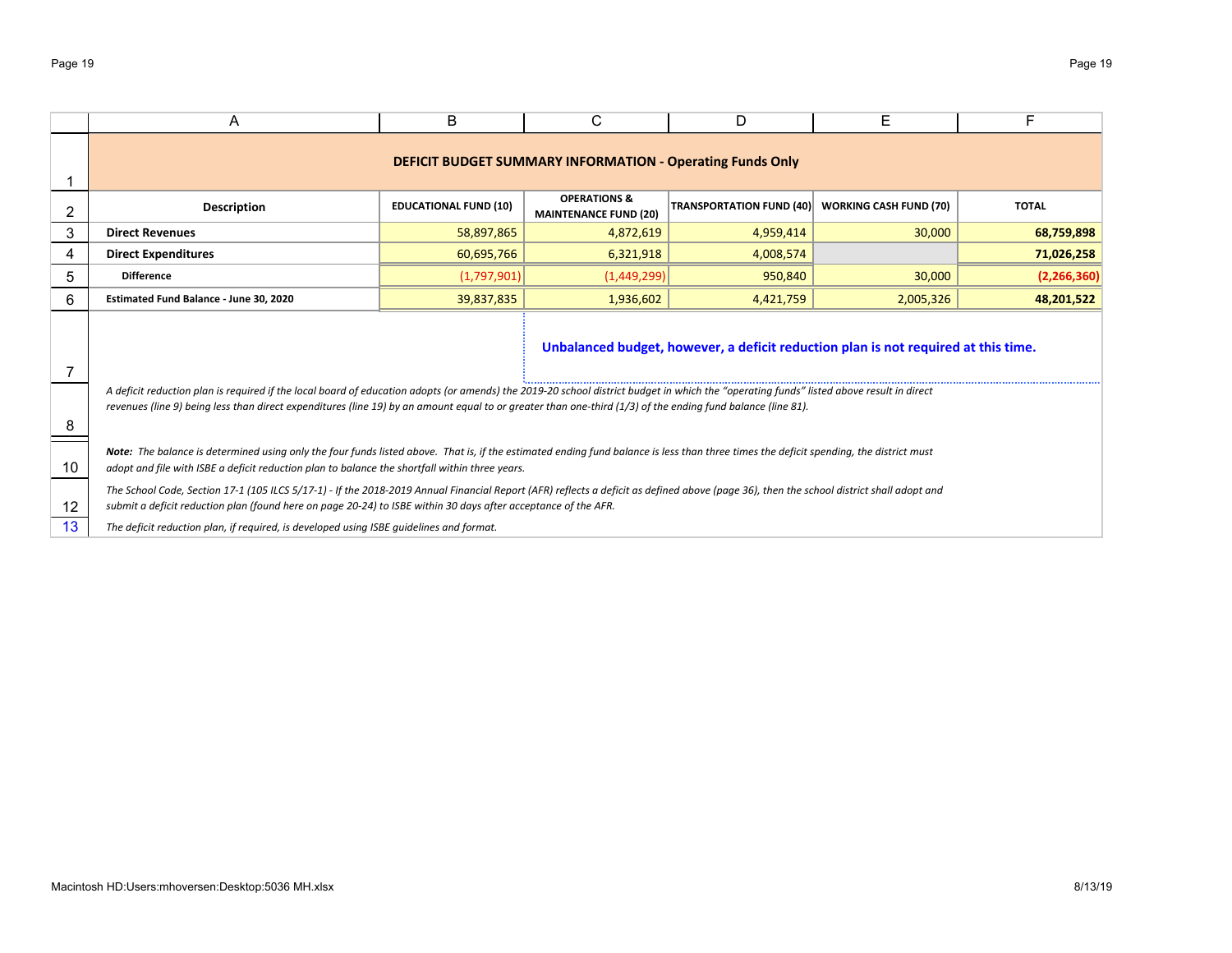# *Deficit Reduction Plan-Background/Assumptions Fiscal Year 2019-2020 through Fiscal Year 2022-2023*

Glenview School District 34 5016034004

Please complete the following schedule and include a brief description to identify any areas of the budget that will be impacted from one year to the next. If the deficit reduction plan relies upon new local revenues, identify contingencies for further budget reductions which will be enacted in the event those new revenues are not available.

1. **Background and Narrative of Budget Reductions:** 

2. **Assumptions Used in the Deficit Reduction Plan:** 

**- EBF and Estimated New Tier Funding:** 

**- Equal Assessed Valuation and Tax Rates:** 

**- Employee Salaries and Benefits:**

**- Short and Long Term Borrowing:**

**- Educational Impact:**

**- Other Assumptions:**

- Has the district considered shared services or outsourcing (Ex: Transportation, Insurance) If yes please explain: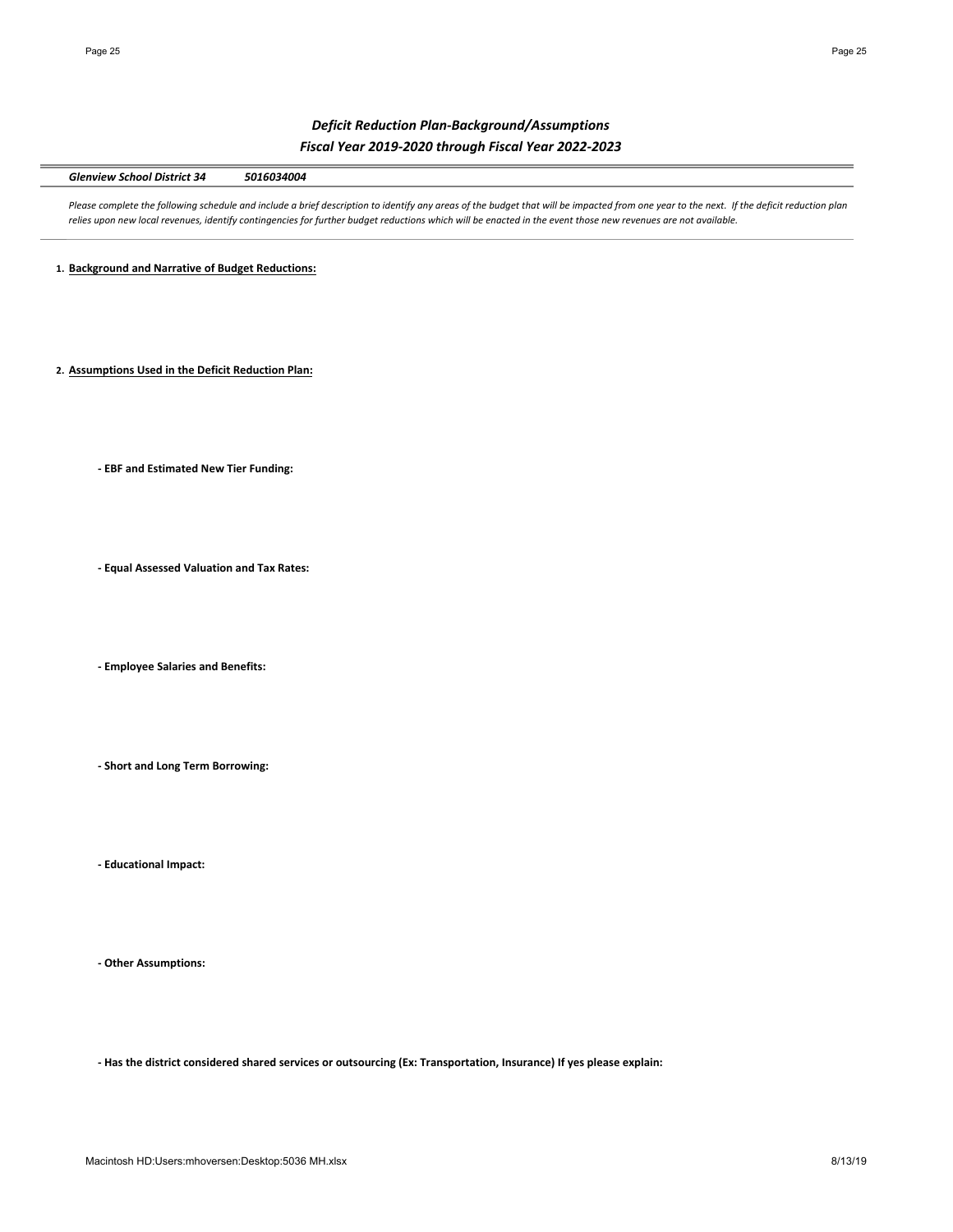# **ESTIMATED LIMITATION OF ADMINISTRATIVE COSTS**

# *(For Local Use Only)*

# This is an estimated Limitation of Administrative Costs Worksheet only and will not be accepted for Official Submission of the Limitation of **Administrative Costs Worksheet.**

The worksheet is intended for use during the budgeting process to estimate the district's percent increase of FY2020 budgeted expenditures over FY2019 actual expenditures. Budget information is copied to this page. Insert the prior year estimated actual expenditures to compute the estimated percentage increase (decrease).

The official Limitation of Administrative Costs Worksheet is attached to the end of the Annual Financial Report (ISBE Form 50-35) and may be submitted in conjunction with that report.

*An official Limitation of Administrative Costs Worksheet can also be found on the ISBE website at:*

Limitation of Administrative Costs

|                                                                                                      |                                     |                                                        | <b>School District Name:</b><br><b>Glenview School District 34</b> |                     |                                                |                                                    |              |  |  |
|------------------------------------------------------------------------------------------------------|-------------------------------------|--------------------------------------------------------|--------------------------------------------------------------------|---------------------|------------------------------------------------|----------------------------------------------------|--------------|--|--|
| <b>ESTIMATED LIMITATION OF ADMINISTRATIVE COSTS WORKSHEET</b>                                        |                                     |                                                        |                                                                    | <b>RCDT Number:</b> |                                                | 05-016-0340-04                                     |              |  |  |
|                                                                                                      | (Section 17-1.5 of the School Code) |                                                        |                                                                    |                     |                                                |                                                    |              |  |  |
|                                                                                                      |                                     | <b>Estimated Actual Expenditures, Fiscal Year 2019</b> |                                                                    |                     | <b>Budgeted Expenditures, Fiscal Year 2020</b> |                                                    |              |  |  |
|                                                                                                      |                                     | (10)                                                   | (20)                                                               |                     | (10)                                           | (20)                                               |              |  |  |
| <b>Description</b><br>(Enter Whole Numbers Only)                                                     | Funct #                             | <b>Educational Fund</b>                                | <b>Operations &amp;</b><br><b>Maintenance Fund</b>                 | Total               | <b>Educational Fund</b>                        | <b>Operations &amp;</b><br><b>Maintenance Fund</b> | <b>Total</b> |  |  |
| 1. Executive Administration Services                                                                 | 2320                                | 518,184                                                |                                                                    | 518,184             | 549,477                                        |                                                    | 549,477      |  |  |
| 2. Special Area Administration Services                                                              | 2330                                | 7,573                                                  |                                                                    | 7,573               | 10,319                                         |                                                    | 10,319       |  |  |
| 3. Other Support Services - School Administration                                                    | 2490                                | $\Omega$                                               |                                                                    | $\Omega$            | $\Omega$                                       |                                                    | $\Omega$     |  |  |
| 4. Direction of Business Support Services                                                            | 2510                                | 331,935                                                |                                                                    | 331,935             | 379,578                                        | $\Omega$                                           | 379,578      |  |  |
| 5. Internal Services                                                                                 | 2570                                | 151,332                                                |                                                                    | 151,332             | 120,000                                        |                                                    | 120,000      |  |  |
| 6. Direction of Central Support Services                                                             | 2610                                |                                                        |                                                                    | $\mathbf{0}$        | $\mathbf{0}$                                   |                                                    | $\mathbf{0}$ |  |  |
| 7. Deduct - Early Retirement or other pension obligations<br>required by state law and include above |                                     |                                                        |                                                                    | 0                   |                                                |                                                    | $\mathbf{0}$ |  |  |
| 8.<br>Totals                                                                                         |                                     | 1,009,025                                              | $\mathbf{0}$                                                       | 1,009,025           | 1,059,374                                      | $\overline{0}$                                     | 1,059,374    |  |  |
| 9. Estimated Percent Increase (Decrease) for FY2020<br>(Budgeted) over FY2019 (Actual)               |                                     |                                                        |                                                                    |                     |                                                |                                                    | 5%           |  |  |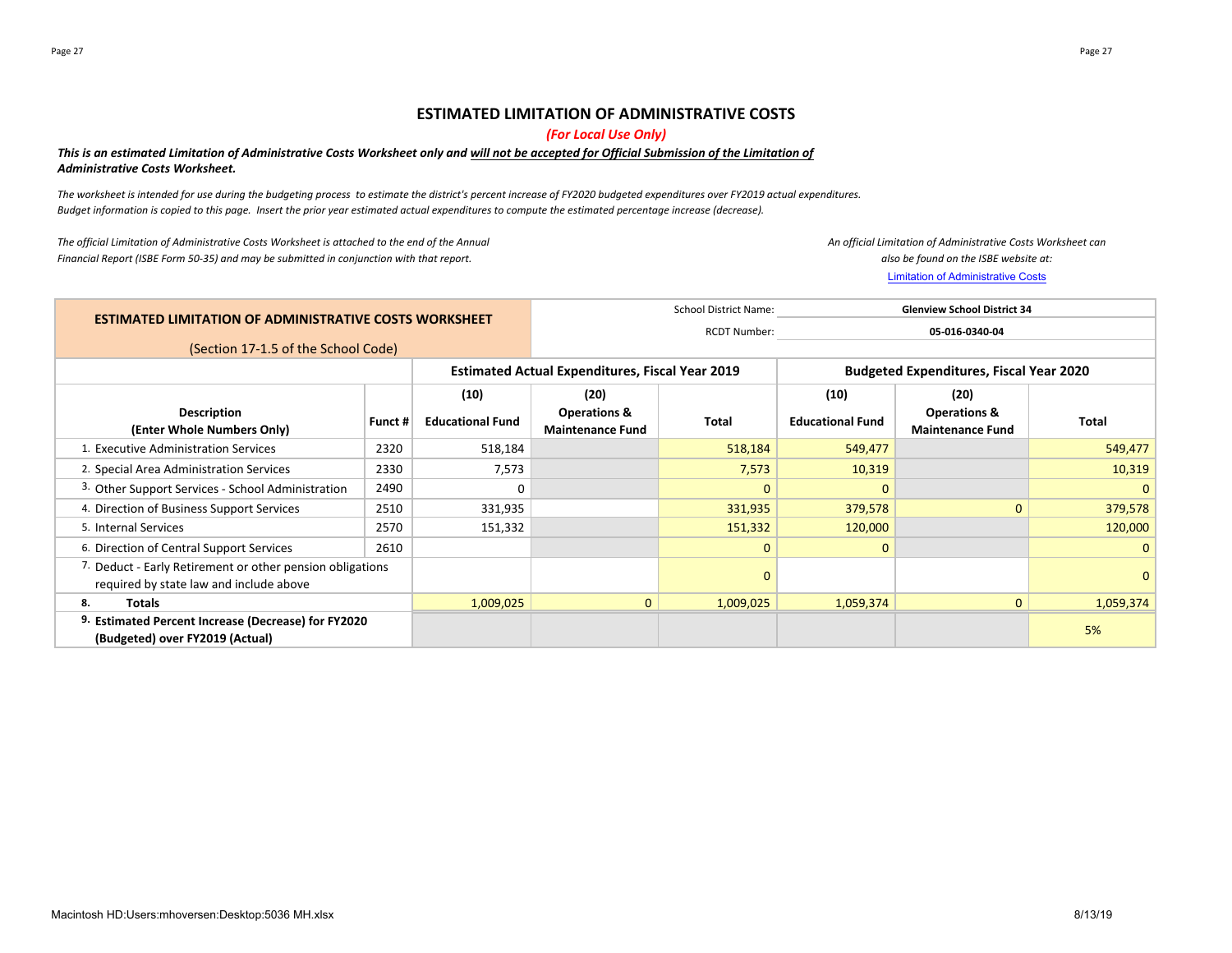# **REPORTING OF PUBLIC VENDOR CONTRACTS OF \$1,000 OR MORE**

In accordance with the School Code, Section 10-20.21, all school districts are required to file a report listing 'vendor contracts' as an attachment to their budget. In this context, the term "vendor contracts" refers to " that pertain to goods and services that were intended to generate additional revenue and other remunerations for the school district in excess of \$1,000, including without limitation vending machine contracts, sports and o photographic services. The report is to list information regarding such contracts for the fiscal year immediately preceding the fiscal year of the budget. All such contracts executed on or after July 1, 2007 must be approv

## See: School Code, Section 10-20.21 - Contracts

## (Sheet is unprotected and can be re-formatted as needed, but must be used for submission)

| <b>Name of Vendor</b> | <b>Product or Service Provided</b> | <b>Net Revenue</b> | Non-Monetary<br>Remuneration | <b>Purpose of Proceeds</b> | <b>Distribution Method and Recipient of Non-</b><br><b>Monetary Remunerations Distributed</b> |
|-----------------------|------------------------------------|--------------------|------------------------------|----------------------------|-----------------------------------------------------------------------------------------------|
|                       |                                    |                    |                              |                            |                                                                                               |
|                       |                                    |                    |                              |                            |                                                                                               |
|                       |                                    |                    |                              |                            |                                                                                               |
|                       |                                    |                    |                              |                            |                                                                                               |
|                       |                                    |                    |                              |                            |                                                                                               |
|                       |                                    |                    |                              |                            |                                                                                               |
|                       |                                    |                    |                              |                            |                                                                                               |
|                       |                                    |                    |                              |                            |                                                                                               |
|                       |                                    |                    |                              |                            |                                                                                               |
|                       |                                    |                    |                              |                            |                                                                                               |
|                       |                                    |                    |                              |                            |                                                                                               |
|                       |                                    |                    |                              |                            |                                                                                               |
|                       |                                    |                    |                              |                            |                                                                                               |
|                       |                                    |                    |                              |                            |                                                                                               |
|                       |                                    |                    |                              |                            |                                                                                               |
|                       |                                    |                    |                              |                            |                                                                                               |
|                       |                                    |                    |                              |                            |                                                                                               |
|                       |                                    |                    |                              |                            |                                                                                               |
|                       |                                    |                    |                              |                            |                                                                                               |
|                       |                                    |                    |                              |                            |                                                                                               |
|                       |                                    |                    |                              |                            |                                                                                               |
|                       |                                    |                    |                              |                            |                                                                                               |
|                       |                                    |                    |                              |                            |                                                                                               |
|                       |                                    |                    |                              |                            |                                                                                               |
|                       |                                    |                    |                              |                            |                                                                                               |
|                       |                                    |                    |                              |                            |                                                                                               |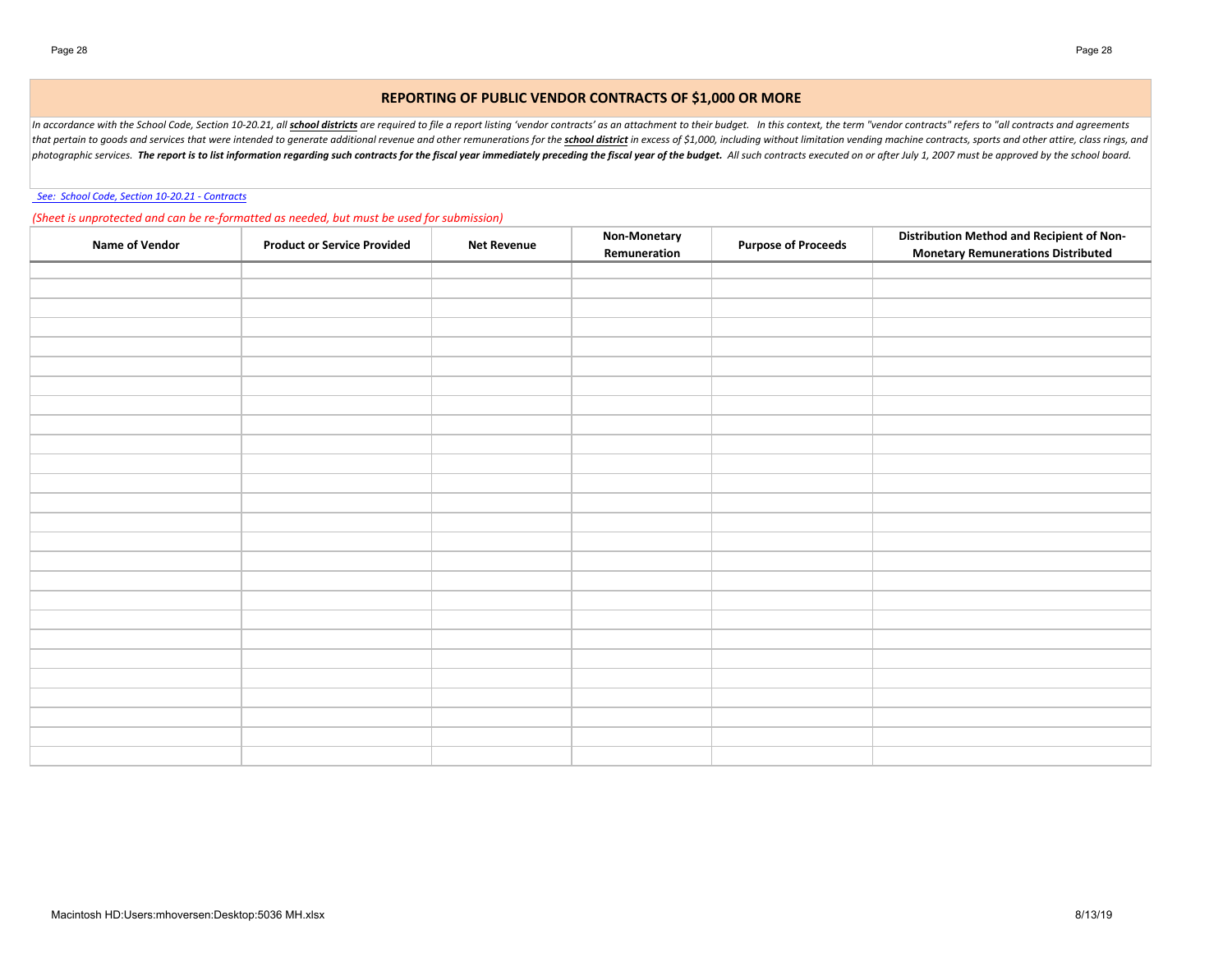# Page 29 REFERENCE PAGE Page 29

## **Reference Description**

- 1 Each fund balance should correspond to the fund balance reflected on the books as of June 30th Balance Sheet Accounts #720 and #730 (audit figures, if available).
- 2 Accounting and Financial Reporting for Certain Grants and Other Financial Assistance. The "On-Behalf" Payments should only be reflected on this page (Budget Summary, Lines 10 and 20).
- 3 Requires the secretary of the school board to notify the county clerk (within 30 days of the transfer approval) to abate an equal amount of taxes to be next extended. See Sec. 10-22.14 & 17-2.11.
- $3a \text{ Required}$  Requires notification to the county clerk to abate an equal amount from taxes next extended. See section 10-22.14

4 Principal on Bonds Sold:

- (1) Funding Bonds are to be entered in the fund or funds in which the liability occurs.
- (2) Refunding Bonds can be entered in the Debt Services Fund only.
- (3) Building Bonds can be entered in the Capital Projects Fund only.
- (4) Fire Prevention and Safety Bonds can be entered in the Fire Prevention & Safety Fund only.
- $_5$  The proceeds from the sale of school sites, buildings, or other real estate shall be used first to pay the principal and interest on any outstanding bonds on the property being sold, and after all such bonds have been retired, the remaining proceeds from the sale next shall be used by the school board to meet any urgent district needs as determined under Sections 2-3.12 and 17-2.11 of the School Code. Once these issues have been addressed, any remaining proceeds may be used for any other authorized purpose and for deposit into any district fund.
- 6 The School Code, Section 10-22.44 prohibits the transfer of interest earned on the investment of "any funds for purposes of Illinois Municipal Retirement under the Pension Code." This prohibition does not include funds for Social Security and Medicare-only purposes. For additional requirements on interest earnings, see 23 Illinois Administrative Code, Part 100, Section 100.50.
- **7** Cash plus investments must be greater than or equal to zero.
- 8 For cash basis budgets, this total will equal the Budget Summary Total Direct Receipts/Revenues (Line 9) plus Total Other Sources of Funds (Line 46).

**9** For cash basis budgets, this total will equal the Budget Summary - Total Direct Disbursements/Expenditures (Line 19) plus Total Other Uses of Funds (Line 79).

 $^{10}$  Working Cash Fund loans may be made to any district fund for which taxes are levied (Section 20-5 of the School Code).

 $11$  Include revenue accounts 1110 through 1115, 1117,1118 & 1120.

- 12 The School Code Section 17-2.2c. Tax for leasing educational facilities or computer technology or both, and for temporary relocation expense purposes.
- 13 Corporate personal property replacement tax revenue must be first applied to the Municipal Retirement/Social Security Fund to replace tax revenue lost due to the abolition of the corporate personal property tax (30 ILCS 115/12). This provision does not apply to taxes levied for Medicare-Only purposes.

<sup>14</sup> Only tuition payments made to *private facilities*. See Functions 4200 or 4400 for estimated public facility disbursements/expenditures.

- 15 Payment towards the retirement of lease/purchase agreements or bonded/other indebtedness (principal only) otherwise reported within the fund e.g.: alternate revenue bonds. (Describe & Itemize)
- 16 Only abolishment of Working Cash Fund must transfer its funds directly to the Educational Fund upon adoption of a resolution and at the close of the current school Year (see 105 ILCS 5/20-8 for further explanation)

Only abatement of working cash fund can transfer its funds to any fund in most need of money (see 105 ILCS 5/20-10 for further explanation)